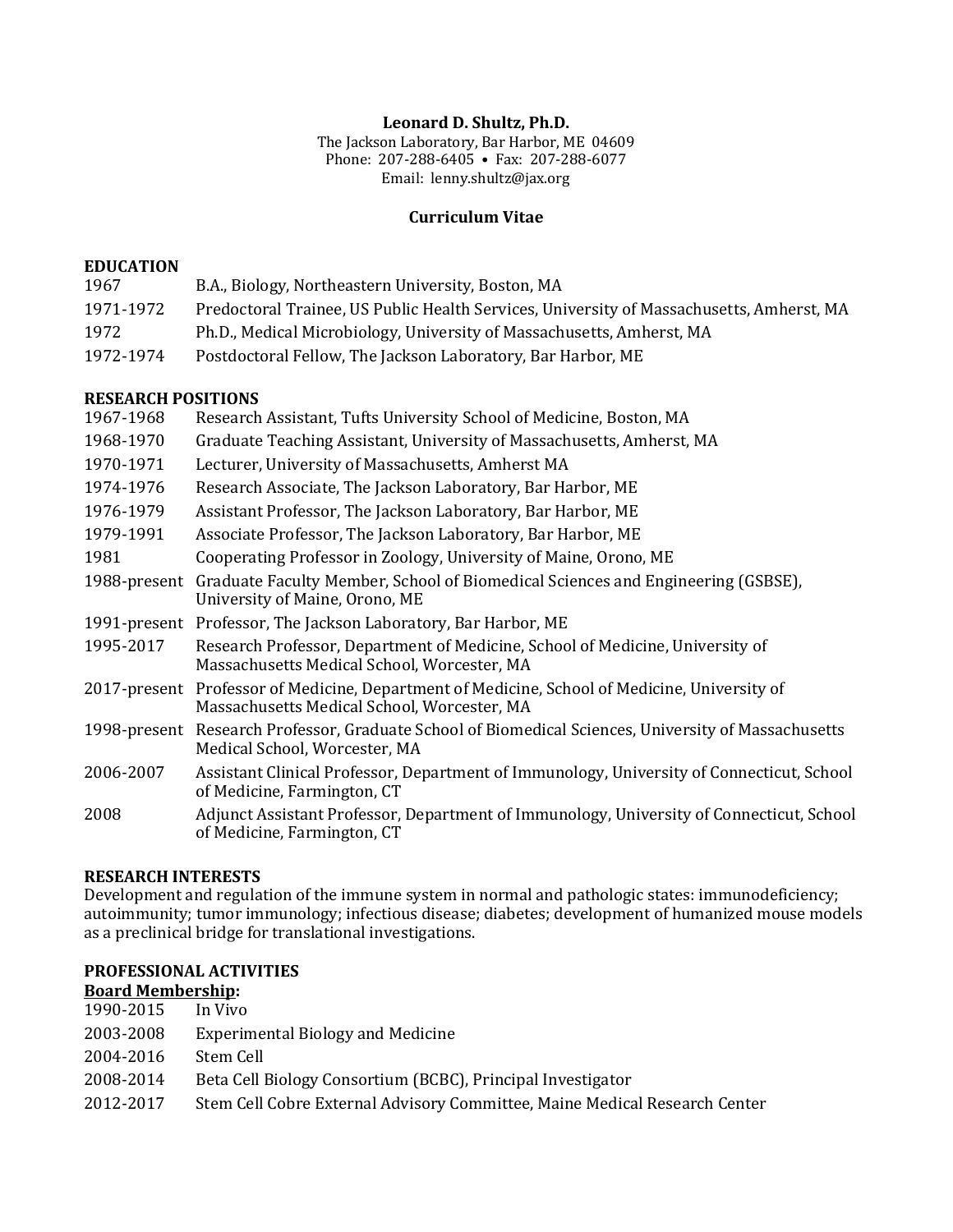2018 External Advisory Committee, Targeted Sphingolipid Metabolism for AML, University of Virginia Medical Center

### **Grant Review Panels:**

| 1987 | Member, Special NIH Study Section                                                                                           |
|------|-----------------------------------------------------------------------------------------------------------------------------|
| 1992 | Member, NIH Ad hoc Study Section                                                                                            |
| 1994 | NIH Study Section Mechanisms of Prostate Cancer                                                                             |
| 1996 | Member, NIH Special Study Section on Prostate Carcinoma Invasion and Metastasis Factors                                     |
| 1997 | Special NIAID Review Committee on SCID-HIV Animal Models for Evaluating HIV<br>Therapeutics                                 |
| 1998 | National Cancer Institute Review Committee Site Visit to the Fox Chase Cancer Institute                                     |
| 1999 | National Cancer Institute, Program Projects in Immunology Review Committee                                                  |
| 2001 | Member, NIH Study Section as the Deut of Novel Aids therapies                                                               |
| 2003 | NIH Special Review panel on Prostate Carcinoma Program Projects                                                             |
| 2004 | NIH Study Section Mechanisms of Prostate Cancer                                                                             |
| 2005 | NIH/NAIAD Ad hoc Study Section panel to review applications for Tissue based small<br>animal models for HIV Drug Discovery  |
| 2005 | Member, Ad Hoc Study Section to review the intramural program of the Dermatology<br>branch of the National Cancer Institute |
| 2005 | Ad Hoc Review, NIH Kidney Biological and Hematological Subcommittee                                                         |
| 2006 | NIH/NAIAD, Ad hoc Study Section Panel to review applications for tissue based small<br>animal models for HIV Drug Discovery |
| 2010 | <b>JDRF Grants Review Study Section</b>                                                                                     |
| 2011 | Medical Research Council of Canada                                                                                          |
| 2011 | The Arthritis Foundation                                                                                                    |
| 2011 | Swiss National Fund for Scientific Research                                                                                 |
| 2015 | US-Israel Bi-National Science Foundation                                                                                    |

# **Ad hoc Manuscript Reviews for Peer Reviewed Journals:**

The Journal of Immunology, Proceedings of the National Academy of Sciences, USA, The American Journal of Pathology, The Journal of Gerontology, The Journal of Nutrition, Nature, Science, Nature Genetics, Experimental Hematology, Stem Cell Reports, Trends in Immunology, PLoS ONE, Drug Discovery, The Journal of Autoimmunity, Stem Cells and Development

# **Institutional Committees:**

- 2004-present Genetic Resources Committee
- 2004-present RAF Advisory Committee
- 2005-2015 Human Subjects IRB, Chair
- 2005-present Research Grants Committee
- 2006-2007 Cancer Core Grant Committee
- 2014-present Radiation & Lab Safety, Co-Chair
- 2017-present Scientific Services PDX Faculty Committee
- 2018-present Mentor for Gary Ren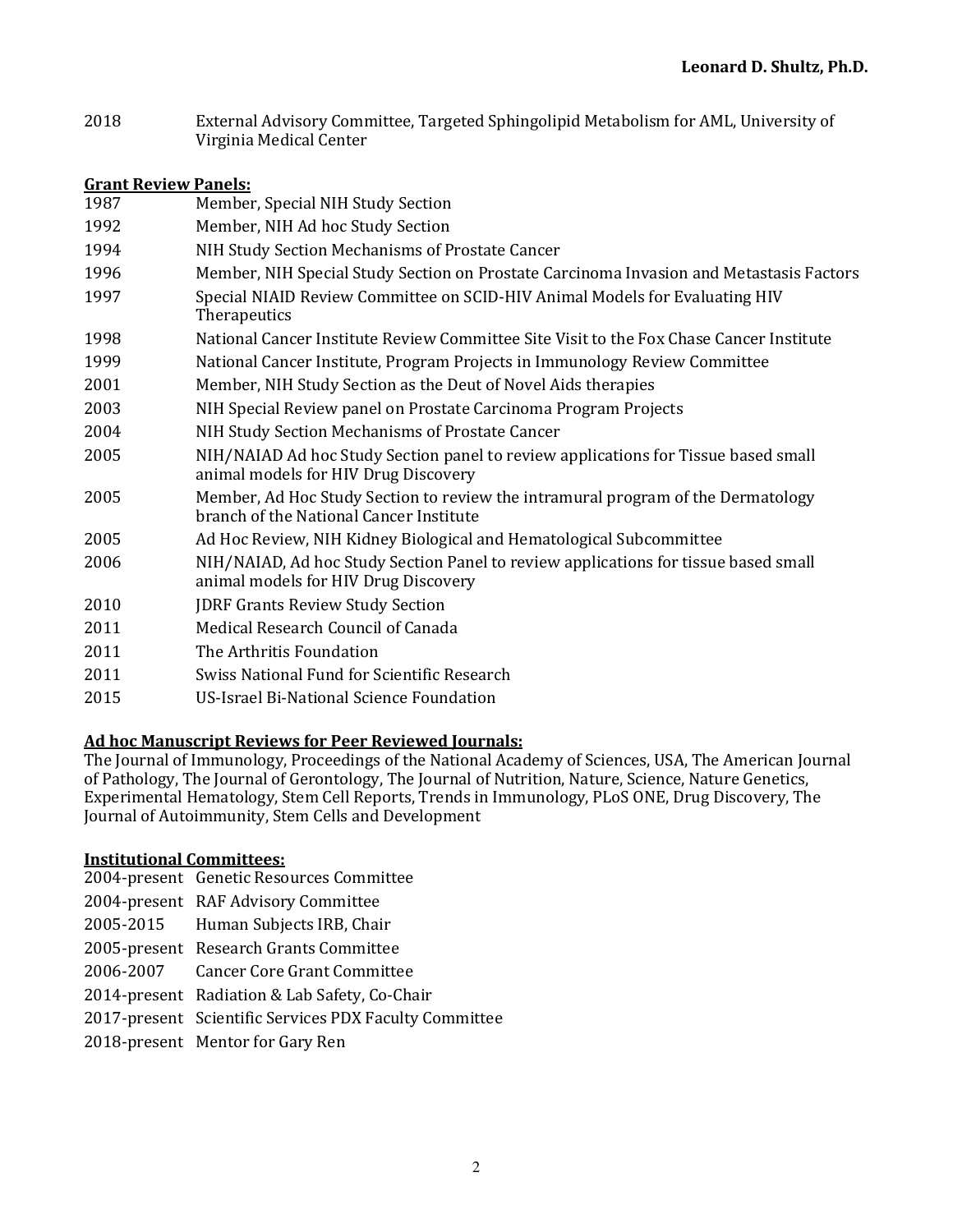# **PROFESSIONAL SOCIETIES**

American Association of Immunologists, American Society for Microbiology, American Diabetes Association, American Association for the Advancement of Science, American Society for Hematology, International Association for Comparative Research on Leukemia and Related Diseases

#### **EXTRAMURAL RESEARCH SUPPORT Current:**

| <u>uulellu</u> |                                                                                                                                                                                                                                                                                                          |
|----------------|----------------------------------------------------------------------------------------------------------------------------------------------------------------------------------------------------------------------------------------------------------------------------------------------------------|
| 2021-2026      | Co-Investigator, U24 CA263963-01, "Pediatric Oncology In Vivo Testing Program<br>Coordinating Center," NIH/NCI (8/25/2021-6/30/2026)                                                                                                                                                                     |
| 2021-2026      | Co-Investigator, 1 R01 CA251433-01A1, "Lung Resident Mesenchymal Cells in the Pre-<br>Metastatic Niche Formation," NIH/NCI (4/1/2021-3/31/2026)                                                                                                                                                          |
| 2021-2024      | Consortium Principal Investigator, Contract #75N93021C00004 (Yr1), "Characterizing and<br>Improving Humanized Immune System Mouse Models," NIH/NIAID (2/2/2021-2/1/2024)                                                                                                                                 |
| 2020-2025      | Principal Investigator, JDRF-5-COE-2020-967-M-N-02, "A Cure for Type 1 Diabetes," Juvenile<br>Diabetes Research Foundation Int'l (10/1/2020-9/30/2025)                                                                                                                                                   |
| 2020-2025      | Co-Investigator, 1 R37 CA237307-02, "The Role of Lung Resident Mesenchymal Stem Cells in<br>Post-Chemotherapy Lung Metastases of Breast Cancer," NIH/NCI (2/4/2020-1/31/2025)                                                                                                                            |
| 2020-2025      | Project Lead, 2 P30 CA034196-35, "Cancer Center Support (Core) Grant - Cancer Models<br>Development Shared Resource," NIH/NCI (04/01/2020-3/31/2025)                                                                                                                                                     |
| 2020-2022      | Principle Investigator, JAX-DIF-FY20-LDS-Validation, "Validation of an NSG Humanized<br>Mouse Model for Investigations of Human Mature Neutrophil Development and Function," The<br>Jackson Laboratory Director's Innovation Fund (2/1/2020-10/18/2022)                                                  |
| 2020-2021      | Principle Investigator, JAX-DIF-LDS-CoVID-20, "Development of a Humanized Mouse Model<br>for SARS-CoV-2 Infection," The Jackson Laboratory Director's Innovation Fund (4/7/2020-<br>11/7/2021                                                                                                            |
| 2019-2023      | Consortium Principal Investigator, 5 R24 OD026440-03, "Immunogenicity of Human Stem<br>Cell-Derived Beta Cells and Muscle Cells in Humanized Mice," NIH/OD (08/15/2019-<br>07/31/2023)                                                                                                                   |
| 2019-2023      | Consortium Principal Investigator, 5 U01 DK104218-04, "Humanized Mouse Avatars for<br>T1D," NIH/NIDDK (09/20/2019/19-05/31/2023)                                                                                                                                                                         |
| 2018-2023      | Co-Investigator, 1 U01 CA224013-04, "CSHL-JAX Patient-Derived Models of Pancreatic<br>Cancer as Systems for Investigating Tumor Heterogeneity," NIH/NCI (03/06/2018-<br>02/28/2023                                                                                                                       |
| 2017-2022      | Consortium Principal Investigator, 5 R01 AI132963-05, "Novel Humanized Mouse Model<br>Developed from Cord Blood CD34 Positive HSC and Autologous iPS Cell Derived Thymus,"<br>NIH/NIAID (05/01/2017-04/30/2022)                                                                                          |
| Completed:     |                                                                                                                                                                                                                                                                                                          |
| 2020-2020      | Consortium Principal Investigator, OSP32191-00, "Developing Human Pluripotent Stem Cells<br>for Investigation and Treatment of Hypoparathyroidism," Trustees of the University of<br>Pennsylvania (1/1/2020-12/31/2020)                                                                                  |
| 2018-2020      | Principal Investigator, COLLAB-UMASS-LDS-2018, "Umass/JAX Collaborative Study: To begin<br>the development of a model of diet-induced fatty liver disease leading to non-alcoholic<br>steatohepatitis (NASH) in humanized mice," University of Massachusetts Medical School<br>$(02/01/2018-01/31/2020)$ |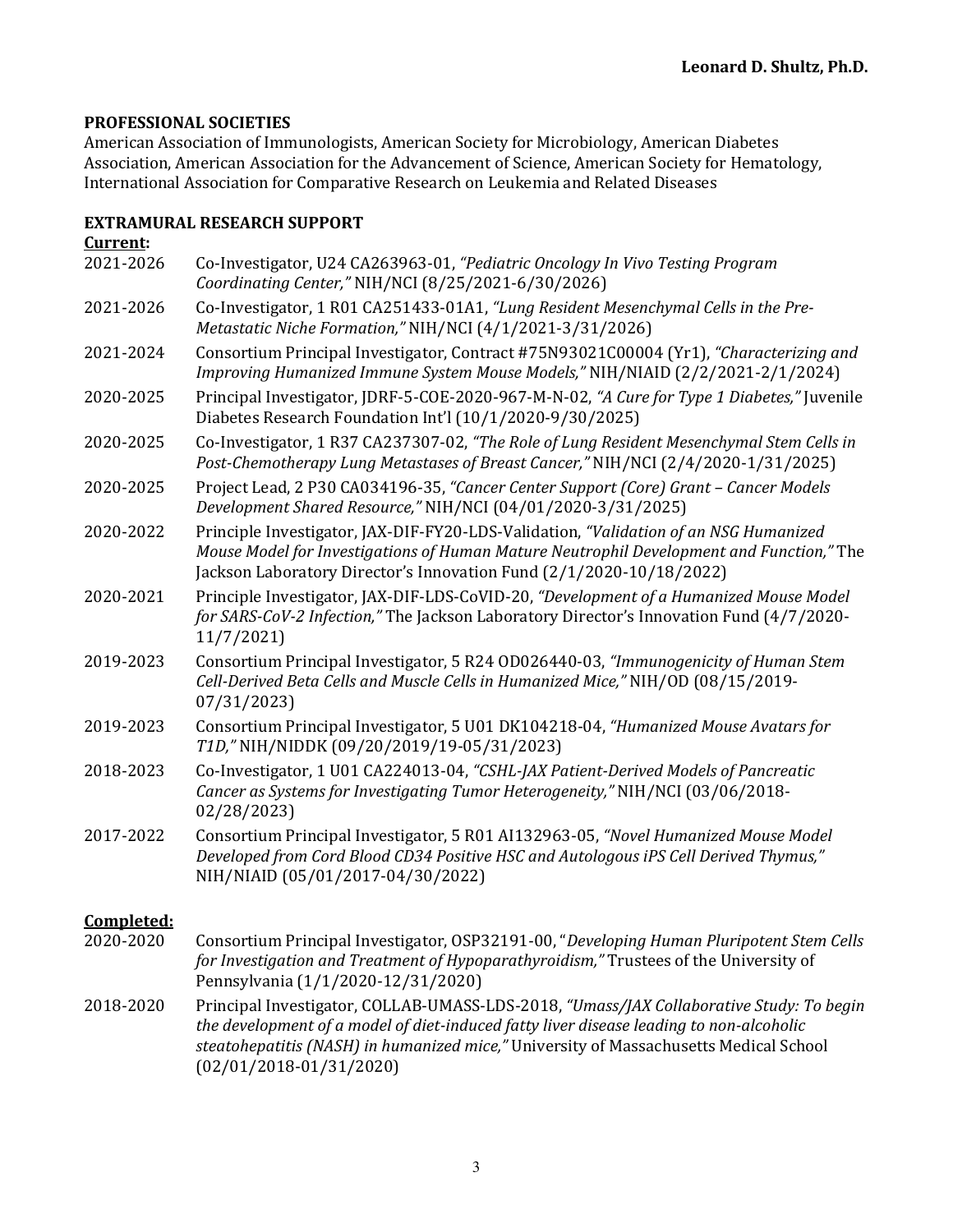| 2018-2020 | Principal Investigator, Shultz DIF Novel NSG Mice-01, "Development of Novel Strains of NSG<br>Mice Demonstrating Enhanced Structure and Function of Lymphoid Organs and Heightened<br>Human Immune Function Following Human HSC Engraftment," The Jackson Laboratory<br>Director's Innovation Fund (01/09/2018-01/08/2020) |
|-----------|----------------------------------------------------------------------------------------------------------------------------------------------------------------------------------------------------------------------------------------------------------------------------------------------------------------------------|
| 2017-2018 | Principal Investigator, JAX-DIF-FY17-SAM-MKV-LDS "A Novel Complement Sufficient NSG<br>Mouse Model to Study Complement-Mediated Modulation of Immune Responses Against<br>Human Cancer," The Jackson Laboratory Director's Innovation Fund (11/01/2017-<br>10/31/2018)                                                     |
| 2017-2018 | Principal Investigator, JAX-DIF-FY17-LDS-JGK-MVW "Development of NSG Mouse to<br>Facilitate Pharmacokinetic Efficacy Testing," The Jackson Laboratory Director's Innovation<br>Fund (09/15/2017-09/14/2018)                                                                                                                |
| 2017-2018 | Principal Investigator, JAX-DIF-FY17-LDS-novelcomplement "A Novel Complement Sufficient"<br>NSG Mouse-Model," The Jackson Laboratory Director's Innovation Fund (11/01/2017-<br>12/31/2018)                                                                                                                                |
| 2014-2019 | Consortium Principal Investigator, 1 UC4 DK104218-01 "Humanized Mouse Avatars for<br>T1D," NIH/NIDDK (9/25/2014-6/30/2019)                                                                                                                                                                                                 |
| 2013-2019 | Principal Investigator, 5 R25 CA174584-05 "Summer Research Experience in Cancer Biology<br>and Genomics for Undergraduates," NIH/NCI (4/1/2013-3/31/2019)                                                                                                                                                                  |
| 2013-2018 | Consortium Principal Investigator, 5 P01 CA171983-05 "Targeted Sphingolipid Metabolism<br>for Treatment of AML," NIH/NCI (9/10/2013-8/31/2018)                                                                                                                                                                             |

# **PATENTS & LICENSING AGREEMENTS**

- Shultz LD, Verma MK, Greiner DL, Brehm MA. 2020. Genetically modified non-human animals and methods relating to complement dependent cytotoxicity. U.S Publication No. 20200359609. JUSTIA Patents.
- Shultz LD, Brehm MA, Greiner DL. 2020. Immunodeficient mice expressing human interleukin 15. U.S. Publication No. 20200236916. JUSTIA Patents.
- Shultz LD, Verma MK, Greiner DL, Brehm MA. 2020. Genetically modified non-human animals and methods relating to complement dependent cytotoxicity. U.S. Patient No. 10701911. JUSTIA Patents.
- Brehm MA, Wiles MV, Greiner DL, Shultz LD. 2020 NSG mice lacking MHC Class I and Class II. U.S. Publication No. 20200060245. JUSTIA Patents.
- Shultz LD, Keck JG, Greiner DL, Brehm MA. 2019. Humanized mouse model with improved human innate immune cell development. U.S. Publication No. 20190320633. JUSTIA Patents.
- Shultz LD. 2019. Genetically modified mouse model for human hepatocyte xenotransplantation. U.S. Publication No. 20190274290. JUSTIA Patents.
- Shultz LD, Wiles MV. 2019. Methods and compositions relating to improved human red blood cell survival in genetically modified immunodeficient non-human animals. U.S. Publication No. 20190183101. JUSTIA Patents.
- Wiles MV, Hosur V, Shultz LD. 2018. Compositions and methods relating to tumor analysis. U.S. Publication No. 20180325085. JUSTIA Patents.
- Shultz LD, Greiner DL, Brehm MA. 2018. Genetically modified non-human animals and methods relating to innate immune system response detection. 2018. U.S. Patent No. 10021861. JUSTIA Patents.
- Shultz LD, Verma MK, Greiner DL, Brehm MA. 2018. Genetically modified non-human animals and methods relating to complement dependent cytotoxicity. U.S. Publication No. 20180184629. JUSTIA Patents.
- Hosur V, Shultz LD. 2017. Methods for identifying compounds that alter the activity of irhom polypeptides and use thereof. U.S. Publication No. 20170241986. JUSTIA Patents.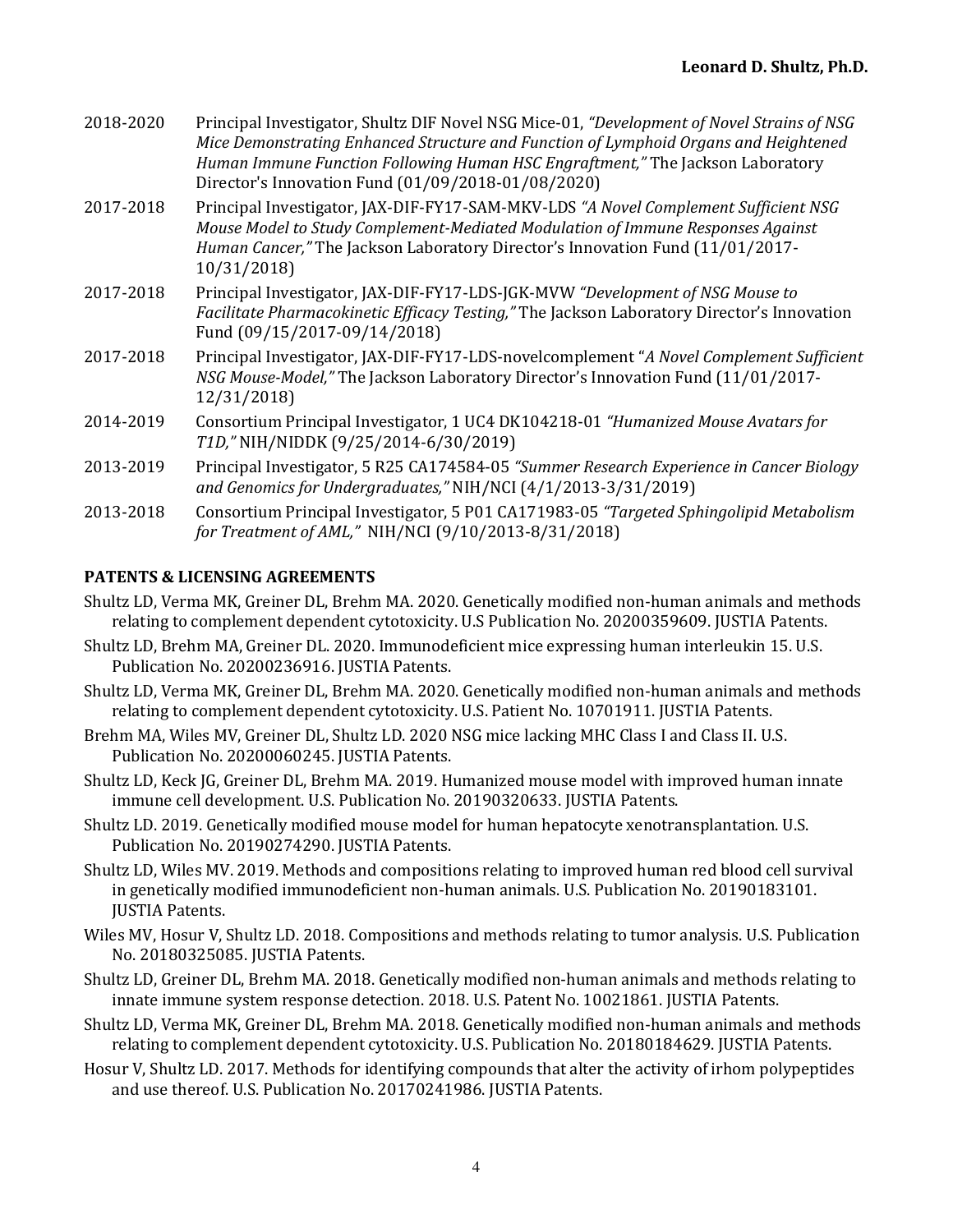- Shultz LD, Greiner DL, Brehm MA, 2016. Genetically modified non-human animals and methods relating to innate immune system response detection. U.S. Publication No. 20160345548. JUSTIA Patents.
- Shultz LD, Greiner DL, Brehm MA. 2016. Genetically modified non-human animals and methods relating to innate immune system response detection. 2016. U.S. Patent No. 9414576. JUSTIA Patents.
- Ishikawa F, Saito Y, Ohara O, Shultz LD. 2015. Mouse having human leukemic stem cell and leukemic nonstem cell amplified therein, and methods for production thereof. U.S. Patent No. 9125384. JUSTIA Patents.
- Shultz LD, Greiner DL, Brehm MA. 2015. Genetically modified non-human animals and methods relating to innate immune system response detection. U.S. Patent Application No. 20150105288. JUSTIA Patents.
- Ishikawa F, Ohara O, Saito Y, Kitamura H, Hijikata A, Ozawa H, Shultz LD. 2014. Leukemia stem cell markers. U.S.Publication No. 20140274788. JUSTIA Patents.
- Shultz LD, Greiner DL. 2013. Transgenic non-human animal and methods for stem cell engraftment. U.S. Patent No. 8431767. JUSTIA Patents.
- Ishikawa F, Saito Y, Shultz LD. 2012. Agent for preventing recurrence of leukemia. U.S. Publication No. 20120121535. JUSTIA Patents.
- Ishikawa F, Ohara O, Saito Y, Kitamura H, Hijikata A, Ozawa H, Shultz LD. 2012. Leukemia stem cell markers. U.S. Patent Application No. 20120070450. JUSTIA Patents.
- Ishikawa F, Saito Y, Ohara O, Shultz LD. 2011. Mouse having human leukemic stem cell and leukemic nonstem cell amplified therein, and method for production thereof. U.S. Publication No. 20110307964. **IUSTIA** Patents.
- Shultz LD, Greiner DL. 2011. Transgenic non-human animal and methods for stem cell engraftment. U.S. Publication No. 20110113496. JUSTIA Patents.

# **INVITED TALKS (2008 – PRESENT)**

- Presentation, Emerging Models of Humanized Mice for Biomedical Research, National Cancer Institute, 2021 CIRP Annual Virtual Meeting, June 17, 2021.
- Invited Speaker, Discussion Humanized Mouse Models for PDX Efforts, NCI/FNLCR, Virtual meeting, June 3, 2021
- Invited Speaker, Emerging humanized mouse models for cancer research, Hematology/Oncology Grand Rounds, Penn State Hershey Cancer Center, Hershey, PA, February 6, 2020.
- Invited Speaker, Emerging humanized mouse models for cancer research, National Cancer Institute, NCI-Immuno-Oncology Models Workshop (Virtual), July 9-10, 2020.
- Invited Speaker, Immune Mechanisms Working Group Meeting of the NIH Immuno-Oncology Translational Network, September 8, 2020.
- Invited Speaker, NIH Virtual Workshop on Validation of Animal Models and Tools for Biomedical Research, December 2020.
- Invited Speaker, Next generation humanized mice for cancer immunotherapy, Cancer Immune Responsiveness Workshop, San Francisco, CA, May 14, 2018
- Invited Speaker, Designing the Patient-Derived Model Platform of the Future, The Jackson Laboratory-Beth Israel Deaconess Medical Center (JAX-BIDMC) Workshop, Farmington, CT, June 12, 2018
- Novartis Pharmaceutical Corp, Cambridge, MA, June 27, 2018
- Invited Speaker, Humanized mouse models for cancer research: challenges and opportunities, The  $6<sup>th</sup>$ Annual Dr. Stanley G. Nathenson Memorial Lecture, Albert Einstein College of Medicine, Bronx, NY, November 7, 2018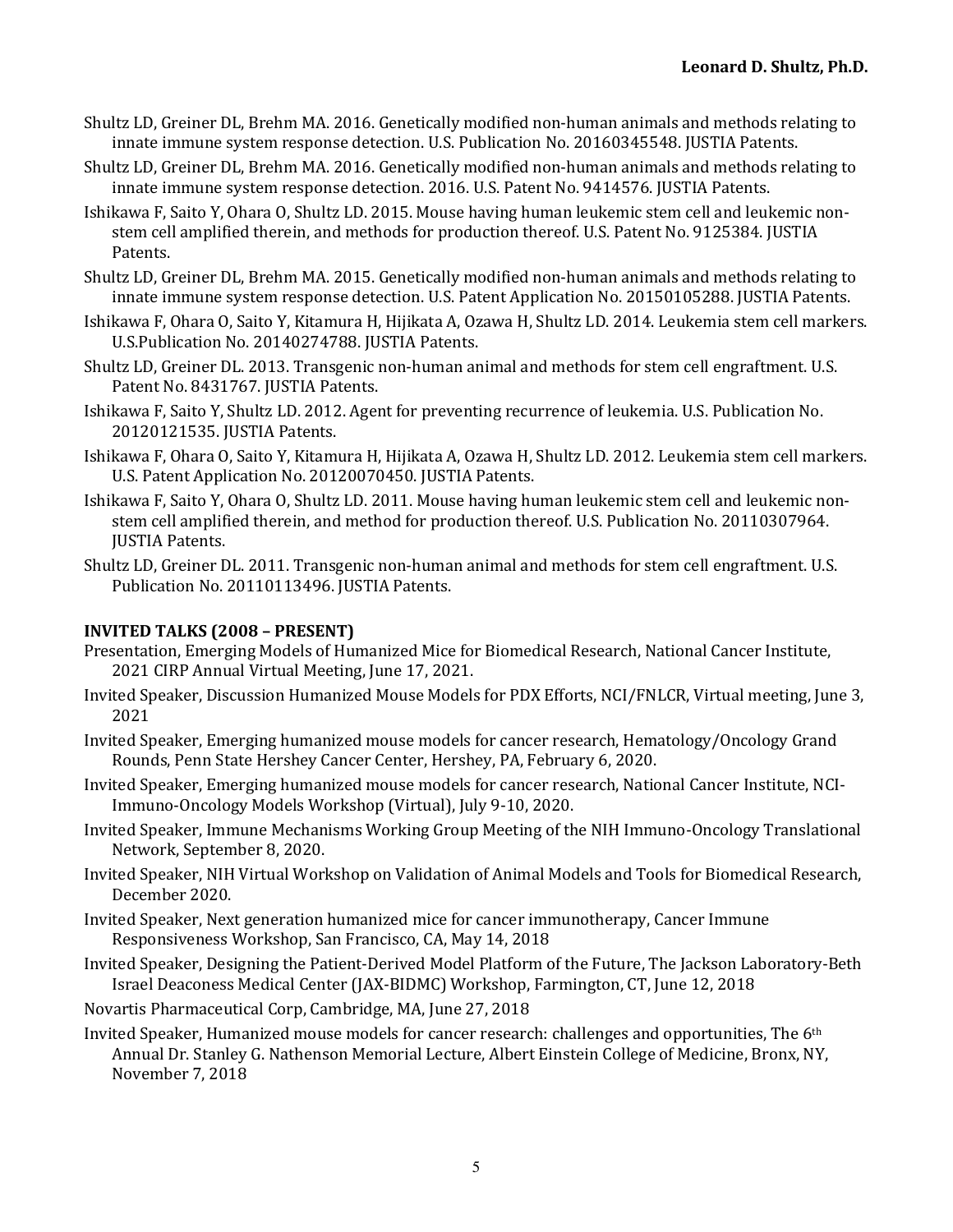- Regeneron's Workshop on Humanized Immune System Mice, Regeneron Auditorium, Regeneron Pharmaceuticals, Tarrytown, NY, November 28-29, 2018
- Plenary Speaker, Recent Advances and Opportunities in the Development and Use of Humanized Immune System Mouse Models, National Institutes of Health, Bethesda, MD, December 18, 2018
- Invited Speaker, Humanized mice for cancer research, Department of Medicine, Division of Hematology and Oncology, School of Medicine, University of Alabama, Birmingham, AL, January 31-February 2, 2017
- Invited Speaker, Generation of improved humanized mouse models for human infectious diseases, Les Pensieres, Foundation Merieux Conference Center, Veyrier du Lac, France, April 27, 2017
- Invited Speaker, Humanized mice in Cancer Research, 2<sup>nd</sup> Annual Advances in Immuno-Oncology Congress, Oxford Global, London, England, May 15-16, 2017
- Invited Speaker, Next generation humanized mouse models for cancer research, 2017 Summit for Cancer Immunotherapy, BioCanRx, Gatineau, Quebec, Canada, June 26, 2017
- Invited Speaker, Immune interventions in oncology: A think tank on modeling opportunities using mice and human specimens, National Cancer Institute (NCI) Workshop on "Modeling Immunotherapy in Mouse," Rockville, MD, September 17-20, 2017
- Invited Speaker, Highlights and perspectives of humanized mice, Humanized mice in biomedical research, EMBO Practical Course, EMBL, Heidelberg, Germany, October 15-20, 2017
- Invited Speaker, Next generation humanized mice in biomedical research, 2017 American College of Veterinary Pathologists (ACVP), Vancouver, BC, Canada, November 3-6, 2017
- Institute for Neurodegenerative Diseases, Weil Institute for Neurosciences, University of California San Francisco, November 6, 2017
- 5th International Workshop on Humanized Mice (IWHM5), University of Zurich, Switzerland, Jan 28-30, 2016
- Invited Speaker, Humanized mouse models for translational biomedical research, Medimmune, The Jackson Laboratory, Bar Harbor, ME, February 18, 2016
- Juvenile Diabetes Research Foundation (JDRF) nPOD 8<sup>th</sup> Annual Meeting, Miami, FL, Feb 21-24, 2016
- National Emerging Infectious Diseases Laboratories Meeting (NEIDL), Boston, MA, April 5-9, 2016
- 2016 Neuroendocrine Tumor Workshop, Cambridge, MA, May 4-6, 2016
- Invited Speaker, Humanized mice in translational immunology, Immunology 2016, American Association of Immunologists Annual Meeting, Washington State Convention Center, Seattle, WA, May 13, 2016
- Human Islet Research Network Meeting, Bethesda, MD, May 24-25, 2016
- Janssen, Pharmaceutical Companies of Johnson & Johnson, Philadelphia, PA, August 17-20, 2016
- Preclinical Models for Immunotherapy Development Scientific Input Engagement, San Francisco, CA, September 26-27, 2016
- Faculty Retreat, Point Lookout Conference Center, The Jackson Laboratory, Northport, ME, October 13-14, 2016
- AML P01 External Advisory Board Meeting, Penn State Hershey Medical Center, Hershey, PA, October 20-21, 2016
- The Jackson Laboratory Faculty Retreat, Portsmouth, NH, Oct 24-26, 2016
- 9th Annual Beth Israel Deaconess Medical Center (BIDMC) Cancer Symposium, Joseph B. Martin Center, Harvard Medical School, Boston, MA, November 2, 2016
- Janssen Pharmaceutical Companies of Johnson & Johnson, Spring House, PA, November 6-7, 2016
- The Jackson Laboratory Cancer Center 2016 Winter Retreat, Portland, ME, Dec 7-9, 2016
- JAX Cancer Center Retreat, Portland, ME, December 10-11, 2016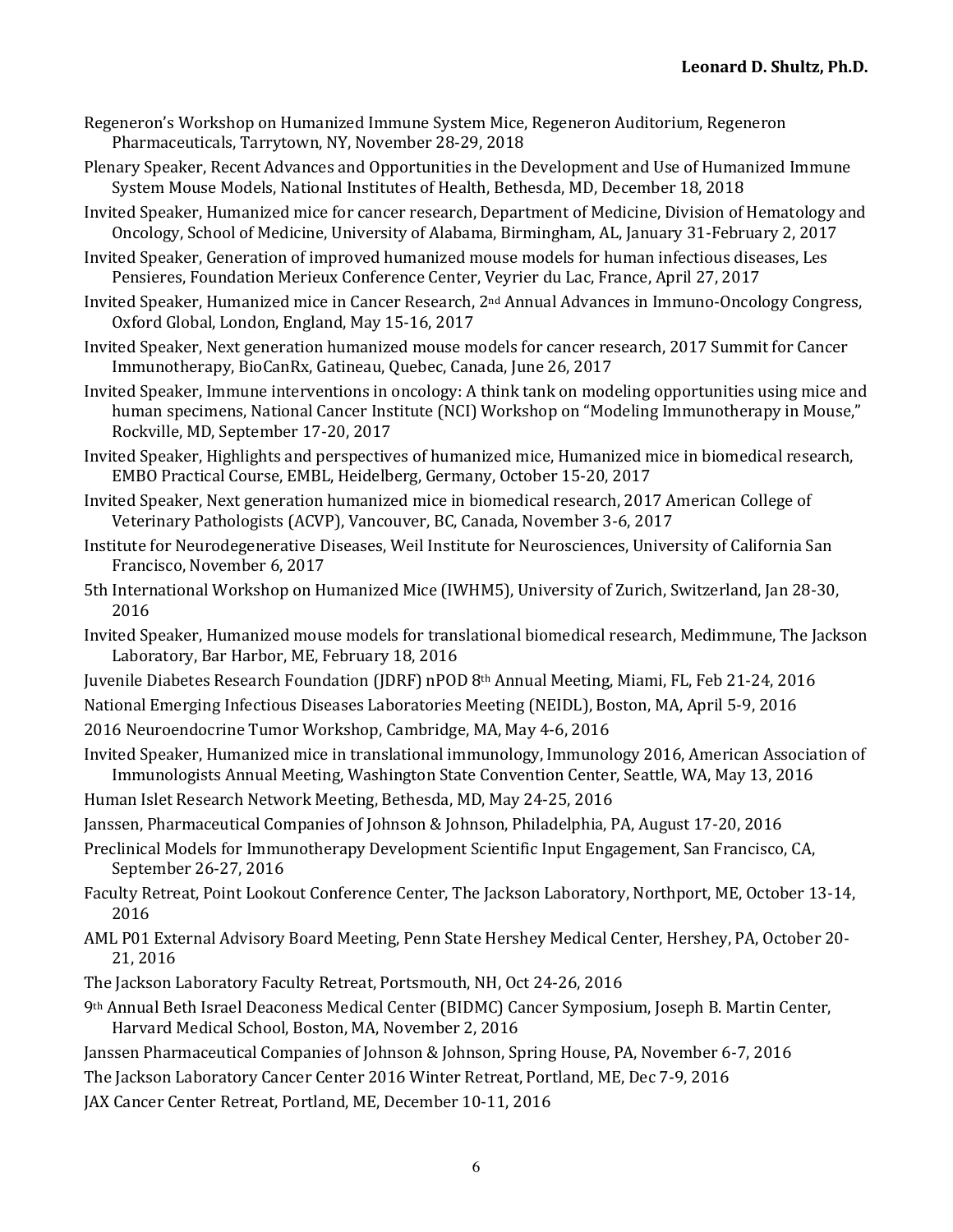- The Jackson Laboratory-Beth Israel Deaconess Medical Center (JAX-BIDMC) Immunology Symposium, Boston, MA, December 15-17, 2016
- Myelodys Plastic Syndrome Fundraising Meeting, Jerry Hughes/MDS Research Fund-Raising, Bangor, ME, March 7, 2015
- Humanized Mouse Workshop, Boston, MA, March 11-12, 2015
- Invited Speaker, Of humanized mice and men, Stanford University, San Francisco, CA, March 25-27, 2015
- The Jackson Laboratory-Beth Israel Deaconess Medical Center (JAX-BIDMC) Immunology Workshop, JAX-GM, Farmington, CT, March 31-April 2, 2015
- HIRN Diabetes Meeting, Bethesda, MD, May 13-15, 2015.
- Invited Speaker, Of next generation humanized mice and men, AIDS/NIAID/NIH/DHHS-Improvements and Limitations of Humanized Mouse Models for, Rockville, MD, May 14-15, 2015
- Invited Speaker, Closing the gap between the mouse and human immune systems, American Gastroenterological Association (AGA)-Digestive Disease Week, Bethesda, MD, May 15-17, 2015
- Integrated Translational Science Center Workshop, The Banbury Center, Cold Spring Harbor Laboratory, Long Island, NY, June 18-20, 2015
- American Society of Tropical Medicine & Hygiene (ASTMH) 64th Annual Meeting, Philadelphia, PA, October 25-29, 2015
- 2014 Annual nPOD meeting, Atlantic Beach, FL, February 23-March 1, 2014
- Invited Speaker, Humanized mice for biomedical research, American Society of Gene & Cell Therapy 17th Annual Meeting, Washington D.C., May 23, 2014
- BIDMC/JAX Workshop, Boston, MA, October 21, 2014
- The Jackson Laboratory, Faculty Retreat, Northport, ME, November 3-5, 2014
- Invited Speaker, Humanized SCID mouse models for biomedical research, Stem Cell Institute Seminar Series, University of Minnesota Medical School, Minneapolis, MN, November 12, 2014
- Invited Speaker, Humanized SCID mouse models for biomedical research, Stem Cell Institute, University of Minneapolis, Minneapolis, MN, November 11-13, 2014
- EMMC Cancer Care of Maine, Brewer, ME, January 7, 2013
- Invited Speaker, Humanized SCID mouse models for cancer research, Hollings Cancer Center 2013 Spring Research Symposium, Models of Human Cancer for Translational Research, Medical University of South Carolina, Charleston, SC, March 15, 2013
- Astra Zeneca, Waltham, MA, April 28-30, 2013
- Merck Research Laboratories, Boston, MA, April 28-30, 2013
- 2013 BCBC Investigator Retreat, Biology of the Beta Cell Symposium, Reston, VA, May 6-9, 2013
- Bristol Myers Squibb, Philadelphia, PA, August 18-20, 2013
- Invited Speaker, Humanized mice as models for cancer growth and therapy, 4th International Workshop on Humanized Mice, "Humanized Mice as Models for Cancer Growth and Therapy," Seoul-Incheon, Korea, October 1, 2013
- Invited Speaker, Humanized mouse models in biomedical research, 46th Annual Meeting of the Society for Leukocyte Biology, Humanized Mouse Models in Biomedical Research, Newport, RI, October 20, 2013
- Invited Speaker, Animal Models and Personalized Medicine, NIH Symposium "Animal Models and Personalized Medicine," Bethesda, MD, Oct 28, 2013
- Invited Speaker, Humanized mice: A bridge to the clinic, University of Rochester Medical Center, Grand Rounds, University of Rochester, Rochester, NY, April 5, 2012
- 2012 BCBC Investigator Retreat, NIDDK, Chantilly, VA, May 1-4, 2012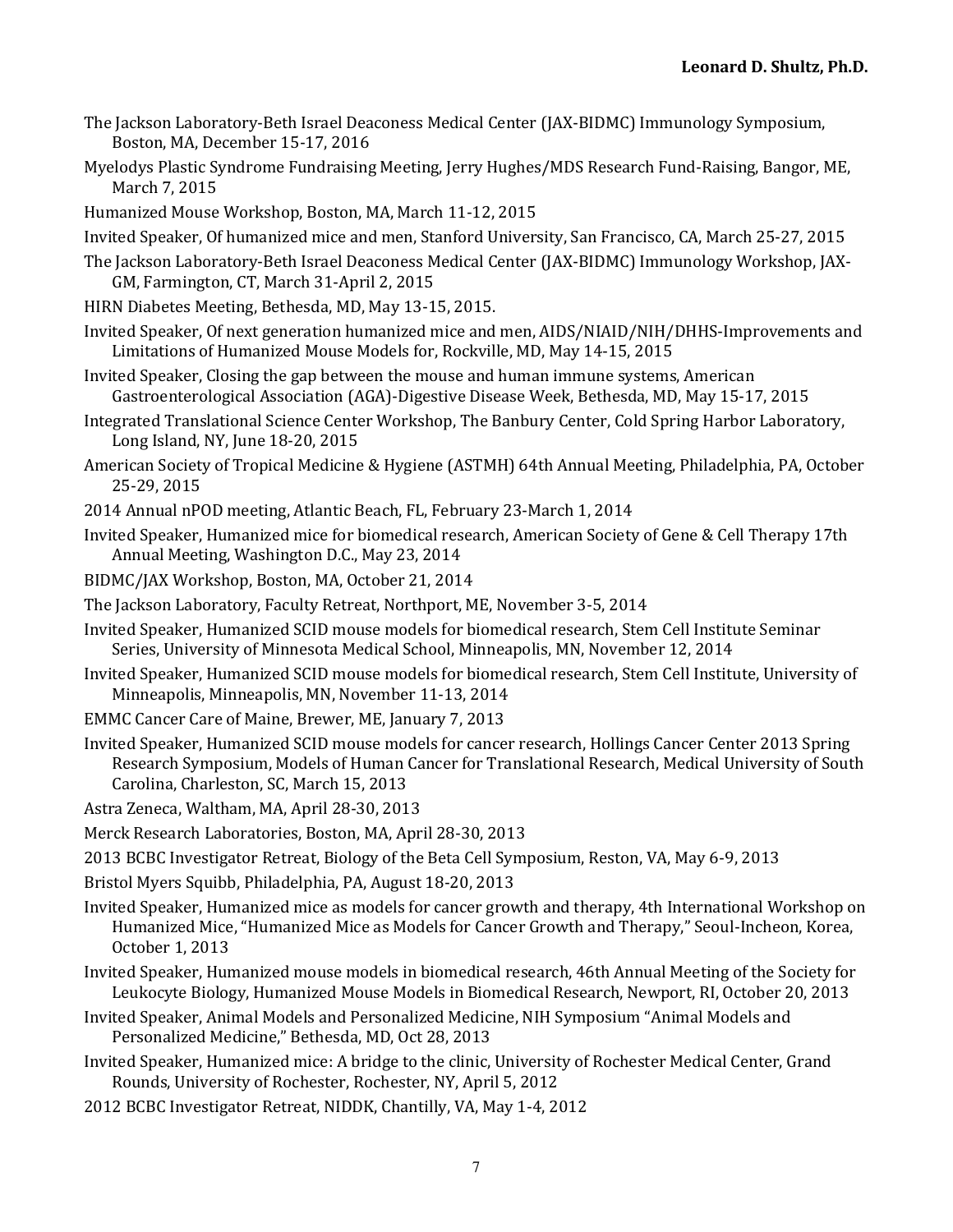- Invited Speaker, Humanized Mice: State of the art, 2012 ACLAM Forum for Life, St Petersburg Beach, FL, May 9, 2012
- Invited Speaker, Mice in biomedical research: A bridge to the clinic, Indiana University School of Medicine, Department of Microbiology/Immunology, Indianapolis, IN, May 17, 2012
- Next Generation Animal Models Targeting Personalized Disease Phenotypes, NIH, Bethesda, MD, September 6-7, 2012
- 17th International Conference of the Inflammation Research Association, Bolton Landing, NY, September 9-12, 2012
- University of Florida College of Medicine, Department of Pathology, Immunology and Laboratory Medicine, Gainesville, FL, February 15, 2011
- Invited Speaker, Humanized mouse model, Helmsley Project Meeting, Boston, MA, March 24, 2011
- Invited Speaker, Humanized mice in biomedical research, George Mason University, National Center for Biodefense and Infectious Diseases, Manassas, VA, April 22, 2011
- Invited Speaker, Humanized mice: A bridge to the clinic, Beckman Research Institute, City of Hope, Duarte, CA; May 24, 2011
- Invited Speaker, Bridging the gap with humanized mice, DARPA-USAMRIID Workshop, Washington DC, Fort Detrick, MD, July 29, 2011
- Invited Speaker, Overview of humanized mice: Progress, limitations and infectious diseases, Joint Laboratory Retreat, The Jackson Laboratory, Vanderbilt University, USAMRIID, The University of Massachusetts Medical School, Harvard, September 21, 2011
- Invited Speaker, Humanized mice in translational biomedical research, The New York Academy of Sciences Conference, Animal Models and Their Value in Predicting Efficacy and Toxicity, New York, NY, September 16, 2011
- Third International Workshop on Humanized Mice, Pittsburgh, PA, October 28-31, 2011
- JDRF Autoimmunity Center Consortium Retreat, New York, NY, March 1-3, 2010
- State University of New York, Buffalo, NY, April 14, 2010
- Invited Speaker, The humanized mouse model in translational research, Biogen Inc., Cambridge, MA, May 6-7, 2010
- Invited Speaker, Humanized mice in translational research, United Services University of Health Sciences, Washington, DC, May 12, 2010
- Workshop on Humanized Mice, Hannover, Germany, June 10, 2010
- Humanized Mouse Model Meeting, Washington DC, June 21, 2010
- Sanofi Aventis, Bridgewater, NJ, June 29, 2010
- Juvenile Diabetes Research Foundation, Diabetic Mouse Models, New York, NY July 14.
- Pfizer Inc, Boston, MA July 20, 2010
- Animal Models of Diabetic Complications Consortium (AMDCC) Meeting, Baltimore, MD, August 4, 2010
- Invited Speaker, State of the art of humanized mice, 8th Annual "Advances in Inflammation Research" Symposium, Brown University, Providence, RI, September 17, 2010
- Invited Speaker, Humanized mice in translational research, NIH, Bethesda, MD, October 11-12, 2010
- Johnson & Johnson Pharmaceuticals, Spring House, PA, November 9, 2010
- Symposium, Executive Summit: Humanized Mouse Models and Preclinical Research, Philadelphia, PA, November 10, 2010
- Invited Speaker, Humanized mice: State of the art, Frontier Speaker Series, Eisai, Inc, Andover/Boston, MA, November 19, 2010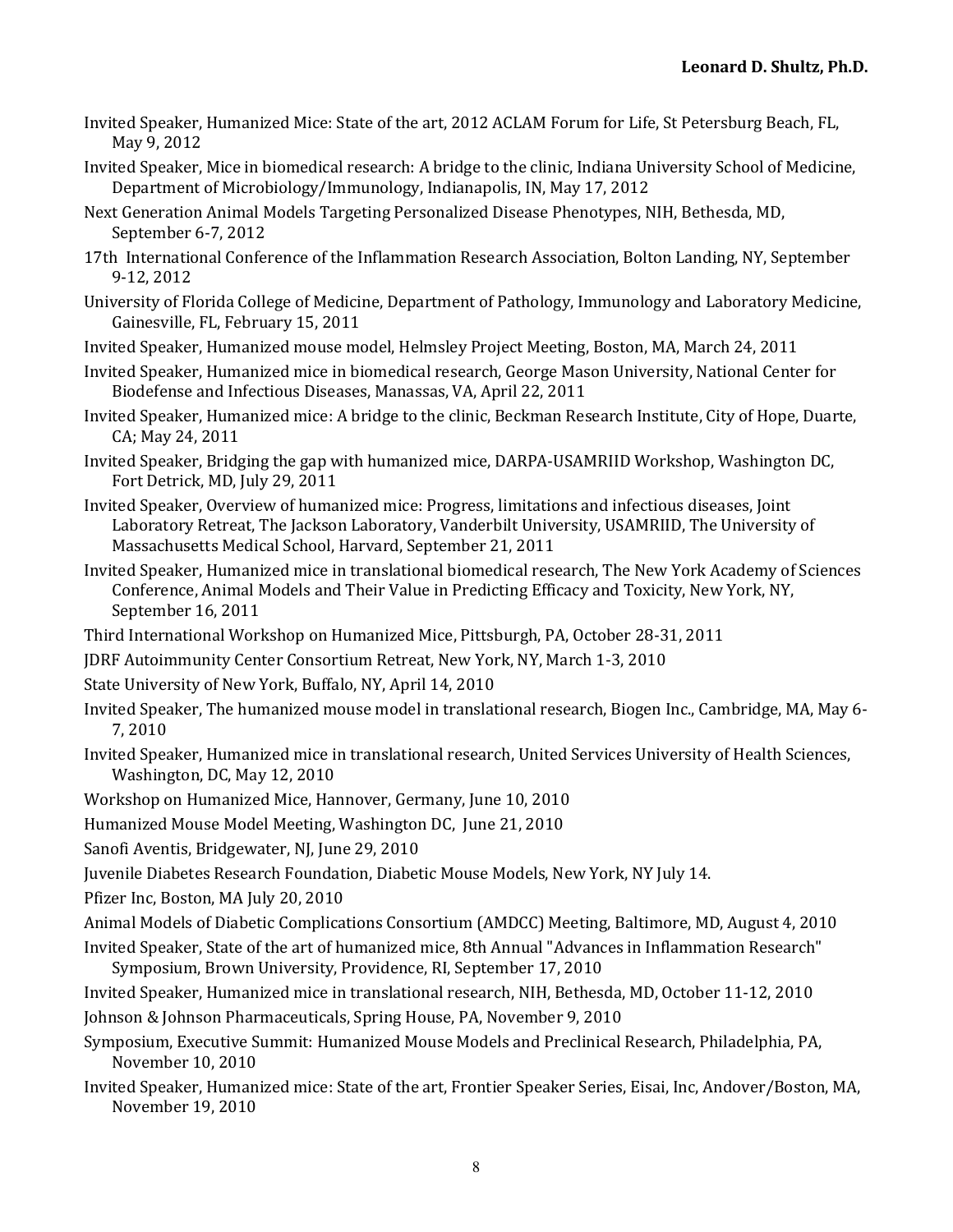Maine Medical Research Institute, Scarborough, ME, Dec. 9, 2010

Invited Speaker, Humanized SCID mice in biomedical research, Vermont Cancer Center Juckett Lecture,

University of Vermont, Burlington, VT, January 6, 2009

- Sanofi Aventis Web Seminar, Feb. 3, 2009
- Invited Speaker, Humanized mouse models for biomedical research, Texas Tech University Health Sciences Center, El Paso, TX, March 18, 2009
- 2nd International Humanized Mouse Symposium, Amsterdam, The Netherlands, April 4, 2009
- Optimization of the immunodeficient mouse recipient, Studying Type 1 Diabetes by Combining Human iPS and Humanized Mouse Technologies, Boston, MA, April 21, 2009
- Humanized mouse models, The Jackson Laboratory-West, Sacramento, CA, May 5, 2009

Children's Hospital, Pittsburgh, PA, May 18, 2009

Beta Cell Biology Consortium, Investigator Retreat, Washington, DC, May 27, 2009

Juvenile Diabetes Research Foundation Meeting, Worcester, MA, July 14, 2009

Mound Desert Island Biological Laboratory Stem Cell Symposium, Bar Harbor, ME, August 8, 2009

Cancer Genetics Meeting, Jackson Laboratory, Bar Harbor, ME, August 23, 2009

- Next Generation Beta Cell Transplantation, NIH Campus, Bethesda, MD, November 9, 2009
- Invited Speaker, Humanized SCID mice in biomedical research, University of Alabama, Birmingham, AL, December 9, 2009
- Invited Speaker, Humanized SCID mice in translational biomedical research, Charité Campus Virchow-Klinikum, Universitatsmedizin Berlin, Molecular Basis of Clinical Variability in Mendelian Disorders, Max Planck Institut für Molekulare Genetik, Berlin, Germany, February 5, 2008

Institute of Medical Genetics, Charité Berlin, Humboldt University, Leipzig, Germany, February 6, 2008

- Invited Speaker, Humanized SCID mice: A road well-traveled, Department of Pathology and Laboratory Medicine, Medical University of South Carolina, Charleston, SC, March 3, 2008
- Invited Speaker, Humanized SCID mice: A road well-traveled, 2nd Annual Meeting of Humanized SCID Mouse Models: Stem Cells, Cancer & Viral Pathogenesis, Geneva, NY, May 14, 2008
- Invited Speaker, Models for the in vivo functional analysis of mouse and human beta stem and progenitor cells, BCBC Investigator Retreat, Washington DC, May 18, 2008
- Invited Speaker, Humanized SCID mice: A road well-traveled, Discovery Strategies Conference: Modeling Human, Autoimmune Diseases in the Laboratory Rodent, The Jackson Laboratory, Bar Harbor, ME, May 28, 2008
- Juvenile Diabetes Research Foundation, Sponsored Workshop, New York, NY, June 17, 2008
- Invited Speaker, Humanized mouse models, 19th Annual NASA Space Radiation Investigators Workshop, Hyatt Regency Hotel, Penn's Landing, Philadelphia, PA, July 1, 2008
- Invited Speaker, Overview of the development of humanized mice and their application in biomedical research, JDRF and Jackson Laboratory Workshop on "Beta Cell Development and Function in Mice Engrafted with Human Immune Systems" Bar Harbor, ME, August 3, 2008
- NIAID Dengue Virus Workshop, Washington, DC, Sept.19, 2008

Humanized Mouse Model Meeting, Fort Detrick, MD, October 8, 2008

Invited Speaker, Immunology of humanized mice, Translational Research in Immunology, The 38th Annual Meeting of the Japanese Society for Immunology, Kyoto, Japan, Dec 3, 2008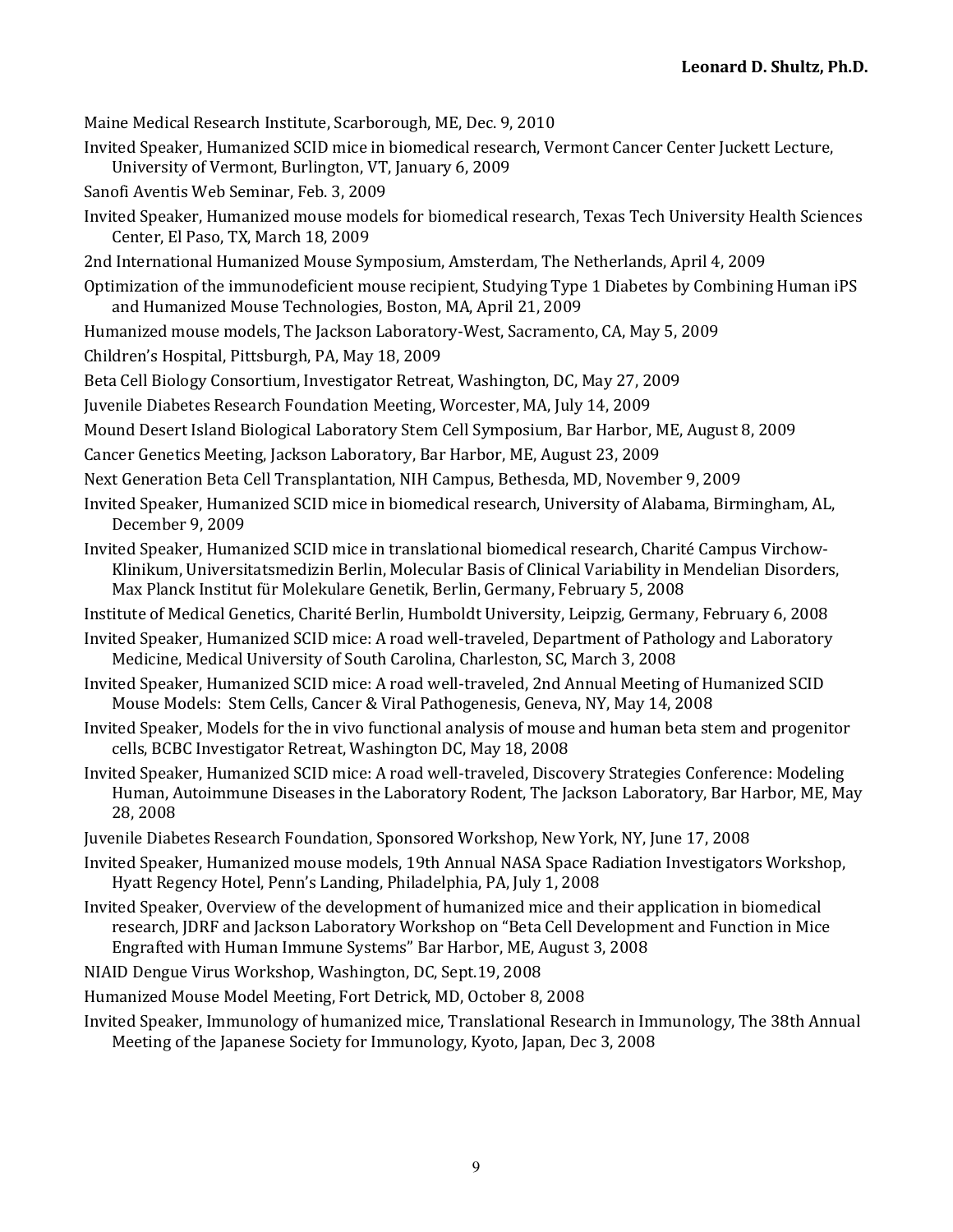### **TEACHING EXPERIENCE**

| 1977-2004 | Annual Short Course on Medical and Experimental Mammalian Genetics, The Jackson<br>Laboratory, Bar Harbor, ME                                     |
|-----------|---------------------------------------------------------------------------------------------------------------------------------------------------|
| 1984      | <b>Faculty of Bar Harbor Medical Symposium</b>                                                                                                    |
| 2005      | Discovery Strategies: Improving the Predictive Value of Mouse Models in Drug Discovery<br>and Development, The Jackson Laboratory, Bar Harbor, ME |
| 2006      | Discovery Strategies: The Laboratory Mouse in Translational Cancer Research and<br>Discovery, New York, NY                                        |
| 2006-2007 | Annual Short Course on Experimental Genetics of the Laboratory Mouse in Cancer Research,<br>The Jackson Laboratory, Bar Harbor, ME                |
| 2006-2008 | Methods in Human Embryonic Stem Cell Research, The Jackson Laboratory, Bar Harbor, ME                                                             |
| 2007      | Discovery Strategies: Modeling Human Metabolic Syndrome and Type 2 Diabetes in<br>Rodents, The Jackson Laboratory, Bar Harbor, ME                 |
| 2007      | Annual Workshop on the Pathology of Mouse Models for Human Disease, The Jackson<br>Laboratory, Bar Harbor, ME                                     |
| 2007-2020 | Annual Short Course on Experimental Models of Human Cancer, The Jackson Laboratory,<br>Bar Harbor, ME                                             |
| 2008      | Discovery Strategies: Modeling Human Autoimmune Diseases in the Laboratory Rodent,<br>The Jackson Laboratory, Bar Harbor, ME                      |
| 2009      | Special Symposium presentation, Grand Opening of The Jackson Laboratory-West,<br>Sacramento, CA                                                   |
| 2010      | Workshop on Animal Models for Human Stem Cell Therapy, The Jackson Laboratory, Bar<br>Harbor, ME                                                  |
| 2015      | Workshop on Techniques in Modeling Human Cancer in Mice, The Jackson Laboratory, Bar<br>Harbor, ME                                                |
| 2015      | Organizer, Humanized Mice in Translational Research: Cancer, Diabetes and Beyond, The<br>Jackson Laboratory, Bar Harbor, ME                       |
| 2015-2018 | Annual Short Course on Medical and Experimental Mammalian Genetics, The Jackson<br>Laboratory, Bar Harbor, ME                                     |
| 2017-2020 | Human and Mammalian Genetics and Genomics: The McKusick Short Course                                                                              |

#### **POST-DOCTORAL FELLOWS**

- 1987-1989 Peter A. Schweitzer
- 1989-1991 Jane E. Disney
- 1991-1993 Sandra M. Hayes
- 1993-1996 Stephen C. Pelsue
- 1993-1996 Sean McKenna
- 1997-2000 Syuji Umeda
- 1998-2001 Melissa Relyea
- 1999-2002 Bonnie Lyons
- 2004-2005 Motonobu Ueno
- 2005-2009 Thomas Chase
- 2007-2009 Melissa Cox
- 2010-2014 Vishnu V. Hosur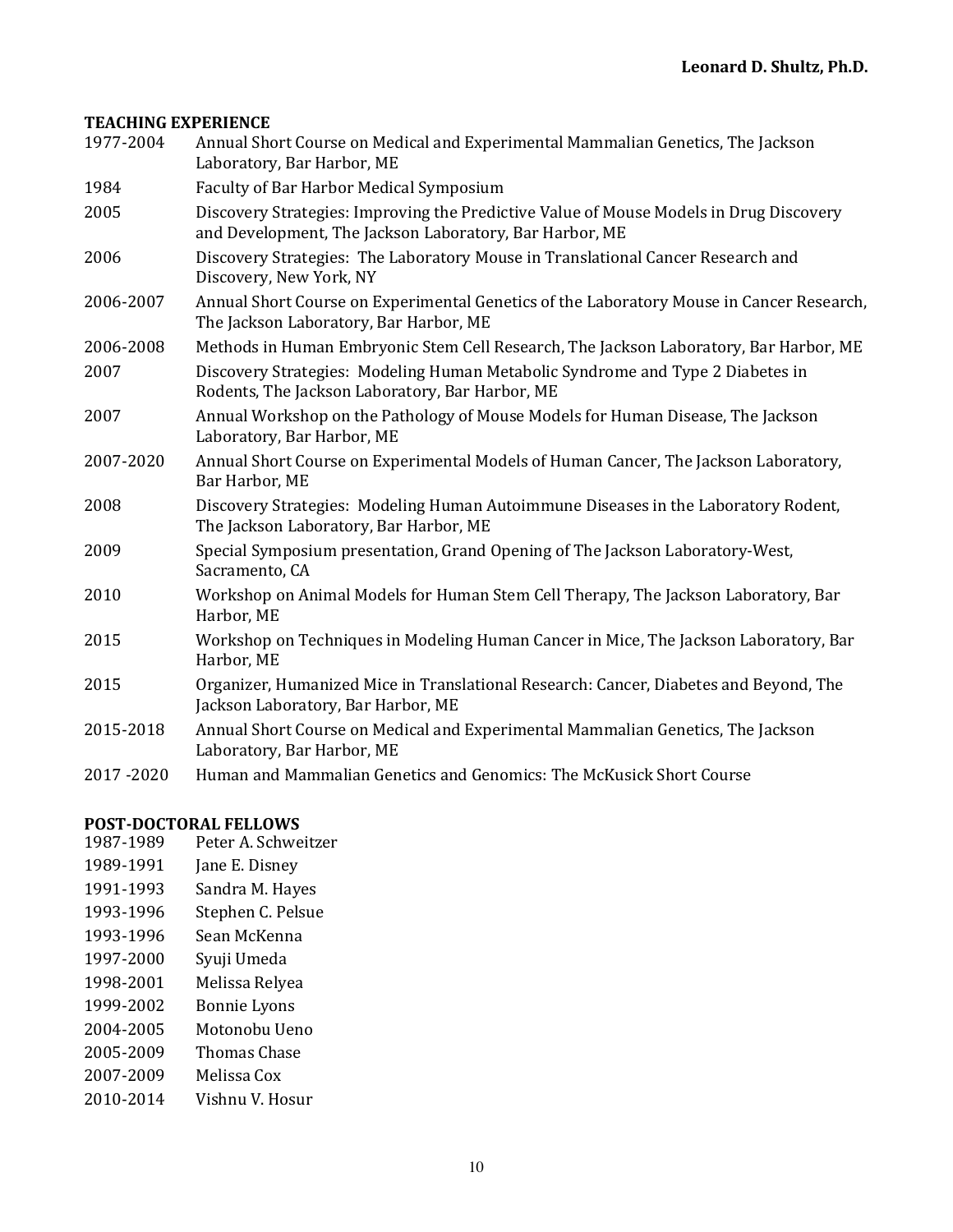#### 2013-2016 Mohit Verma

# **GRADUATE STUDENTS/COLLEGE STUDENTS/SUMMER STUDENTS**

| 1973 | Peter J. Horneffer, Summer Student        |
|------|-------------------------------------------|
| 1974 | Susan B. Tarnofsky, Summer Student        |
| 1975 | Carol J. Wright, Summer Student           |
| 1976 | Debbie R. Cooper, Summer Student          |
| 1976 | Cynthia L. Sammis, Summer Student         |
| 1977 | Mary Ellen McCarthy                       |
| 1978 | Robert Q. Terrill, Summer Student         |
| 1980 | Rose L. Glynne, Summer Student            |
| 1980 | Rose Louise Morello, Summer Student       |
| 1981 | Caroline M. Haas                          |
| 1982 | Kathleen A. Kaiser-Rogers, Summer Student |
| 1983 | Kelly K. Petrison                         |
| 1984 | Tracy Elizabeth Giordano, Summer Student  |
| 1985 | Katherine S. Ullman, Summer Student       |
| 1986 | Glenn Paradis, Summer Student             |
| 1987 | Cheryl A. Skinner, Summer Student         |
| 1988 | David W. Sehy, Summer Student             |
| 1988 | Jennifer Winslow, Summer Student          |
| 1989 | Emily Miyashita, Summer Student           |
| 1989 | Deborah C. Pichler, Summer Student        |
| 1990 | Alison L. Barth, Summer Student           |
| 1990 | Philip E. Schaner, Summer Student         |
| 1991 | Holly Sherburne, Summer Student           |
| 1992 | Graciana Lapetina, Summer Student         |
| 1993 | Trac M. Duong                             |
| 1994 | Gillian L. Beamer                         |
| 1995 | Meenakshi H. Rajan                        |
| 1996 | Rachel C. Kidman                          |
| 2001 | Jane Jih                                  |
| 2004 | Gina M. MacMannis                         |
| 2006 | Alexander S. Burn                         |
| 2008 | Jennifer M. Wagner                        |
| 2009 | Erica Brown                               |
| 2010 | William Cheng                             |
| 2011 | Deidre Michaud, Summer Student            |
| 2012 | Noah V. Lupica, Summer Student            |
| 2013 | Chantal Barksdale, Summer Student         |
| 2014 | Olivia A. Baranowski, Summer Student      |
| 2014 | Paul C. Macklis, Summer Student           |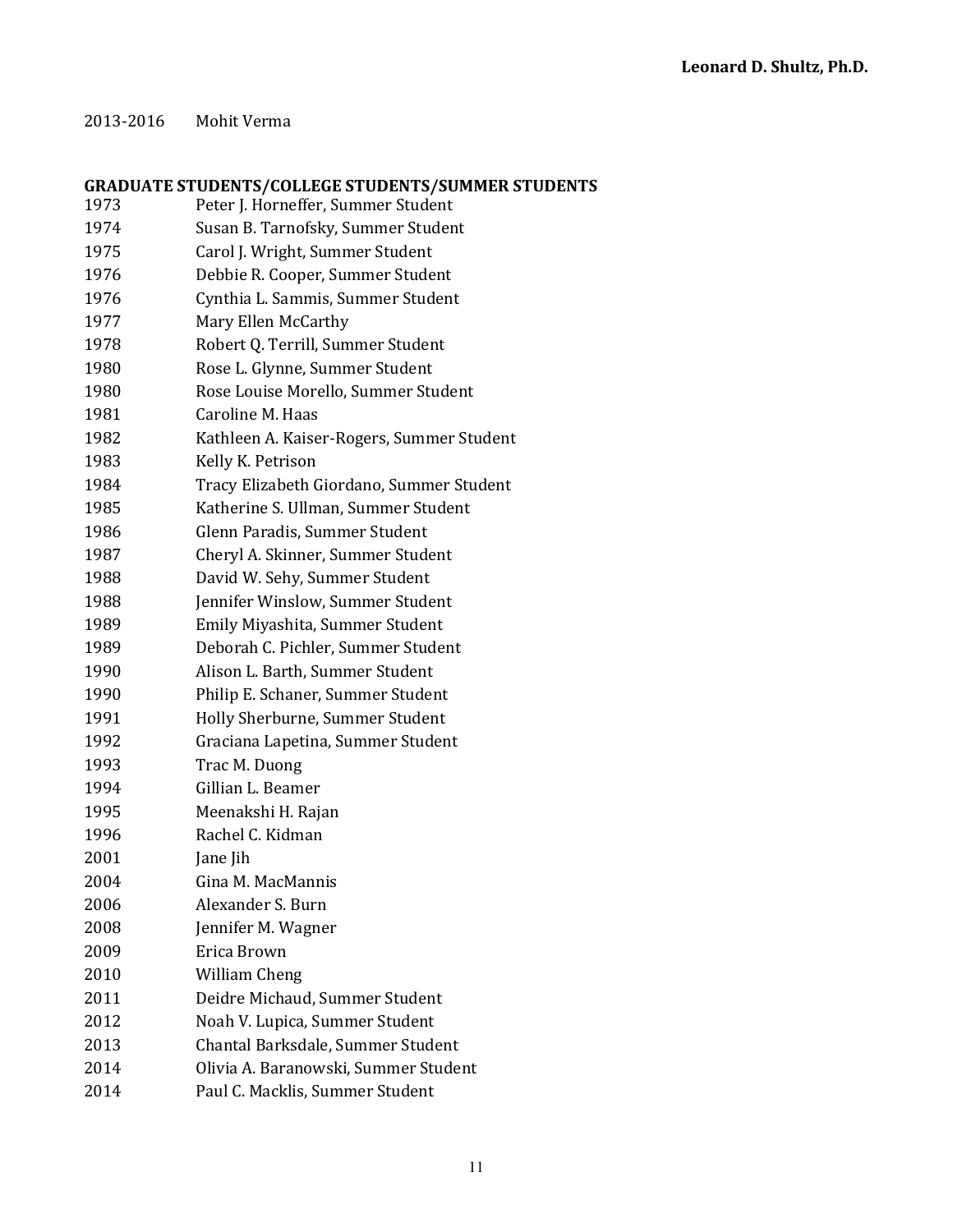- 2015 Julia L. Clemens, Summer Student
- 2016 Cedric Lozano, Summer Student
- 2018 Ana Castaner, Summer Student

## **PUBLICATIONS**

- 1. **Shultz LD**, Wilder MS. 1971. Cytotoxicity of rabbit blood for *Listeria monocytogenes*. Infect Immun 4: 703-708. PMCID: PMC416377.
- 2. **Shultz LD**, Wilder MS. 1973. Fate of *Listeria monocytogenes* in normal rabbit serum. Infect Immun 7: 289-297. PMCID: PMC422672.
- 3. Green MC, **Shultz LD**. 1975. Motheaten, an immunodeficient mutant of the mouse. I. Genetics and pathology. J Hered 66: 250-258.
- 4. Green MC, **Shultz LD**, Nedzi LA. 1975. Abnormal nuclear morphology of leukocytes in the mouse mutant ichthyosis. Transplantation 20: 172-175.
- 5. **Shultz LD**, Bailey DW. 1975. Genetic control of contact sensitivity in mice: Effect of H-2 and non-H-2 loci. Immunogenetics 1: 570-583.
- 6. **Shultz LD**, Green MC. 1976. Motheaten, an immunodeficient mutant of the mouse. II. Depressed immune competence and elevated serum immunoglobulins. J Immunol 116: 936-943.
- 7. **Shultz LD**, Heiniger HJ, Eicher EM. 1978. Immunopathology of streaker mice, a remutation to nude in the AKR/J strain. In: Comparative and Developmental Aspects of Immunity and Disease, Gershwin ME, Cooper EL (eds). New York, Pergamon Press, pp. 211-222.
- 8. **Shultz LD**, Sidman CL, Unanue ER. 1978. Immunologic dysfunction in "motheaten" mice: Immunodeficiency, autoimmunity and hyperimmunoglobulinemia in a short-lived mutant. In: Animal Models of Comparative and Developmental Aspects of Immunity and Disease, Gershwin ME, Cooper EL (eds). New York, Pergamon Press, pp. 260-269.
- 9. **Shultz LD**, Zurier RB. 1978. "Motheaten": A single gene model for stem cell dysfunction and early onset autoimmunity. In: Genetic Control of Autoimmune Disease, Rose NR, Bigazzi P, Warner N (eds). New York, Elsevier, pp. 229-240.
- 10. Sidman CL, **Shultz LD**, Unanue ER. 1978. The mouse mutant "motheaten." II. Functional studies of the immune system. J Immunol 121: 2399-2404.
- 11. Sidman CL, **Shultz LD**, Unanue ER. 1978. The mouse mutant "motheaten". I. Development of lymphocyte populations. J Immunol 121: 2392-2398.
- 12. Bedigian HG, **Shultz LD**, Meier H. 1979. Expression of endogenous murine leukemia viruses in AKR/J streaker mice. Nature 279: 434-436.
- 13. **Shultz LD**. 1979. Mutant mouse genes affecting development of the immune system. In: Inbred and Genetically Defined Strains of Laboratory Animals, Altman PL, Katz DD (eds). Baltimore, MD, Federation of American Societies for Experimental Biology, pp. 67-70.
- 14. Clark EA, **Shultz LD**, Pollack SB. 1981. Mutations in mice that influence natural killer (NK) cell activity. Immunogenetics 12: 601-613.
- 15. Grzanna R, **Shultz LD**. 1982. The contribution of mast cells to the histamine content of the central nervous system: a regional analysis. Life Sci 30: 1959-1964.
- 16. Johnson DA, **Shultz LD**, Bedigian HG. 1982. Immunodeficiency and reticulum cell sarcoma in mice segregating for HRS/J and SJL/J genes. Leuk Res 6: 711-720.
- 17. **Shultz LD**, Bedigian HG, Heiniger HJ, Eicher EM. 1982. The congenitally athymic streaker mouse. In: Proceedings of the Third International Workshop on Nude Mice, Reed ND (ed). New York, Fischer Verlag, pp. 33-39.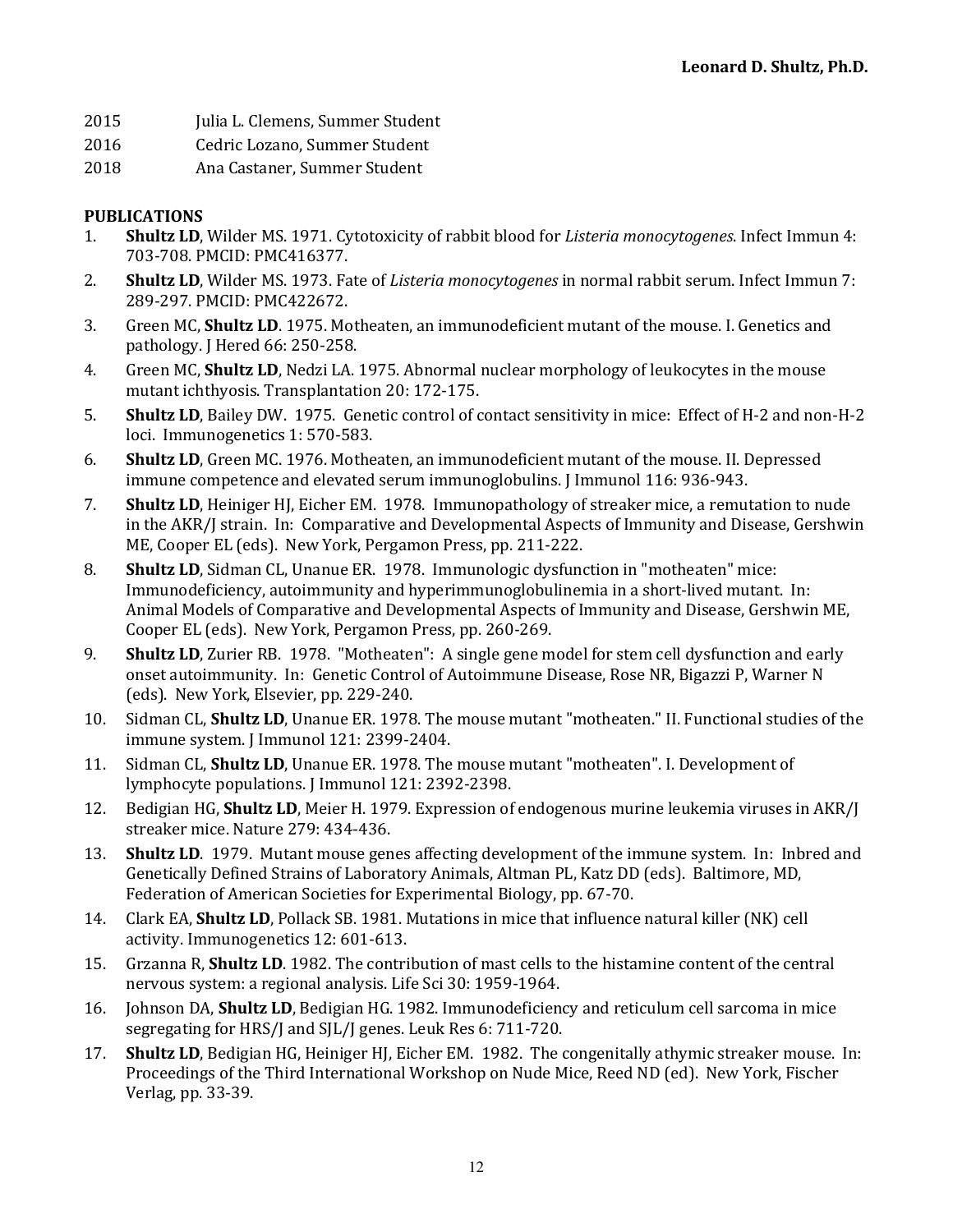- 18. **Shultz LD**, Sweet HO, Davisson MT, Coman DR, 1982. *'Wasted'*, a new mutant of the mouse with abnormalities characteristic to ataxia telangiectasia. Nature 297: 402-404.
- 19. Leiter EH, Beamer WG, **Shultz LD**. 1983. The effect of immunosuppression on streptozotocin-induced diabetes in C57BL/KsJ mice. Diabetes 32: 148-155.
- 20. **Shultz LD**, Bailey CL, Coman DR. 1983. Hematopoietic stem cell function in motheaten mice. Exp Hematol 11: 667-680.
- 21. **Shultz LD**, Bedigian HG, Carlson GA, Coman DR. 1983. Effect of congenital athymia on expression of preleukemic cells. In: Leukemia Reviews International, Advances in Comparative Leukemia Research, Yohn DS (ed). New York, Marcel Dekker, pp. 225-226.
- 22. Nordeen SK, Schaefer VG, Edgell MH, Hutchison CA, 3rd, **Shultz LD**, Swift M. 1984. Evaluations of wasted mouse fibroblasts and SV-40 transformed human fibroblasts as models of ataxia telangiectasia in vitro. Mutat Res 140: 219-222.
- 23. Shultz LD, Bailey CL, Carlson GA, Coman DR, Evans R, Outzen HC. 1984. Potential of "viable motheaten" mice for the growth of tumor xenografts. In: Immune-Deficient Animals, Sordat B (ed). Basel, Karger, pp. 224-229.
- 24. **Shultz LD**, Coman DR, Bailey CL, Beamer WG, Sidman CL. 1984. "Viable motheaten," a new allele at the motheaten locus. I. Pathology. Am J Pathol  $116$ :(2)  $179-192$ . PMC1900532.
- 25. Sidman CL, Marshall JD, Masiello NC, Roths JB, **Shultz LD**. 1984. Novel B-cell maturation factor from spontaneously autoimmune viable motheaten mice. Proc Natl Acad Sci U S A 81: 7199-7202. PMC392105.
- 26. Sidman CL, Marshall JD, **Shultz LD**, Gray PW, Johnson HM. 1984.  $\gamma$ -interferon is one of several direct B cell-maturing lymphokines. Nature 309: 801-804.
- 27. Gershwin ME, **Shultz L**. 1985. Mechanisms of genetically determined immune dysfunction. Immunol Today 6: 36-37.
- 28. Outzen HC, Corrow D, **Shultz LD**. 1985. Attenuation of exogenous murine mammary tumor virus virulence in the C3H/HeJ mouse substrain bearing the Lps mutation. J Natl Cancer Inst 75: 917-923.
- 29. Sidman CL, **Shultz LD**, Evans R. 1985. A serum-derived molecule from autoimmune viable motheaten mice potentiates the action of a B cell maturation factor. [Immunol 135: 870-872.
- 30. Greiner DL, Goldschneider I, Komschlies KL, Medlock ES, Bollum FJ, Shultz LD. 1986. Defective lymphopoiesis in the bone marrow of "motheaten" (*me/me*) and "viable motheaten" (*mev/vev*) mutant mice. I. Analysis of the development of prothymocytes, early B lineage cells, and terminal deoxynucleotidyl transferase-positive cells. J Exp Med 164: 1129-1144.
- 31. Hagiya M, Davis DD, **Shultz LD**, Sakano H. 1986. Non-germ-line elements (NGE) are present in the T cell receptor β-chain genes isolated from the mutant mouse, motheaten (*me/me*). J Immunol 136: 2697-2700.
- 32. Inoue T, Aikawa K, Tezuka H, Kada T, **Shultz LD**. 1986. Effect of DNA-damaging agents on isolated spleen cells and lung fibroblasts from the mouse mutant "wasted," a putative animal model for ataxiatelangiectasia. Cancer Res 46: 3979-3982.
- 33. Inoue T, Tezuka H, Kada T, Aikawa K, **Shultz LD**. 1986. The mouse mutant "wasted": an animal model for ataxia-telangiectasia. Basic Life Sci 39: 323-335.
- 34. Leiter EH, Prochazka M, Coleman DL, Serreze DV, **Shultz LD**. 1986. Genetic factors predisposing to diabetes susceptibility in mice. In: Immunology in Diabetes, Mollnar GD, Jaworski MA (eds). New York, Elsevier, pp. 28-38.
- 35. Sidman CL, **Shultz LD**, Hardy RR, Hayakawa K, Herzenberg LA. 1986. Production of immunoglobulin isotypes by Ly-1+ B cells in viable motheaten and normal mice. Science 232: 1423-1425.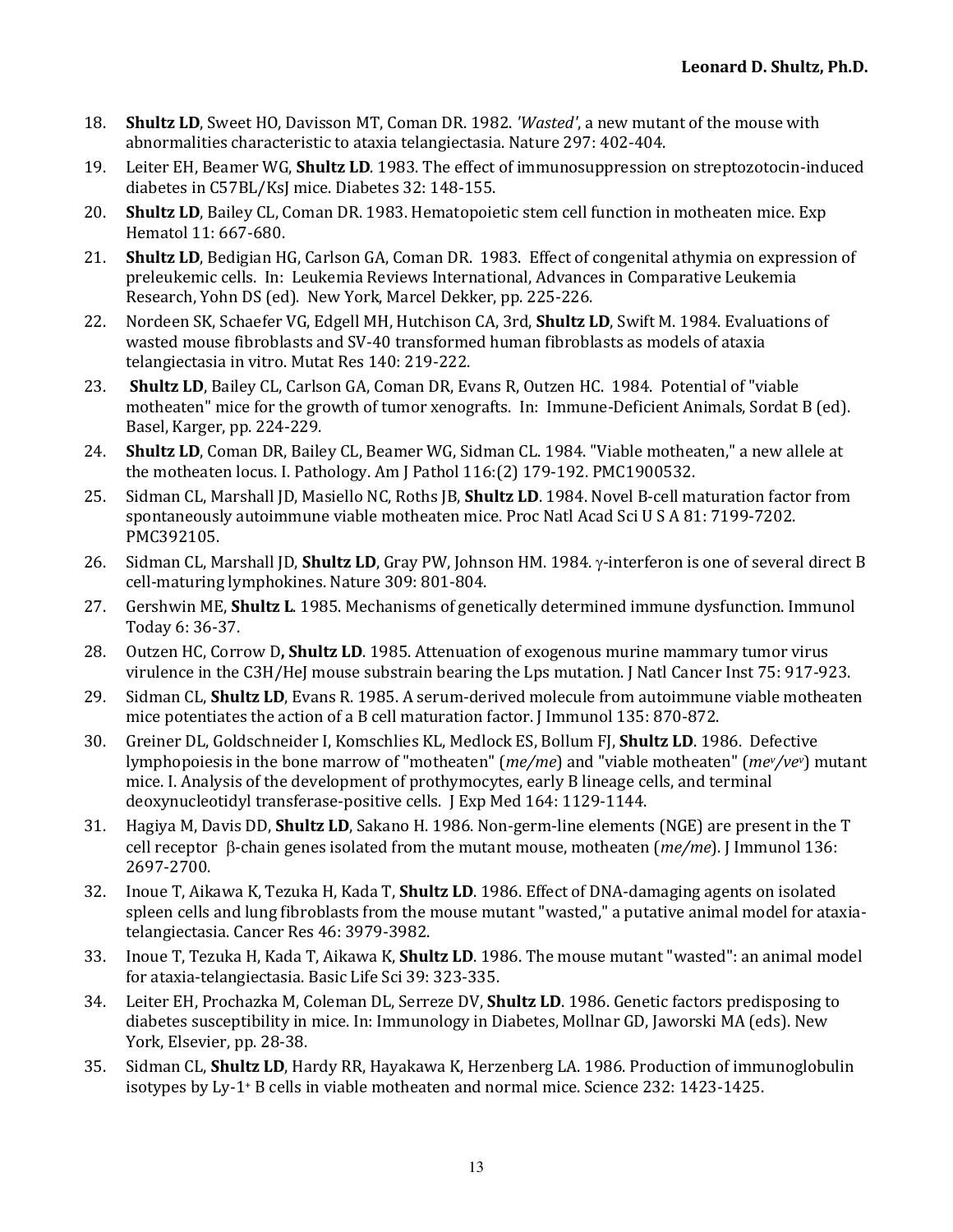- 36. Tezuka H, Inoue T, Noguti T, Kada T, **Shultz LD**, 1986. Evaluation of the mouse mutant "wasted" as an animal model for ataxia telangiectasia. I. Age-dependent and tissue-specific effects. Mutat Res 161: 83-90.
- 37. Komschlies KL, Greiner DL, Shultz L, Goldschneider I. 1987. Defective lymphopoiesis in the bone marrow of motheaten (*me/me*) and viable motheaten (*mev/mev*) mutant mice. III. Normal mouse bone marrow cells enable  $mev/mev$  prothymocytes to generate thymocytes after intravenous transfer. [Exp Med 166: 1162-1167.
- 38. Leiter EH, Beamer WG, **Shultz LD**, Barker JE, Lane PW. 1987. Mouse models of genetic diseases. Birth Defects Orig Artic Ser 23: 221-257.
- 39. Leiter EH, Prochazka M, **Shultz LD**. 1987. Effect of immunodeficiency on diabetogenesis in genetically diabetic (*db/db*) mice. J Immunol 138: 3224-3229.
- 40. Medlock ES, Goldschneider I, Greiner DL, **Shultz L**. 1987. Defective lymphopoiesis in the bone marrow of motheaten *(me/me*) and viable motheaten *(mev/mev)* mutant mice. II. Description of a microenvironmental defect for the generation of terminal deoxynucleotidyl transferase-positive bone marrow cells in vitro. J Immunol 138: 3590-3597.
- 41. **Shultz LD**. 1987. Pleiotropic mutations causing abnormalities in the murine immune system and the skin. Curr Probl Dermatol 17: 236-250.
- 42. **Shultz LD**, Coman DR, Lyons BL, Sidman CL, Taylor S. 1987. Development of plasmacytoid cells with Russell bodies in autoimmune "viable motheaten" mice. Am J Pathol 127: 38-50. PMCID: PMC1899601.
- 43. **Shultz LD**, Roths [S. 1987. Euthymic murine models for immunologic dysfunction. In: Immune Deficient Animals for Biomedical Research, Rygaard J, Brunner N, Graem N (eds). New York, Karger, pp. 1-14.
- 44. **Shultz LD**, Sidman CL. 1987. Genetically determined murine models of immunodeficiency. Annu Rev Immunol 5: 367-403.
- 45. Willis EH, Carson DA, **Shultz LD**. 1987. Adenosine deaminase activity in recipients of bone marrow from immunodeficient mice homozygous for the wasted mutation. Biochem Biophys Res Commun 145: 581-585.
- 46. Beamer WG, Tennent BJ, Shultz KL, Nadeau JH, **Shultz LD**, Skow LC. 1988. Gene for ovarian granulosa cell tumor susceptibility, *Gct*, in SWXJ recombinant inbred strains of mice revealed by dehydroepiandrosterone. Cancer Res 48: 5092-5095.
- 47. Evans R, Duffy TM, **Shultz LD**. 1988. The immunological mouse mutants nude (*nu*) and rhino (*hrrh*) generate cytotoxic effector cells following adoptive immunotherapy but fail to reject a transplanted tumor. Cancer Immunol Immunother 26: 35-42.
- 48. Hayashi S, Witte PL, **Shultz LD**, Kincade PW. 1988. Lymphohemopoiesis in culture is prevented by interaction with adherent bone marrow cells from mutant viable motheaten mice. J Immunol 140: 2139-2147.
- 49. McCune JM, Namikawa R, Kaneshima H, **Shultz LD**, Lieberman M, Weissman IL. 1988. The SCID-hu mouse: murine model for the analysis of human hematolymphoid differentiation and function. Science 241: 1632-1639.
- 50. Schweitzer PA, **Shultz LD**. 1988. Characterization of Mott cell hybridomas from autoimmune "viable" motheaten" mutant mice. Curr Top Microbiol Immunol 137: 223-226.
- 51. Serreze DV, Leiter EH, Worthen SM, **Shultz LD**. 1988. NOD marrow stem cells adoptively transfer diabetes to resistant (NOD x NON)F1 mice. Diabetes 37: 252-255.
- 52. **Shultz LD**. 1988. Pleiotropic effects of deleterious alleles at the "motheaten" locus. Curr Top Microbiol Immunol 137: 216-222.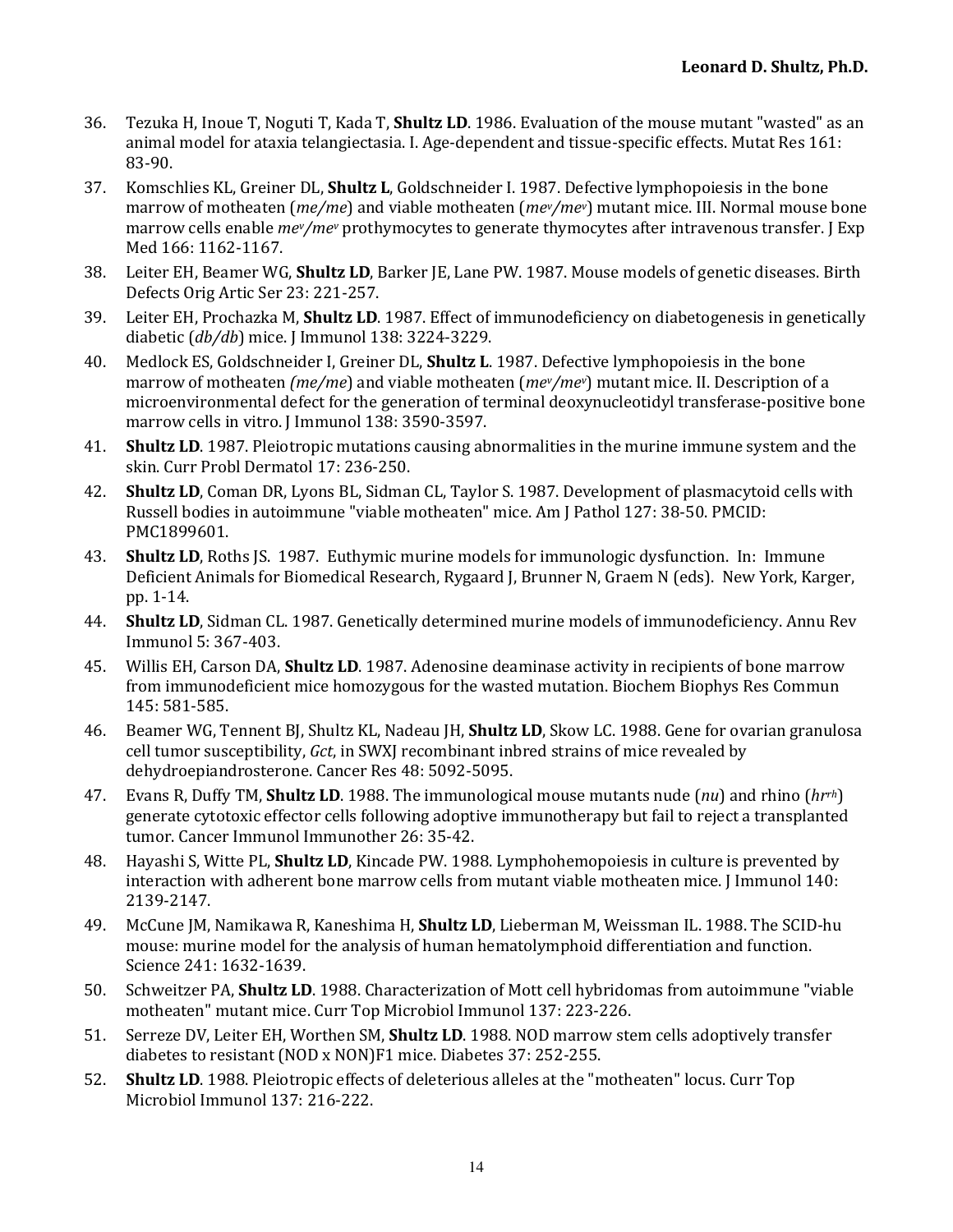- 53. Bosma GC, Davisson MT, Ruetsch NR, Sweet HO, **Shultz LD**, Bosma MJ, 1989. The mouse mutation severe combined immune deficiency (scid) is on chromosome 16. Immunogenetics 29: 54-57.
- 54. Haar IL, Popp ID, **Shultz LD**. 1989. Defective in vitro migratory capacity of bone marrow cells from viable motheaten mice in response to normal thymus culture supernatants. Exp Hematol 17: 21-24.
- 55. Quimby FW, Bosma MJ, Good RA, Hansen CT, Myers DD, Richter CB, Roths JB, Wortis HH, Briles DE, Davisson MT, Fernandes G, Green MC, Guberski DL, Haddada H, Hedrich HJ, Kyogoku M, Lane PW, Lasky JL, Leiter EH, Roderick TH, **Shultz LD**, Thorbecke GJ. 1989. Immunodeficient Rodents: A Guide to their Immunology, Husbandry, and Use. National Academy Press.
- 56. Reed ND, Hall-Stoodley LH, **Shultz LD**. 1989. Mast cell production by *scid/scid* mice: in vivo and in vitro studies. In: 6th International Workshop on Immune Deficient Animals in Biomedical Research, Wu B-Q, Zheng J (eds). pp.  $63-67$ .
- 57. **Shultz LD**. 1989. Single gene models of immunodeficiency diseases. In: 6th International Workshop on Immune Deficient Animals in Biomedical Research, Wu B-O, Zheng J (eds). pp. 19-26.
- 58. **Shultz LD**, Schweitzer PA, Hall EJ, Sundberg JP, Taylor S, Walzer PD. 1989. *Pneumocystis carinii* pneumonia in *scid/scid* mice. Curr Top Microbiol Immunol 152: 243-249.
- 59. Sundberg JP, Burnstein T, **Shultz LD**, Bedigian H. 1989. Identification of *Pneumocystis carinii* in immunodeficient mice. Lab Anim Sci 39: 213-218.
- 60. Tennent BI, Beamer WG, **Shultz LD**, Adamson ED. 1989. Epidermal growth factor receptors in spontaneous ovarian granulosa cell tumors of SWR-derived mice. Int J Cancer 44: 477-482.
- 61. Van Zant G, **Shultz L**. 1989. Hematologic abnormalities of the immunodeficient mouse mutant, viable motheaten (mev). Exp Hematol 17: 81-87.
- 62. Walzer PD, Kim CK, Linke MJ, Pogue CL, Huerkamp MJ, Chrisp CE, Lerro AV, Wixson SK, Hall E, **Shultz** LD. 1989. Outbreaks of *Pneumocystis carinii* pneumonia in colonies of immunodeficient mice. Infect Immun 57: 62-70. PMCID: PMC313041.
- 63. Willis EH, Carson DA, **Shultz LD**. 1989. Adenosine deaminase activity in recipients of bone marrow from immunodeficient mice homozygous for the wasted mutation. Adv Exp Med Biol 253B: 209-212.
- 64. Croitoru K, Stead RH, Bienenstock J, Fulop G, Harnish DG, **Shultz LD**, Jeffery PK, Ernst PB. 1990. Presence of intestinal intraepithelial lymphocytes in mice with severe combined immunodeficiency disease. Eur J Immunol 20: 645-651.
- 65. Serreze DV, Leiter EH, **Shultz LD**. 1990. Transplantation analysis of B cell destruction in (NOD x CBA)F1 mouse bone marrow chimeras. Diabetologia 33: 84-92.
- 66. Sprecher E, Becker Y, Kraal G, Hall E, Harrison D, **Shultz LD**. 1990. Effect of aging on epidermal dendritic cell populations in C57BL/6J mice. J Invest Dermatol 94: 247-253.
- 67. Sprecher E, Becker Y, Kraal G, Hall E, **Shultz LD**. 1990. Effect of genetically determined immunodeficiency on epidermal dendritic cell populations in C57BL/6J mice. Arch Dermatol Res 282: 188-193.
- 68. Sundberg JP, Beamer WG, **Shultz LD**, Dunstan RW. 1990. Inherited mouse mutations as models of human adnexal, cornification, and papulosquamous dermatoses. I Invest Dermatol 95: 62S-63S.
- 69. Yoshida H, Hayashi S, Kunisada T, Ogawa M, Nishikawa S, Okamura H, Sudo T, **Shultz LD**, Nishikawa S. 1990. The murine mutation osteopetrosis is in the coding region of the macrophage colony stimulating factor gene. Nature 345: 442-444.
- 70. Chakraborty NG, Okino T, Stabach P, Padula S, Yamase Y, Morse E, Shaafi R, Twardzik DR, **Shultz LD**, Mukherji B. 1991. Adoptive transfer of activated autologous macrophages results in regression of transplanted human melanoma cells in SCID mice. In Vivo 5: 609-614.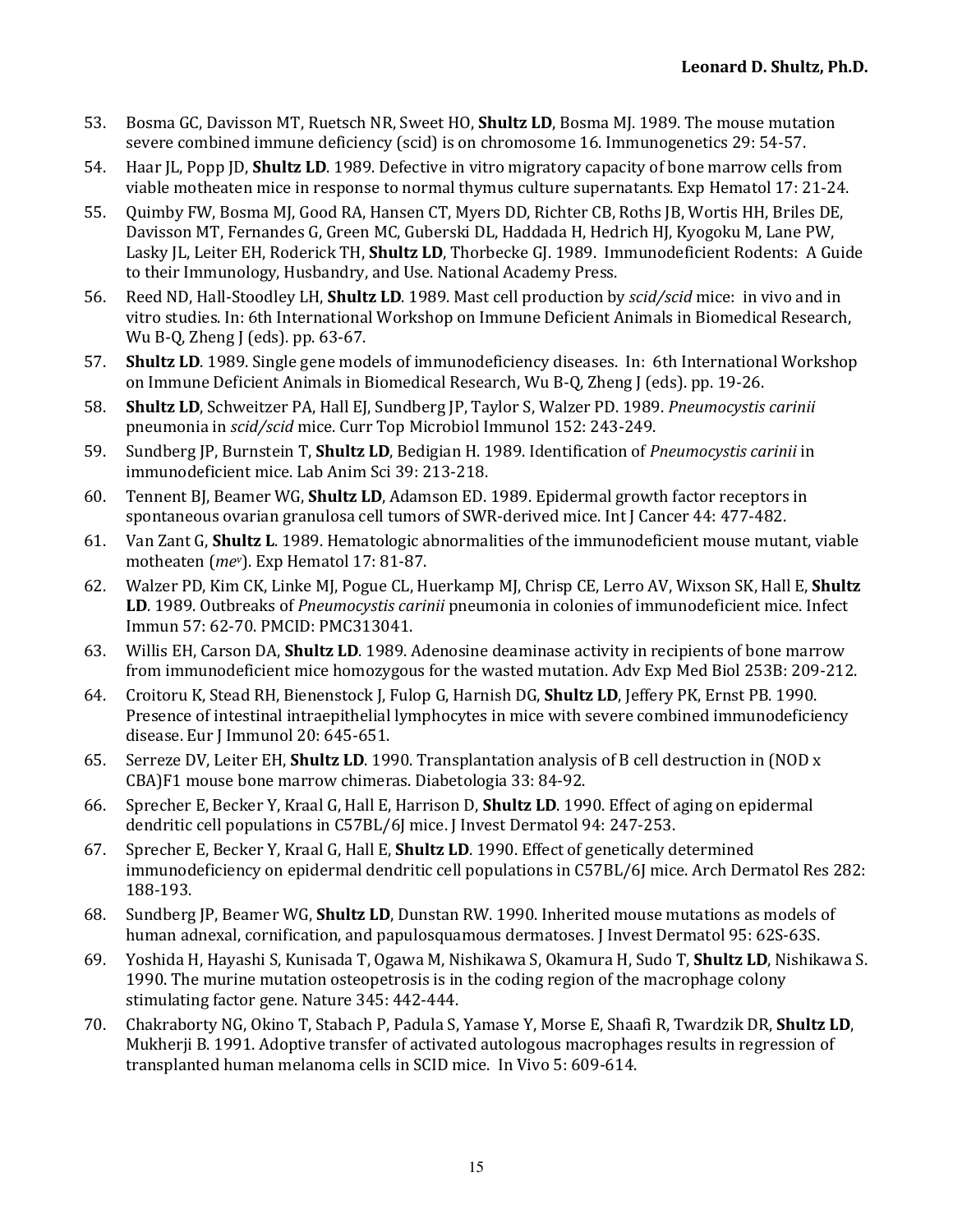- 71. Croitoru K, Stead RH, Bienenstock I, **Shultz LD**, Ernst PB, 1991. T cell receptor expression is not required for the localization and differentiation of intraepithelial lymphocytes. Immunol Res 10: 293-295.
- 72. Davies TF, Kimura H, Fong P, Kendler D, **Shultz LD**, Thung S, Martin A. 1991. The SCID-hu mouse and thyroid autoimmunity: characterization of human thyroid autoantibody secretion. Clin Immunol Immunopathol 60: 319-330.
- 73. Greiner DL, **Shultz LD**, Rossini AA, Mordes JP, Handler ES, Rajan TV. 1991. Recapitulation of normal and abnormal BB rat immune system development in *scid* mouse/rat lymphohemopoietic chimeras. J Clin Invest 88: 717-719. PMCID: PMC295424.
- 74. Kolber DL, **Shultz LD**, Rothstein TL. 1991. Phorbol ester responsiveness of murine Ly-1-lineage B cells from normal and viable motheaten mutant mice. Eur J Immunol 21: 721-729.
- 75. Koo GC, Manyak CL, Dasch J, Ellingsworth L, **Shultz LD**. 1991. Suppressive effects of monocytic cells and transforming growth factor- $\beta$  on natural killer cell differentiation in autoimmune viable motheaten mutant mice. J Immunol 147: 1194-1200.
- 76. McCune JM, Kaneshima H, Krowka J, Namikawa R, Outzen H, Peault B, Rabin L, Shih C, Yee E, Lieberman M, Weissman IL, **Shultz LD**. 1991. The SCID-hu mouse: A small animal model for HIV infection and pathogenesis. Ann Rev Immunol 9: 399-429.
- 77. Naito M, Hayashi S, Yoshida H, Nishikawa S, **Shultz LD**, Takahashi K, 1991. Abnormal differentiation of tissue macrophage populations in 'osteopetrosis' (op) mice defective in the production of macrophage colony-stimulating factor. Am J Pathol 139: 657-667. PMCID: PMC1886220.
- 78. Nelson FK, Greiner DL, **Shultz LD**, Rajan TV. 1991. The immunodeficient scid mouse as a model for human lymphatic filariasis. J Exp Med 173: 659-663.
- 79. Schweitzer PA, Taylor SE, **Shultz LD**. 1991. Synthesis of abnormal immunoglobulins by hybridomas from autoimmune "viable motheaten" mutant mice. J Cell Biol 114: 35-43.
- 80. **Shultz LD**. 1991. Hematopoiesis and models of immunodeficiency. Semin Immunol 3: 397-408.
- 81. **Shultz LD**. 1991. Immunological mutants of the mouse. Am J Anat 191: 303-311.
- 82. **Shultz LD**, Lane PW, Coman DR, Taylor S, Hall E, Lyons B, Wood BG, Schlager G. 1991. Hairpatches, a single gene mutation characterized by progressive renal disease and alopecia in the mouse. A potential model for a newly described heritable human disorder. Lab Invest 65: 588-600.
- 83. Sprecher E, **Shultz LD**, Becker Y. 1991. Epidermal dendritic cells in immunodeficient mice. In: Skin Langerhans (Dentritic) Cells in Virus Infections and AIDS, Becker Y (ed). Kluwer Academic Publishers, pp. 59-75.
- 84. Sprecher E, **Shultz LD**, Becker Y. 1991. Epidermal dendritic cells in aged C57BL/6J mice. In: Skin Langerhans (Dendritic) Cells in Virus Infections and AIDS, Becker Y (ed). Kluwer Academic Publishers, pp. 99-117.
- 85. Sundberg JP, **Shultz LD**. 1991. Inherited mouse mutations: Models for the study of alopecia. J Invest Dermatol 91: 95S-96S.
- 86. Disney JE, Barth AL, **Shultz LD**. 1992. Defective repair of radiation-induced chromosomal damage in scid/scid mice. Cytogenet Cell Genet 59: 39-44.
- 87. Greiner DL, Rajan TV, **Shultz LD**. 1992. Animal models for immunodeficiency diseases. Immunol Today 13: 116-117.
- 88. Hayes SM, **Shultz LD**, Greiner DL. 1992. Thymic involution in viable motheaten (*mev*) mice is associated with a loss of intrathymic precursor activity. Dev Immunol 2: 191-205. PMCID: PMC2275861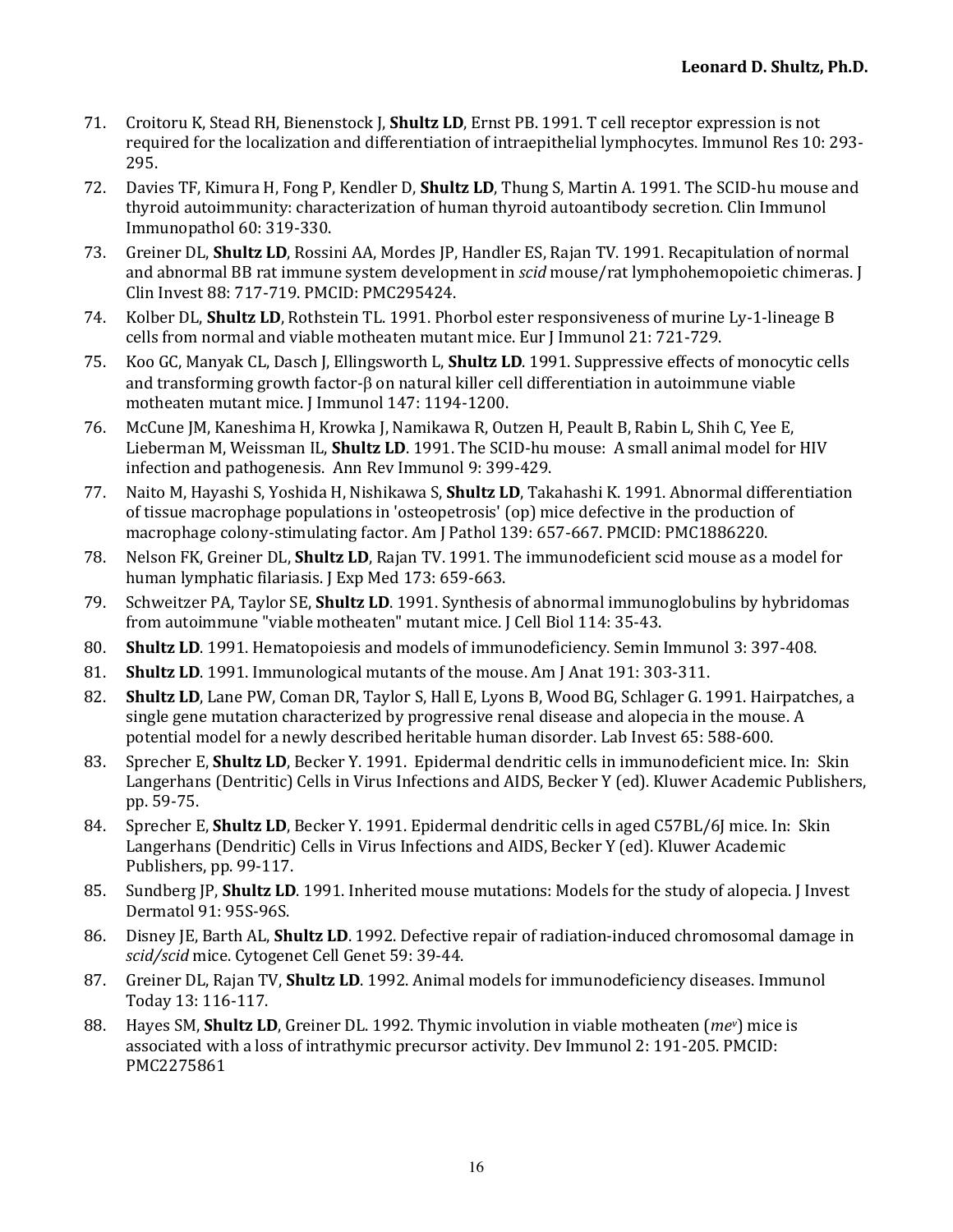- 89. Martin A, Kimura H, Thung S, Fong P, **Shultz LD**, Davies TF, 1992. Characteristics of long-term human thyroid peroxidase autoantibody secretion in scid mice transplanted with lymphocytes from patients with autoimmune thyroiditis. Int Arch Allergy Immunol 98: 317-323.
- 90. Naito M, Honda Y, Umeda S, **Shultz LD**, Takahashi K. 1992. Glucan-induced granuloma formation in the liver of osteopetrosis (op) and nude (nu) mutant mice. Proceedings of the Sixth International Symposium on Cells of the Hepatic Sinusoid.
- 91. Ohara A, Anklesaria P, **Shultz L**, Greenberger JS. 1992. Isolation of permanent clonal bone marrow stromal cell lines derived from "viable moth-eaten" and "severe combined immunodeficiency" mutant mice. Int J Cell Cloning 10: 33-46.
- 92. Prochazka M, Gaskins HR, **Shultz LD**, Leiter EH. 1992. The nonobese diabetic *scid* mouse: model for spontaneous thymomagenesis associated with immunodeficiency. Proc Natl Acad Sci U S A 89: 3290-3294. PMCID: PMC48852.
- 93. Rajan TV, Nelson FK, Cupp E, **Shultz LD**, Greiner DL. 1992. Survival of Onchocerca volvulus in nodules implanted in immunodeficient rodents. J Parasitol 78: 160-163.
- 94. Rajan TV, Nelson FK, **Shultz LD**, Koller BH, Greiner DL. 1992. CD8+ T lymphocytes are not required for murine resistance to human filarial parasites. J Parasitol 78: 744-746.
- 95. Rajan TV, **Shultz LD**, Greiner DL. 1992. Lack of peripherally induced tolerance to established skin allografts in immunologically reconstituted *scid* mice. Dev Immunol 3: 45-50. PMCID: PMC2275903
- 96. Takahashi K, Naito M, **Shultz LD**. 1992. Differentiation of epidermal Langerhans cells in macrophage colony-stimulating-factor-deficient mice homozygous for the osteopetrosis (op) mutation. I Invest Dermatol 99: 46S-47S.
- 97. Takahashi K, Naito M, **Shultz LD**. 1992. Glucan-induced granuloma formation in the liver of osteopetrosis (op) mice lacking macrophage colony-stimulating activity. Sarcoidosis 9: 293-294.
- 98. Beamer WG, Shultz KL, Tennent BJ, **Shultz LD**. 1993. Granulosa cell tumorigenesis in genetically hypogonadal-immunodeficient mice grafted with ovaries from tumor-susceptible donors. Cancer Res 53: 3741-3746.
- 99. Christianson SW, **Shultz LD**, Leiter EH. 1993. Adoptive transfer of diabetes into immunodeficient NOD-scid/scid mice. Relative contributions of CD4<sup>+</sup> and CD8<sup>+</sup> T-cells from diabetic versus prediabetic NOD.NON-Thy-1<sup>a</sup> donors. Diabetes 42: 44-55.
- 100. Kapasi ZF, Burton GF, **Shultz LD**, Tew JG, Szakal AK. 1993. Induction of functional follicular dendritic cell development in severe combined immunodeficiency mice. Influence of B and T cells. I Immunol 150: 2648-2658.
- 101. Kapasi ZF, Burton GF, **Shultz LD**, Tew [G, Szakal AK. 1993. Cellular requirements for functional reconstitution of follicular dendritic cells in SCID mice. Adv Exp Med Biol 329: 383-386.
- 102. Katoh S, Bendig MM, Kanai Y, **Shultz LD**, Hitoshi Y, Takatsu K, Tominaga A. 1993. Maintenance of  $CD5+$  B cells at an early developmental stage by interleukin-5: evidence from immunoglobulin gene usage in interleukin-5 transgenic mice. DNA Cell Biol 12: 481-491.
- 103. Koo GC, Rosen H, Sirotina A, Ma XD, **Shultz LD**. 1993. Anti-CD11b antibody prevents immunopathologic changes in viable moth-eaten bone marrow chimeric mice. I Immunol 151: 6733-6741.
- 104. Martin A, Valentine M, Unger P, Lichtenstein C, Schwartz AE, Friedman EW, **Shultz LD**, Davies TF. 1993. Preservation of functioning human thyroid organoids in the scid mouse: 1. System characterization. J Clin Endocrinol Metab 77: 305-310.
- 105. Matsuoka N, Martin A, Concepcion ES, Unger P, **Shultz LD**, Davies TF. 1993. Preservation of functioning human thyroid organoids in the *scid* mouse: II. Biased use of intrathyroidal T cell receptor V genes. J Clin Endocrinol Metab 77: 311-315.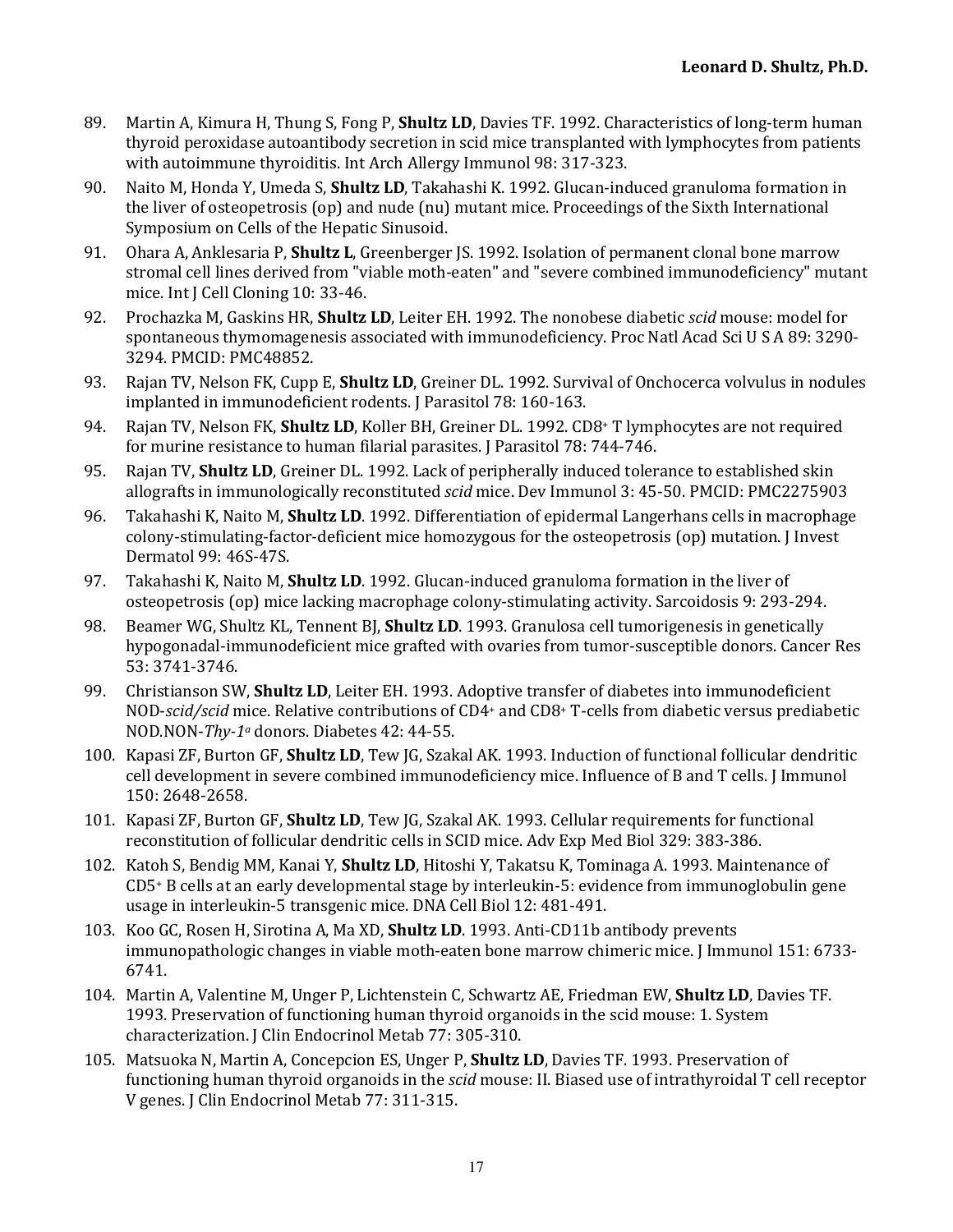- 106. **Shultz LD**. 1993. Mouse models of immunodeficiency diseases. Immunol News.
- 107. **Shultz LD**, Schweitzer PA, Rajan TV, Yi T, Ihle JN, Matthews RJ, Thomas ML, Beier DR. 1993. Mutations at the murine motheaten locus are within the hematopoietic cell protein-tyrosine phosphatase (*Hcph*) gene. Cell 73: 1445-1454.
- 108. Sundberg JP, Boggess D, Sundberg BA, Beamer WG, **Shultz LD**. 1993. Epidermal dendritic cell populations in the flaky skin mutant mouse. Immunol Invest 22: 389-401.
- 109. Sundberg, LP, **Shultz LD**. 1993. Severe combined immunodeficiency. Comp Pathol Bull 25: 3-4.
- 110. Takahashi K, Naito M, Morioka Y, **Shultz LD**. 1993. Immunophenotypic and ultrastructural differentiation and maturation of nonlymphoid dendritic cells in osteopetrotic (*op*) mice with the total absence of macrophage colony stimulating factor. Adv Exp Med Biol 329: 293-297.
- 111. Takahashi K, Naito M, **Shultz LD**, Hayashi S, Nishikawa S. 1993. Differentiation of dendritic cell populations in macrophage colony-stimulating factor-deficient mice homozygous for the osteopetrosis (op) mutation. J Leukoc Biol 53: 19-28.
- 112. Yeoman H, Gress RE, Bare CV, Leary AG, Boyse EA, Bard J, **Shultz LD**, Harris DT, DeLuca D. 1993. Human bone marrow and umbilical cord blood cells generate  $CD4$ + and  $CD8$ + single-positive T cells in murine fetal thymus organ culture. Proc Natl Acad Sci U S A 90: 10778-10782. PMCID: PMC47861
- 113. De Riu S, Martin A, Valentine M, Concepcion ES, **Shultz LD**, Davies TF. 1994. Graves' disease thyroid tissue transplants in scid mice: persistent selectivity in hTcR Va gene family use. Autoimmunity 19: 271-277.
- 114. Gerling IC, Friedman H, Greiner DL, **Shultz LD**, Leiter EH, 1994. Multiple low-dose streptozocininduced diabetes in NOD-*scid/scid* mice in the absence of functional lymphocytes. Diabetes 43: 433-440.
- 115. Hayes SM, **Shultz LD**, Greiner DL. 1994. Localization of prothymocytes from wild-type and viable motheaten mice following intravenous injection into irradiated adoptive recipients. Cell Immunol 153: 344-355.
- 116. Kapasi ZF, Kosco-Vilbois MH, **Shultz LD**, Tew JG, Szakal AK. 1994. Cellular origin of follicular dendritic cells. Adv Exp Med Biol 355: 231-235.
- 117. Martin A, Valentine M, Unger P, Yeung SW, Shultz LD, Davies TF. 1994. Engraftment of human lymphocytes and thyroid tissue into scid and rag2-deficient mice: absent progression of lymphocytic infiltration. J Clin Endocrinol Metab 79: 716-723.
- 118. Rajan TV, Bailis JM, Yates JA, **Shultz LD**, Greiner DL, Nelson FK, 1994. Maternal influence on susceptibility of offspring to *Brugia malayi* infection in a murine model of filariasis. Acta Trop 58: 283-289.
- 119. Rajan TV, Nelson FK, Killeen N, Shultz LD, Yates JA, Bailis JM, Littman DR, Greiner DL. 1994. CD4<sup>+</sup> Tlymphocytes are not required for murine resistance to the human filarial parasite, *Brugia malayi*. Exp Parasitol 78: 352-360.
- 120. Rajan TV, Nelson FK, **Shultz LD**, Shultz KL, Beamer WG, Yates J, Greiner DL. 1994. Influence of gonadal steroids on susceptibility to *Brugia malayi* in scid mice. Acta Trop 56: 307-314.
- 121. Smithson G, Beamer WG, Shultz KL, Christianson SW, **Shultz LD**, Kincade PW. 1994. Increased B lymphopoiesis in genetically sex steroid-deficient hypogonadal (hpg) mice. J Exp Med 180: 717-720.
- 122. Szomolanyi-Tsuda E, Dundon PL, Joris I, **Shultz LD**, Woda BA, Welsh RM. 1994. Acute, lethal, natural killer cell-resistant myeloproliferative disease induced by polyomavirus in severe combined immunodeficient mice. Am J Pathol 144: 359-371. PMCID: PMC1887132.
- 123. Takahashi K, Naito M, Umeda S, **Shultz LD**. 1994. The role of macrophage colony-stimulating factor in hepatic glucan-induced granuloma formation in the osteopetrosis mutant mouse defective in the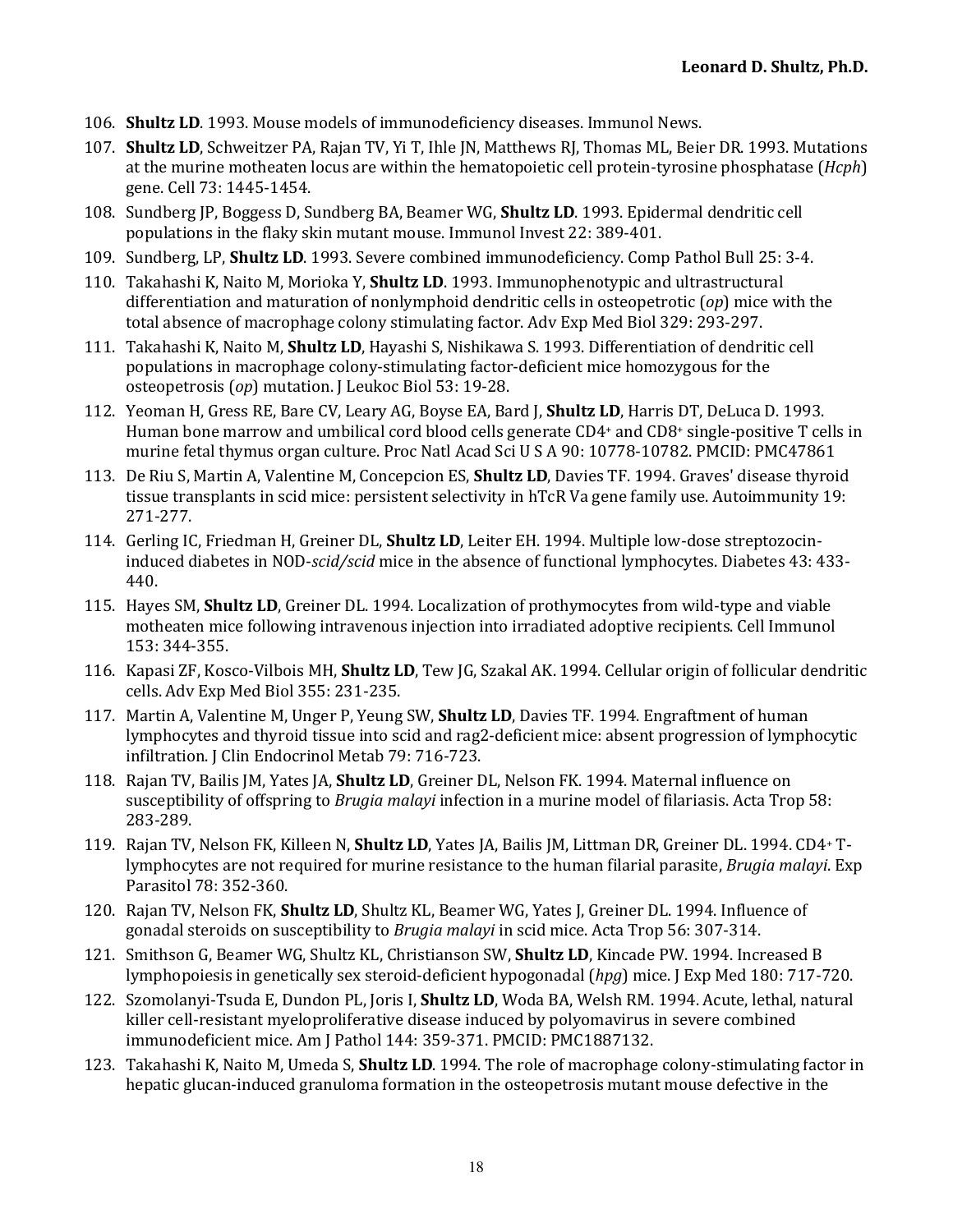production of macrophage colony-stimulating factor. Am J Pathol 144: 1381-1392. PMCID: PMC1887478.

- 124. Takahashi K, Umeda S, **Shultz LD**, Hayashi S, Nishikawa S. 1994. Effects of macrophage colonystimulating factor (M-CSF) on the development, differentiation, and maturation of marginal metallophilic macrophages and marginal zone macrophages in the spleen of osteopetrosis  $($ op) mutant mice lacking functional M-CSF activity. J Leukoc Biol 55: 581-588.
- 125. Usuda H, Naito M, Umeda S, Takahashi K, **Shultz LD**. 1994. Ultrastructure of macrophages and dendritic cells in osteopetrosis (*op*) mutant mice lacking macrophage colony-stimulating factor (M-CSF/CSF-1) activity. J Submicrosc Cytol Pathol 26: 111-119.
- 126. Valentine M, Martin A, Unger P, Katz N, **Shultz LD**, Davies TF. 1994. Preservation of functioning human thyroid "organoids" in the severe combined immunodeficient mouse. III. Thyrotropin independence of thyroid follicle formation. Endocrinology 134: 1225-1230.
- 127. Welsh RM, O'Donnell CL, **Shultz LD**. 1994. Antiviral activity of NK 1.1+ natural killer cells in C57BL/6 scid mice infected with murine cytomegalovirus. Nat Immun 13: 239-245.
- 128. Beamer WG, Pelsue SC, **Shultz LD**, Sundberg JP, Barker JE. 1995. The flaky skin (*fsn*) mutation in mice: map location and description of the anemia. Blood 86: 3220-3226.
- 129. Blazar BR, Brennan CA, Broxmeyer HE, **Shultz LD**, Vallera DA. 1995. Transgenic mice expressing either bovine growth hormone (bGH) or human GH releasing hormone (hGRH) have increased splenic progenitor cell colony formation and DNA synthesis in vitro and in vivo. Exp Hematol 23: 1397-1406.
- 130. Buhlmann JE, Foy TM, Aruffo A, Crassi KM, Ledbetter JA, Green WR, Xu JC, **Shultz LD**, Roopenian D, Flavell RA, et al. 1995. In the absence of a CD40 signal, B cells are tolerogenic. Immunity 2: 645-653.
- 131. DeLuca D, Bluestone JA, **Shultz LD**, Sharrow SO, Tatsumi Y. 1995. Programmed differentiation of murine thymocytes during fetal thymus organ culture. J Immunol Methods 178: 13-29.
- 132. Greiner DL, Shultz LD, Yates J, Appel MC, Perdrizet G, Hesselton RM, Schweitzer I, Beamer WG, Shultz KL, Pelsue SC, et al. 1995. Improved engraftment of human spleen cells in NOD/LtSz-*scid/scid* mice as compared with C.B-17-*scid/scid* mice. Am J Pathol 146: 888-902. PMCID: PMC1869266.
- 133. Hesselton RM, Greiner DL, Mordes JP, Rajan TV, Sullivan JL, **Shultz LD**. 1995. High levels of human peripheral blood mononuclear cell engraftment and enhanced susceptibility to human immunodeficiency virus type 1 infection in NOD/LtSz-scid/scid mice. I Infect Dis 172: 974-982.
- 134. Larochelle A, Vormoor J, Lapidot T, Sher G, Furukawa T, Li Q, **Shultz LD**, Olivieri NF, Stamatoyannopoulos G, Dick JE. 1995. Engraftment of immune-deficient mice with primitive hematopoietic cells from  $\beta$ -thalassemia and sickle cell anemia patients: implications for evaluating human gene therapy protocols. Hum Mol Genet 4: 163-172.
- 135. Lubaroff DM, **Shultz LD**, Beamer WG. 1995. Survival of human prostate tissues and IL-2 activated lymphocytes in scid mice. Prostate 27: 32-41.
- 136. Moore JM, Kumar N, **Shultz LD**, Rajan TV. 1995. Maintenance of the human malarial parasite, *Plasmodium falciparum*, in *scid* mice and transmission of gametocytes to mosquitoes. J Exp Med 181: 2265-2270.
- 137. Pelsue SC, Schweitzer PA, Beamer WG, **Shultz LD**. 1995. Mapping of the flaky skin (fsn) mutation on distal mouse chromosome 17. Mamm Genome 6: 758.
- 138. Rajan TV, **Shultz LD**, Yates J, Greiner DL. 1995. B lymphocytes are not required for murine resistance to the human filarial parasite, *Brugia malayi*. [ Parasitol 81: 490-493.]
- 139. Rohane PW, Shimada A, Kim DT, Edwards CT, Charlton B, Shultz LD, Fathman CG. 1995. Isletinfiltrating lymphocytes from prediabetic NOD mice rapidly transfer diabetes to NOD-*scid/scid* mice. Diabetes 44: 550-554.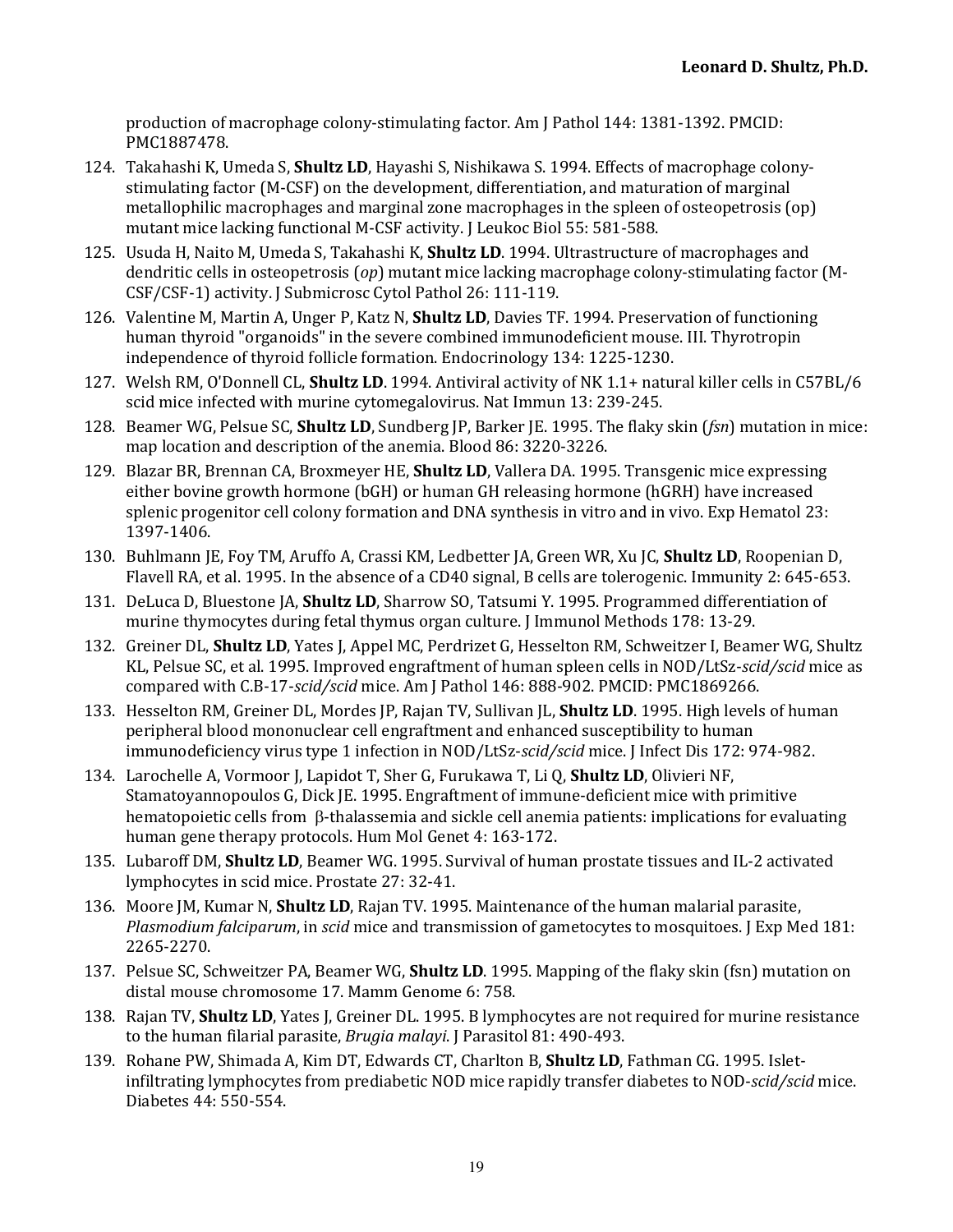- 140. Serreze DV, Leiter EH, Hanson MS, Christianson SW, **Shultz LD**, Hesselton RM, Greiner DL, 1995. *Emv30null* NOD-*scid* mice. An improved host for adoptive transfer of autoimmune diabetes and growth of human lymphohematopoietic cells. Diabetes 44: 1392-1398.
- 141. **Shultz LD**, Schweitzer PA, Christianson SW, Gott B, Schweitzer IB, Tennent B, McKenna S, Mobraaten L, Rajan TV, Greiner DL, et al. 1995. Multiple defects in innate and adaptive immunologic function in NOD/LtSz-scid mice. [ Immunol 154: 180-191.
- 142. Takeoka Y, Whitmer KJ, Chen SY, Ansari AA, Boyd RL, **Shultz LD**, Suehiro S, Gershwin ME. 1995. Thymic epithelial cell abnormalities in  $(NZB \times H-2^u)F1$  mice. Clin Immunol Immunopathol 76: 297-307.
- 143. Araki M, Fukumatsu Y, Katabuchi H, Shultz LD, Takahashi K, Okamura H. 1996. Follicular development and ovulation in macrophage colony-stimulating factor-deficient mice homozygous for the osteopetrosis (*op*) mutation. Biol Reprod 54: 478-484.
- 144. Christianson SW, Greiner DL, Schweitzer IB, Gott B, Beamer GL, Schweitzer PA, Hesselton RM, Shultz LD. 1996. Role of natural killer cells on engraftment of human lymphoid cells and on metastasis of human T-lymphoblastoid leukemia cells in C57BL/6J-*scid* mice and in C57BL/6J-*scid* bg mice. Cell Immunol 171: 186-199.
- 145. Greiner DL, **Shultz LD**, Deluca D, Leif JH, Christianson SW, Hesselton RM. 1996. HIV-1 infectivity of human T cells in a human/murine chimeric fetal thymic organ culture system. In Vivo 10: 33-37.
- 146. Heine D, Passmore HC, Patel V, **Shultz LD**, Ward-Bailey P, Cook SA, Davisson MT. 1996. Effect of the mouse *scid* mutation on meiotic recombination. Mamm Genome 7: 497-500.
- 147. Kunisada T, Yoshida H, Ogawa M, **Shultz LD**, Nishikawa S-1. 1996. Characterization and isolation of melanocyte progenitors from mouse embryos. Dev Growth Differ 38: 87-97.
- 148. Lowry PA, **Shultz LD**, Greiner DL, Hesselton RM, Kittler EL, Tiarks CY, Rao SS, Reilly J, Leif JH, Ramshaw H, Stewart FM, Quesenberry PJ. 1996. Improved engraftment of human cord blood stem cells in NOD/LtSz-scid/scid mice after irradiation or multiple-day injections into unirradiated recipients. Biol Blood Marrow Transplant 2: 15-23.
- 149. Naito M, Umeda S, Takahashi K, Takatsuka H, Usuda H, Ito S, Umezu H, **Shultz LD**. 1996. Osteopetrotic  $\left(\frac{op}{op}\right)$  mice: An animal model for investigating the biology of colony stimulating factor-1 (CSF- $1/M$ -CSF). Acta Med Biol 44: 1-11.
- 150. Naito M, Umeda S, Yamamoto T, Moriyama H, Umezu H, Hasegawa G, Usuda H, **Shultz LD**, Takahashi K. 1996. Development, differentiation, and phenotypic heterogeneity of murine tissue macrophages. [ Leukoc Biol 59: 133-138.
- 151. Noben-Trauth N, Schweitzer PA, Johnson KR, Wolf SF, Knowles BB, **Shultz LD**. 1996. The interleukin-12 beta subunit (p40) maps to mouse chromosome 11. Mamm Genome 7: 392.
- 152. Pflumio F, Izac B, Katz A, **Shultz LD**, Vainchenker W, Coulombel L. 1996. Phenotype and function of human hematopoietic cells engrafting immune-deficient CB17-severe combined immunodeficiency mice and nonobese diabetic-severe combined immunodeficiency mice after transplantation of human cord blood mononuclear cells. Blood 88: 3731-3740.
- 153. Phillips JA, Romball CG, Hobbs MV, Ernst DN, **Shultz L**, Weigle WO. 1996. CD4<sup>+</sup> T cell activation and tolerance induction in B cell knockout mice. J Exp Med 183: 1339-1344.
- 154. Rajan TV, Greiner DL, Yates JA, **Shultz LD**. 1996. Growth of the human filarial parasite *Brugia malayi* in mice lacking major histocompatibility complex class II antigen expression. Acta Trop 61: 267-271.
- 155. Rajan TV, Moore JM, **Shultz LD**. 1996. Immunodeficient mice as hosts for hemoparasitic infections. Parasitol Today 12: 479-485.
- 156. Rajan TV, Porte P, Yates JA, Keefer L, **Shultz LD**. 1996. Role of nitric oxide in host defense against an extracellular, metazoan parasite, *Brugia malayi*. Infect Immun 64: 3351-3353. PMCID: PMC174228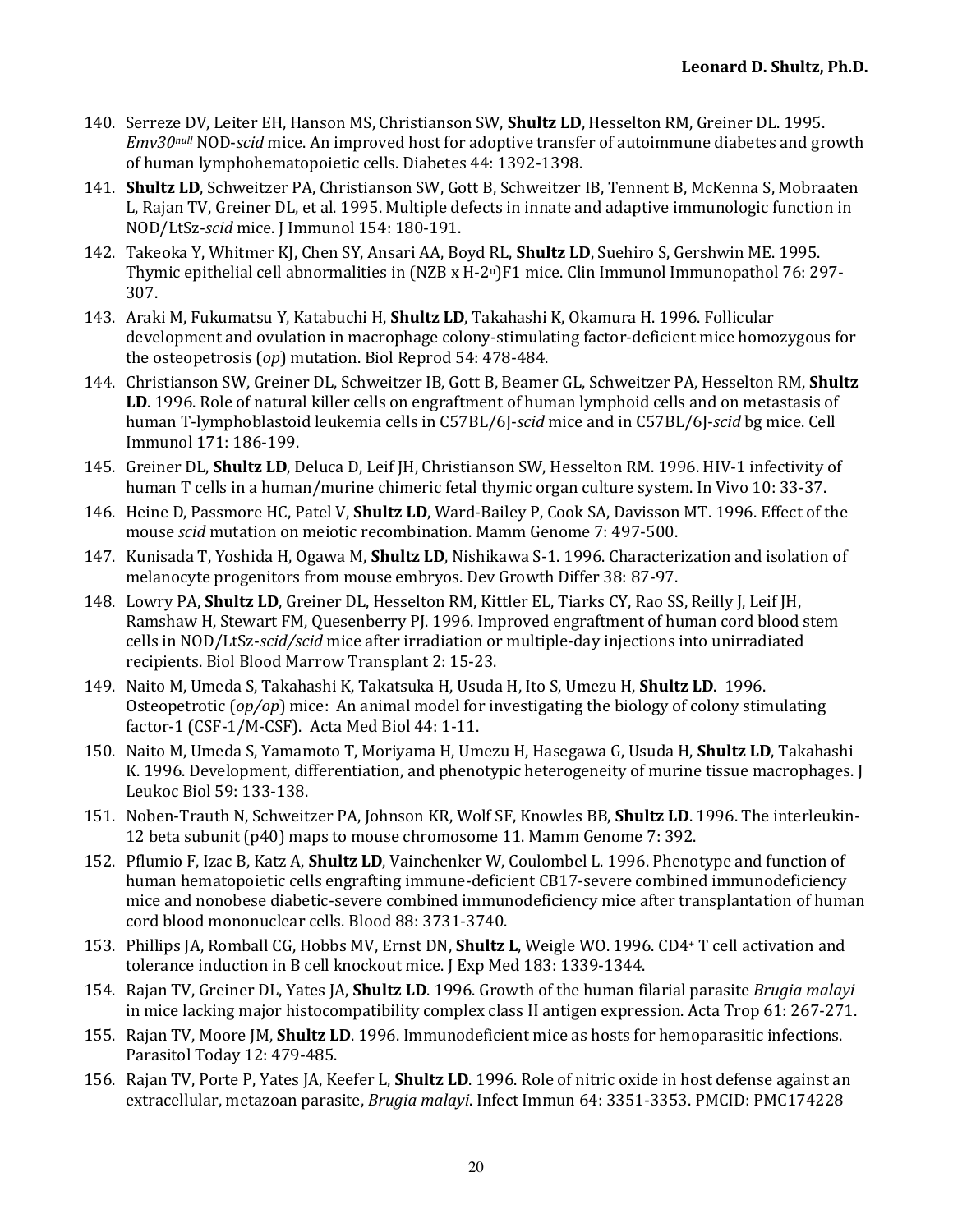- 157. Schweitzer PA, Noben-Trauth N, Pelsue SC, Johnson KR, Wolf SF, **Shultz LD**, 1996. Genetic mapping of the IL-12 alpha chain gene  $(112a)$  on mouse chromosome 3. Mamm Genome  $7: 394-395$ .
- 158. Serreze DV, Chapman HD, Varnum DS, Hanson MS, Reifsnyder PC, Richard SD, Fleming SA, Leiter EH, **Shultz LD**. 1996. B lymphocytes are essential for the initiation of T cell-mediated autoimmune diabetes: analysis of a new "speed congenic" stock of NOD.Igunull mice. J Exp Med 184: 2049-2053.
- 159. **Shultz LD.** 1996. Single gene models of immunodeficiency and autoimmune disease. In: Weir's Handbook of Experimental Immunology, 5th Ed. Blackwell Science Inc., 4: 1-150.
- 160. Takeoka Y, Chen SY, Yago H, Boyd R, Suehiro S, **Shultz LD**, Ansari AA, Gershwin ME. 1996. The murine thymic microenvironment: changes with age. Int Arch Allergy Immunol 111: 5-12.
- 161. Umeda S, Takahashi K, Naito M, **Shultz LD**, Takagi K. 1996. Neonatal changes of osteoclasts in osteopetrosis (*op/op*) mice defective in production of functional macrophage colony-stimulating factor (M-CSF) protein and effects of M-CSF on osteoclast development and differentiation. [ Submicrosc Cytol Pathol 28: 13-26.
- 162. Umeda S, Takahashi K, **Shultz LD**, Naito M, Takagi K. 1996. Effects of macrophage colony-stimulating factor on macrophages and their related cell populations in the osteopetrosis mouse defective in production of functional macrophage colony-stimulating factor protein. Am [Pathol 149: 559-574. PMCID: PMC1865316.
- 163. Vella AT, Scherer MT, **Shultz LD**, Kappler JW, Marrack P. 1996. B cells are not essential for peripheral T cell tolerance. Proc Natl Acad Sci USA 93: 951-955.
- 164. Yoshida H, Hayashi S, **Shultz LD**, Yamamura K, Nishikawa S, Nishikawa S, Kunisada T. 1996. Neural and skin cell-specific expression pattern conferred by steel factor regulatory sequence in transgenic mice. Dev Dyn 207: 222-232.
- 165. Zhong RK, Donnenberg AD, **Shultz LD**, Swerdlow SH, Lee E, Rubin J, Kozii R, Chen J, Griffin DL, Wilson J, Ball ED. 1996. Evaluation of monoclonal antibody-mediated anti-acute myeloid leukemia immunotherapy in a SCID/hu model. Leuk Res 20: 581-589.
- 166. Allay JA, Dennis JE, Haynesworth SE, Majumdar MK, Clapp DW, **Shultz LD**, Caplan AI, Gerson SL. 1997. LacZ and interleukin-3 expression *In Vivo* after retroviral transduction of marrow-derived human osteogenic mesenchymal progenitors. Hum Gene Ther 8: 1417-1427.
- 167. Cashman JD, Lapidot T, Wang JC, Doedens M, **Shultz LD**, Lansdorp P, Dick JE, Eaves CJ. 1997. Kinetic evidence of the regeneration of multilineage hematopoiesis from primitive cells in normal human bone marrow transplanted into immunodeficient mice. Blood 89: 4307-4316.
- 168. Christianson SW, Greiner DL, Hesselton RA, Leif JH, Wagar EJ, Schweitzer IB, Rajan TV, Gott B, Roopenian DC, **Shultz LD**. 1997. Enhanced human CD4+ T cell engraftment in  $\beta_2$ -microglobulindeficient NOD-scid mice. J Immunol 158: 3578-3586.
- 169. Hogan CJ, Shpall EJ, McNulty O, McNiece I, Dick JE, **Shultz LD**, Keller G. 1997. Engraftment and development of human CD34<sup>+</sup>-enriched cells from umbilical cord blood in NOD/LtSz-*scid/scid* mice. Blood 90: 85-96.
- 170. Jiao H, Yang W, Berrada K, Tabrizi M, **Shultz L**, Yi T. 1997. Macrophages from motheaten and viable motheaten mutant mice show increased proliferative responses to GM-CSF: detection of potential HCP substrates in GM-CSF signal transduction. Exp Hematol 25: 592-600.
- 171. Koch PJ, Mahoney MG, Ishikawa H, Pulkkinen L, Uitto J, Shultz L, Murphy GF, Whitaker-Menezes D, Stanley JR. 1997. Targeted disruption of the pemphigus vulgaris antigen (desmoglein 3) gene in mice causes loss of keratinocyte cell adhesion with a phenotype similar to pemphigus vulgaris. J Cell Biol 137: 1091-1102.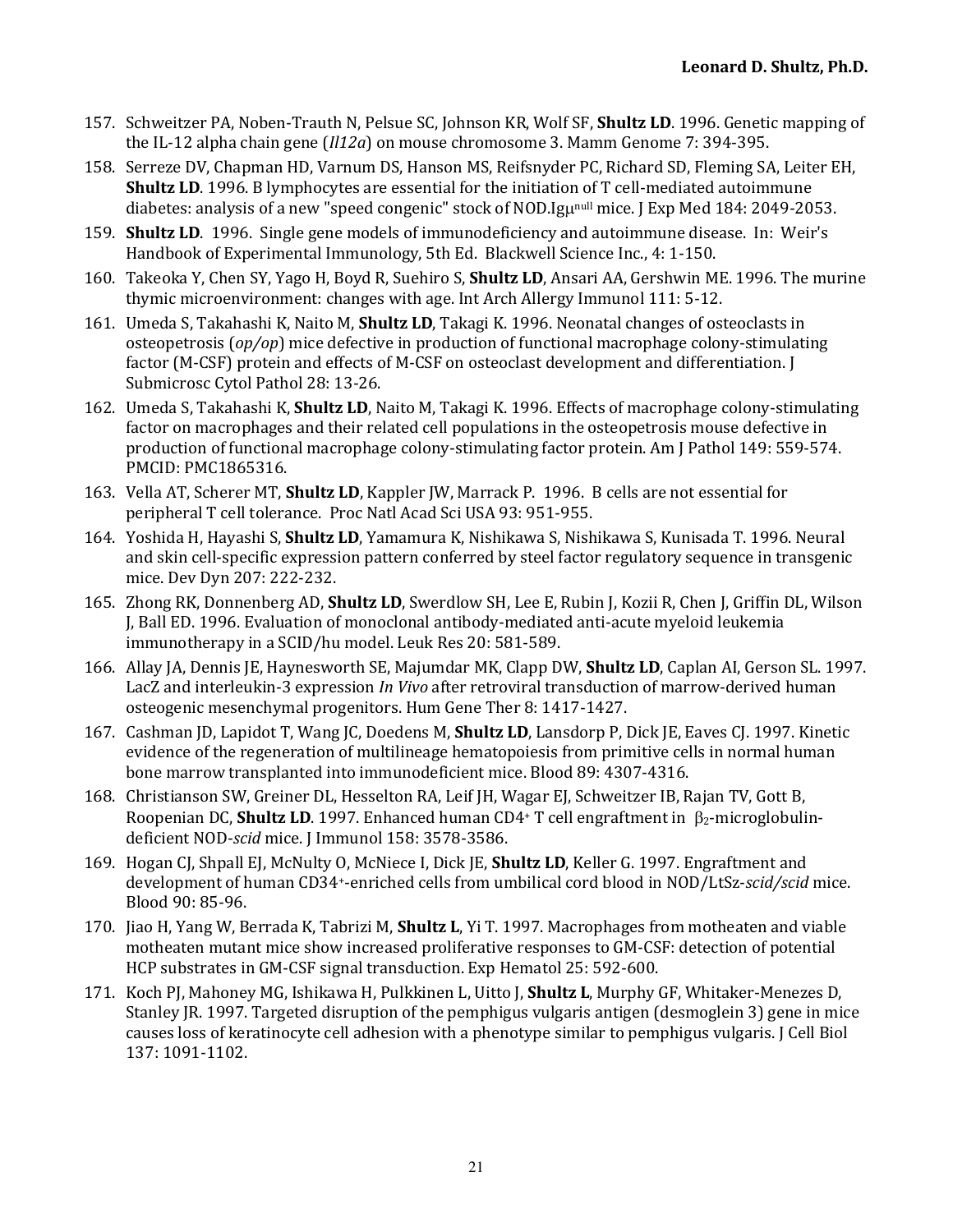- 172. Markees TG, Phillips NE, Noelle RJ, **Shultz LD**, Mordes IP, Greiner DL, Rossini AA, 1997. Prolonged survival of mouse skin allografts in recipients treated with donor splenocytes and antibody to CD40 ligand. Transplantation 64: 329-335.
- 173. Martin A, Matsuoka N, Zhang J, Zhou A, Nakashima M, Unger P, Schwartz AE, Friedman EW, Shultz LD, Davies TF. 1997. Preservation of functioning human thyroid "organoids" in the *scid* mouse. IV. In Vivo selection of an intrathyroidal T cell receptor repertoire. Endocrinology 138: 4868-4875.
- 174. Naito M, Umeda S, Takahashi K, **Shultz LD**. 1997. Macrophage differentiation and granulomatous inflammation in osteopetrotic mice  $(op/op)$  defective in the production of CSF-1. Mol Reprod Dev 46: 85-91.
- 175. Nakamura MC, Niemi EC, Fisher MJ, **Shultz LD**, Seaman WE, Ryan JC. 1997. Mouse Ly-49A interrupts early signaling events in natural killer cell cytotoxicity and functionally associates with the SHP-1 tyrosine phosphatase. J Exp Med 185: 673-684. PMCID: PMC2196152.
- 176. Nakayama K, Takahashi K, **Shultz LD**, Miyakawa K, Tomita K. 1997. Abnormal development and differentiation of macrophages and dendritic cells in viable motheaten mutant mice deficient in haematopoietic cell phosphatase. Int J Exp Pathol 78: 245-257.
- 177. Noben-Trauth N, **Shultz LD**, Brombacher F, Urban IF, Ir., Gu H, Paul WE, 1997. An interleukin 4 (IL-4)independent pathway for CD4+ T cell IL-4 production is revealed in IL-4 receptor-deficient mice. Proc Natl Acad Sci U S A 94: 10838-10843. PMCID: PMC23501.
- 178. Serreze DV, Chapman HD, Varnum DS, Gerling I, Leiter EH, **Shultz LD**. 1997. Initiation of autoimmune diabetes in NOD/Lt mice is MHC class I-dependent. [Immunol 158: 3978-3986.
- 179. Shultz LD, Rajan TV, Greiner DL. 1997. Severe defects in immunity and hematopoiesis caused by SHP-1 protein-tyrosine-phosphatase deficiency. Trends Biotechnol 15: 302-307.
- 180. Sundberg JP, France M, Boggess D, Sundberg BA, Jenson AB, Beamer WG, **Shultz LD**. 1997. Development and progression of psoriasiform dermatitis and systemic lesions in the flaky skin (*fsn*) mouse mutant. Pathobiology 65: 271-286.
- 181. Takeda K, Hamelmann E, Joetham A, **Shultz LD**, Larsen GL, Irvin CG, Gelfand EW. 1997. Development of eosinophilic airway inflammation and airway hyperresponsiveness in mast cell-deficient mice. [1] Exp Med 186: 449-454. PMCID: PMC2198995.
- 182. Takeoka Y, Chen SY, Boyd RL, Tsuneyama K, Taguchi N, Morita S, Yago H, Suehiro S, Ansari AA, **Shultz LD**, Gershwin ME. 1997. A comparative analysis of the murine thymic microenvironment in normal, autoimmune, and immunodeficiency states. Dev Immunol 5: 79-89. PMCID: PMC2275982.
- 183. Tapley P, Shevde NK, Schweitzer PA, Gallina M, Christianson SW, Lin IL, Stein RB, **Shultz LD**, Rosen J, Lamb P. 1997. Increased G-CSF responsiveness of bone marrow cells from hematopoietic cell phosphatase deficient viable motheaten mice. Exp Hematol 25: 122-131.
- 184. Thrall RS, Vogel SN, Evans R, **Shultz LD**. 1997. Role of tumor necrosis factor-alpha in the spontaneous development of pulmonary fibrosis in viable motheaten mutant mice. Am J Pathol 151: 1303-1310. PMCID: PMC1858072.
- 185. Westhoff CM, Whittier A, Kathol S, McHugh J, Zajicek C, **Shultz LD**, Wylie DE. 1997. DNA-binding antibodies from viable motheaten mutant mice: Implications for B cell tolerance. J Immunol 159: 3024-3033.
- 186. Zhu H, Naito M, Umezu H, Moriyama H, Takatsuka H, Takahashi K, **Shultz LD**. 1997. Macrophage differentiation and expression of macrophage colony-stimulating factor in murine milky spots and momentum after macrophage elimination. J Leukoc Biol 61: 436-444.
- 187. Babu S, Porte P, Klei TR, **Shultz LD**, Rajan TV. 1998. Host NK cells are required for the growth of the human filarial parasite *Brugia malayi* in mice. J Immunol 161: 1428-1432.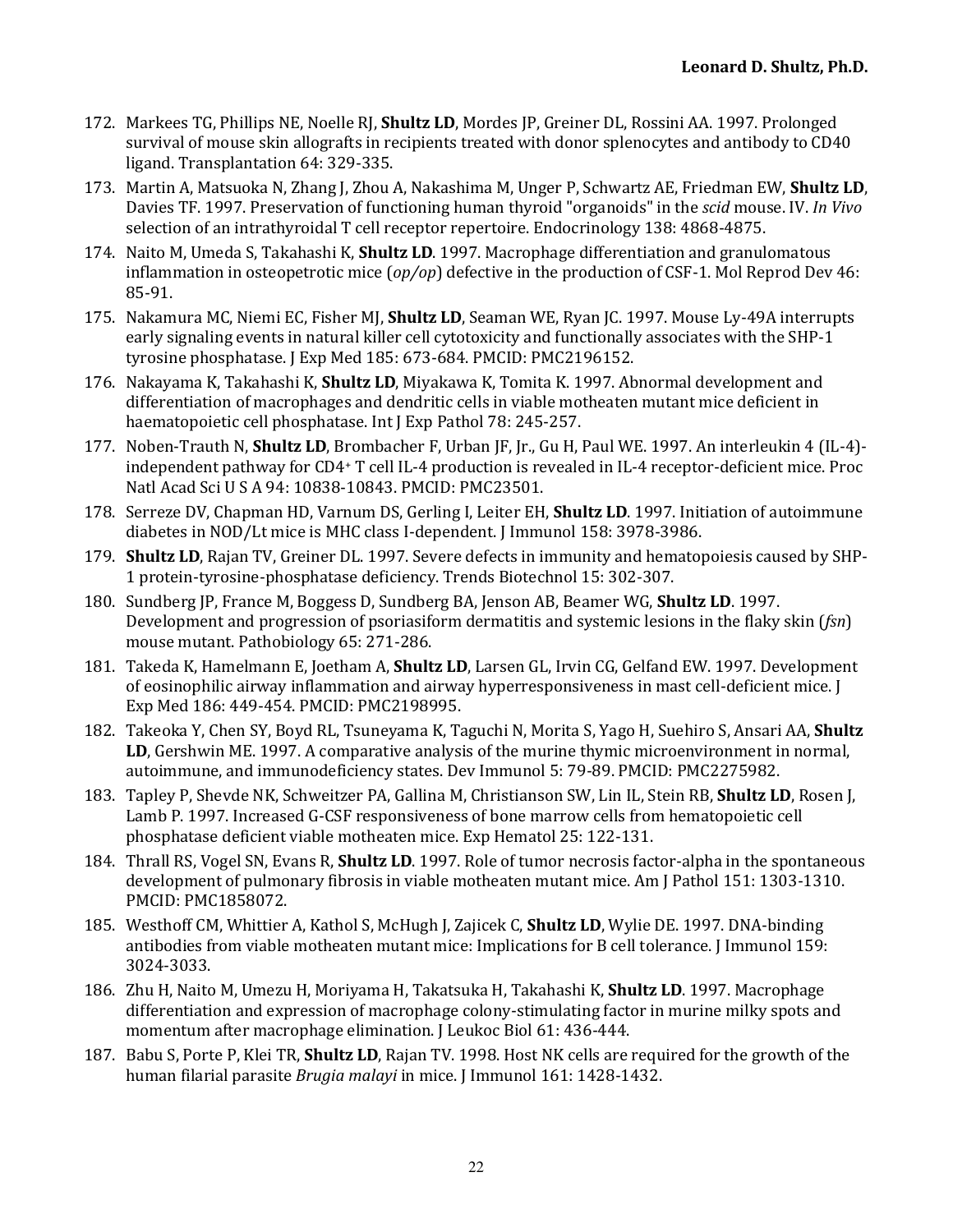- 188. Brown BA II, Li Y, Brown IC, Hardin CC, Roberts IF, Pelsue SC, **Shultz LD**, 1998. Isolation and characterization of a monoclonal anti-quadruplex DNA antibody from autoimmune "viable motheaten" mice. Biochemistry 37: 16325-16337.
- 189. Evans R, **Shultz LD**, Dranoff G, Fuller JA, Kamdar SJ. 1998. CSF-1 regulation of *Il6* gene expression by murine macrophages: a pivotal role for GM-CSF. J Leukoc Biol 64: 810-816.
- 190. Foy TM, McIlraith M, Masters SR, Dunn JJ, Rossini AA, **Shultz LD**, Hesselton RA, Wagar EJ, Lipsky PE, Noelle RJ, Greiner DL. 1998. Blockade of CD40-CD154 interferes with human T cell engraftment in scid mice. Cell Transplant 7: 25-35.
- 191. Gordon EJ, Markees TG, Phillips NE, Noelle RJ, **Shultz LD**, Mordes JP, Rossini AA, Greiner DL. 1998. Prolonged survival of rat islet and skin xenografts in mice treated with donor splenocytes and anti-CD154 monoclonal antibody. Diabetes 47: 1199-1206.
- 192. Greiner DL, Hesselton RA, **Shultz LD**. 1998. SCID mouse models of human stem cell engraftment. Stem Cells 16: 166-177.
- 193. Greiner DL, **Shultz LD**. 1998. Use of NOD/LtSz-scid/scid mice in biomedical research. In: NOD Mice and Related Strains: Research Applications in Diabetes, AIDS, Cancer, and other Diseases, Leiter EH, Atkinson MA (eds). Landes Publishing, pp. 173-203.
- 194. Herbst LH, Sundberg JP, **Shultz LD**, Gray BA, Klein PA. 1998. Tumorigenicity of green turtle fibropapilloma-derived fibroblast lines in immunodeficient mice. Lab Anim Sci 48: 162-167.
- 195. Kapasi ZF, Qin D, Kerr WG, Kosco-Vilbois MH, **Shultz LD**, Tew JG, Szakal AK. 1998. Follicular dendritic cell (FDC) precursors in primary lymphoid tissues. J Immunol 160: 1078-1084.
- 196. Kunisada T, Yoshida H, Yamazaki H, Miyamoto A, Hemmi H, Nishimura E, **Shultz LD**, Nishikawa S, Hayashi S. 1998. Transgene expression of steel factor in the basal layer of epidermis promotes survival, proliferation, differentiation and migration of melanocyte precursors. Development 125: 2915-2923.
- 197. Markees TG, Phillips NE, Gordon EJ, Noelle RJ, **Shultz LD**, Mordes JP, Greiner DL, Rossini AA. 1998. Long-term survival of skin allografts induced by donor splenocytes and anti-CD154 antibody in thymectomized mice requires CD4+ T cells, interferon-gamma, and CTLA4. [Clin Invest 101: 2446-2455. PMCID: PMC508834.
- 198. Miyamoto A, Kunisada T, Yamazaki H, Miyake K, Nishikawa SI, Sudo T, **Shultz LD**, Hayashi SI. 1998. Establishment and characterization of pro-B cell lines from motheaten mutant mouse defective in SHP-1 protein tyrosine phosphatase. Immunol Lett 63: 75-82.
- 199. Nguyen VT, Lee TX, Ndoye A, **Shultz LD**, Pittelkow MR, Dahl MV, Lynch PL, Grando SA. 1998. The pathophysiological significance of nondesmoglein targets of pemphigus autoimmunity. Development of antibodies against keratinocyte cholinergic receptors in patients with pemphigus vulgaris and pemphigus foliaceus. Arch Dermatol 134: 971-980.
- 200. Pelsue SC, Schweitzer PA, Schweitzer IB, Christianson SW, Gott B, Sundberg JP, Beamer WG, Shultz LD. 1998. Lymphadenopathy, elevated serum IgE levels, autoimmunity, and mast cell accumulation in flaky skin mutant mice. Eur J Immunol 28: 1379-1388.
- 201. Rajan TV, **Shultz LD**, Babu S, Doukas J, Greiner D, Porte P. 1998. Diethylcarbamazine (DEC) does not induce nitric oxide (NO) synthesis. Exp Parasitol 88: 217-222.
- 202. Ramirez M, Rottman GA, **Shultz LD**, Civin CI. 1998. Mature human hematopoietic cells in donor bone marrow complicate interpretation of stem/progenitor cell assays in xenogeneic hematopoietic chimeras. Exp Hematol 26: 332-344.
- 203. Sundberg JP, **Shultz LD**, King LE, Montagutelli X. 1998. Mouse models for pemphigus vulgaris. Comp Path Bull 30: 3-4.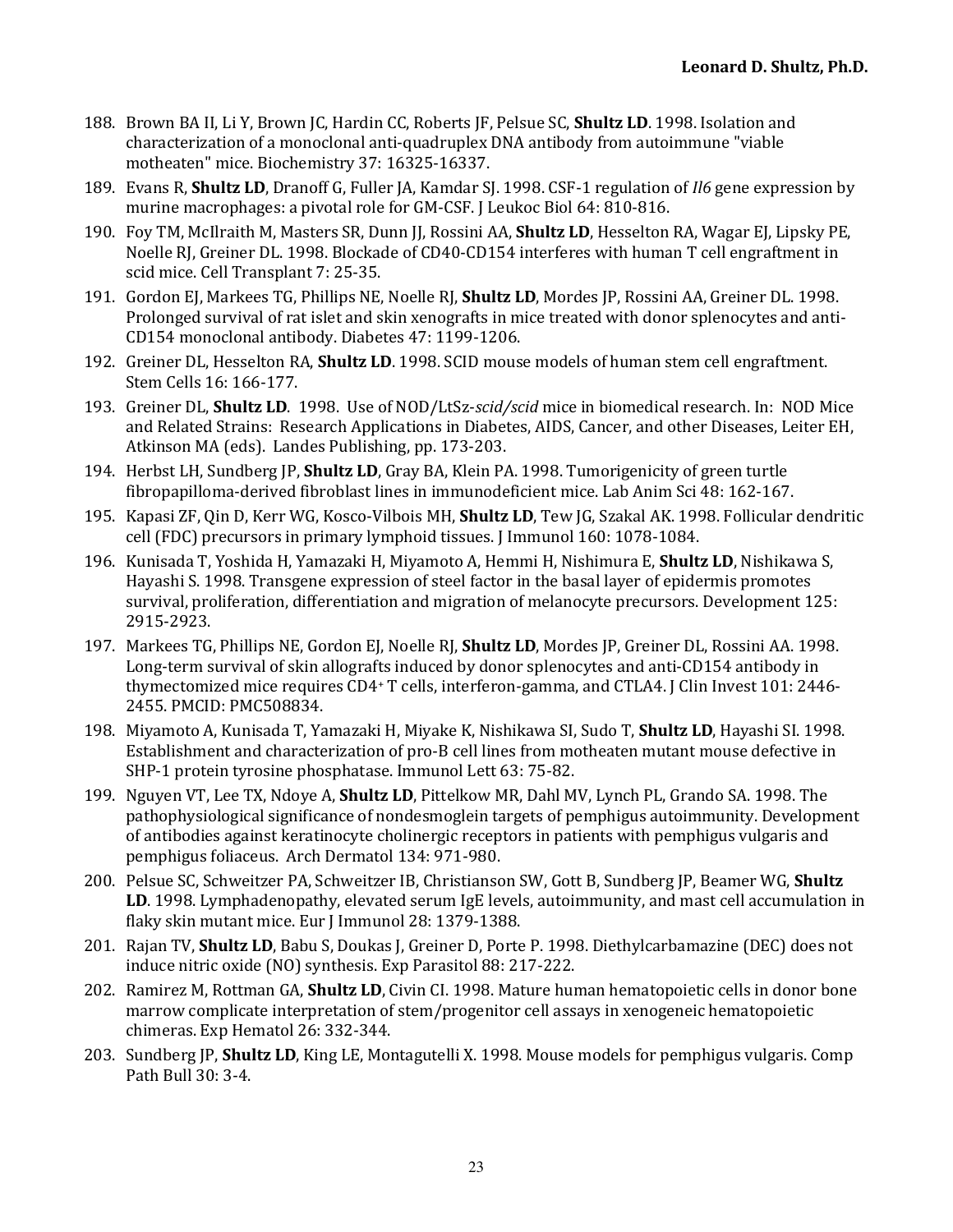- 204. Takahashi K, Miyakawa K, Wynn AA, Nakayama K, Myint YY, Naito M, **Shultz LD**, Tominaga A, Takatsu K. 1998. Effects of granulocyte/macrophage colony-stimulating factor on the development and differentiation of CD5-positive macrophages and their potential derivation from a CD5-positive B-cell lineage in mice. Am J Pathol 152: 445-456. PMCID: PMC1857972.
- 205. Takatsuka H, Umezu H, Hasegawa G, Usuda H, Ebe Y, Naito M, **Shultz LD**. 1998. Bone remodeling and macrophage differentiation in osteopetrosis  $(op)$  mutant mice defective in the production of macrophage colony-stimulating factor. J Submicrosc Cytol Pathol 30: 239-247.
- 206. Vu TN, Lee TX, Ndoye A, Shultz LD, Pittelkow MR, Dahl MV, Lynch PJ, Grando SA. 1998. The pathophysiological significance of nondesmoglein targets of pemphigus autoimmunity. Development of antibodies against keratinocyte cholinergic receptors in patients with pemphigus vulgaris and pemphigus foliaceus. Arch Dermatol 134: 971-980.
- 207. Yamada G, Nakamura S, Haraguchi R, Sakai M, Suzuki K, Miyado K, Hasuwa H, Ogino Y, Minami T, Tohno Y, Blum M, **Shultz LD**. 1998. Aberrant regulation of bone trace elements in motheaten and osteopetrosis mutant mice. Cell Mol Biol (Noisy-le-grand) 44: 315-319.
- 208. Yang W, McKenna SD, Jiao H, Tabrizi M, Lynes MA, **Shultz LD**, Yi T. 1998. SHP-1 deficiency in Blineage cells is associated with heightened lyn protein expression and increased lyn kinase activity. Exp Hematol 26: 1126-1132.
- 209. Zhong R-K, Shultz LD, Swerdlow SH, Lee E, Chen J, Jiang B, Elder E, Whiteside TL, Ball ED. 1998. Bispecific antibody therapy of human AML in a SCID mouse model. Can Res Ther Con 5: 67-76.
- 210. Babu S, **Shultz LD**, Klei TR, Rajan TV. 1999. Immunity in experimental murine filariasis: roles of T and B cells revisited. Infect Immun 67: 3166-3167. PMCID: PMC96639.
- 211. Babu S, **Shultz LD**, Rajan TV. 1999. T cells facilitate *Brugia malayi* development in TCR  $\alpha^{null}$  mice. Exp Parasitol 93: 55-57.
- 212. Ito S, Naito M, Kobayashi Y, Takatsuka H, Jiang S, Usuda H, Umezu H, Hasegawa G, Arakawa M, Shultz **LD**, Elomaa O, Tryggvason K. 1999. Roles of a macrophage receptor with collagenous structure (MARCO) in host defense and heterogeneity of splenic marginal zone macrophages. Arch Histol Cytol 62: 83-95.
- 213. Kollet O, Aviram R, Chebath J, ben-Hur H, Nagler A, **Shultz L**, Revel M, Lapidot T. 1999. The soluble interleukin-6 (IL-6) receptor/IL-6 fusion protein enhances in vitro maintenance and proliferation of human CD34+CD38-/low cells capable of repopulating severe combined immunodeficiency mice. Blood 94: 923-931.
- 214. Lynes MA, Richardson CA, McCabe R, Crowthers KC, Lee JC, Youn J, Schweitzer IB, **Shultz LD**. 1999. Metallothionein-mediated alterations in autoimmune disease processes. In: Metallothionein IV, Klassen C (ed). Birkhausser Verlag Basel, pp. 437-444.
- 215. Markees TG, Serreze DV, Phillips NE, Sorli CH, Gordon EJ, **Shultz LD**, Noelle RJ, Woda BA, Greiner DL, Mordes JP, Rossini AA. 1999. NOD mice have a generalized defect in their response to transplantation tolerance induction. Diabetes 48: 967-974.
- 216. Myint YY, Miyakawa K, Naito M, Shultz LD, Oike Y, Yamamura K, Takahashi K. 1999. Granulocyte/macrophage colony-stimulating factor and interleukin-3 correct osteopetrosis in mice with osteopetrosis mutation. Am J Pathol 154: 553-566. PMCID: PMC1850013.
- 217. Peled A, Petit I, Kollet O, Magid M, Ponomaryov T, Byk T, Nagler A, Ben-Hur H, Many A, **Shultz L**, Lider O, Alon R, Zipori D, Lapidot T. 1999. Dependence of human stem cell engraftment and repopulation of NOD/SCID mice on CXCR4. Science 283: 845-848.
- 218. Saito H, **Shultz LD**, Sinha M, Papaconstantinou J. 1999. Induction of the  $\alpha_1$ -antichymotrypsin gene in the brain associated with  $TGF-\beta1$  deficiency or systemic administration of endotoxin. Biochem Biophys Res Commun 263: 270-275.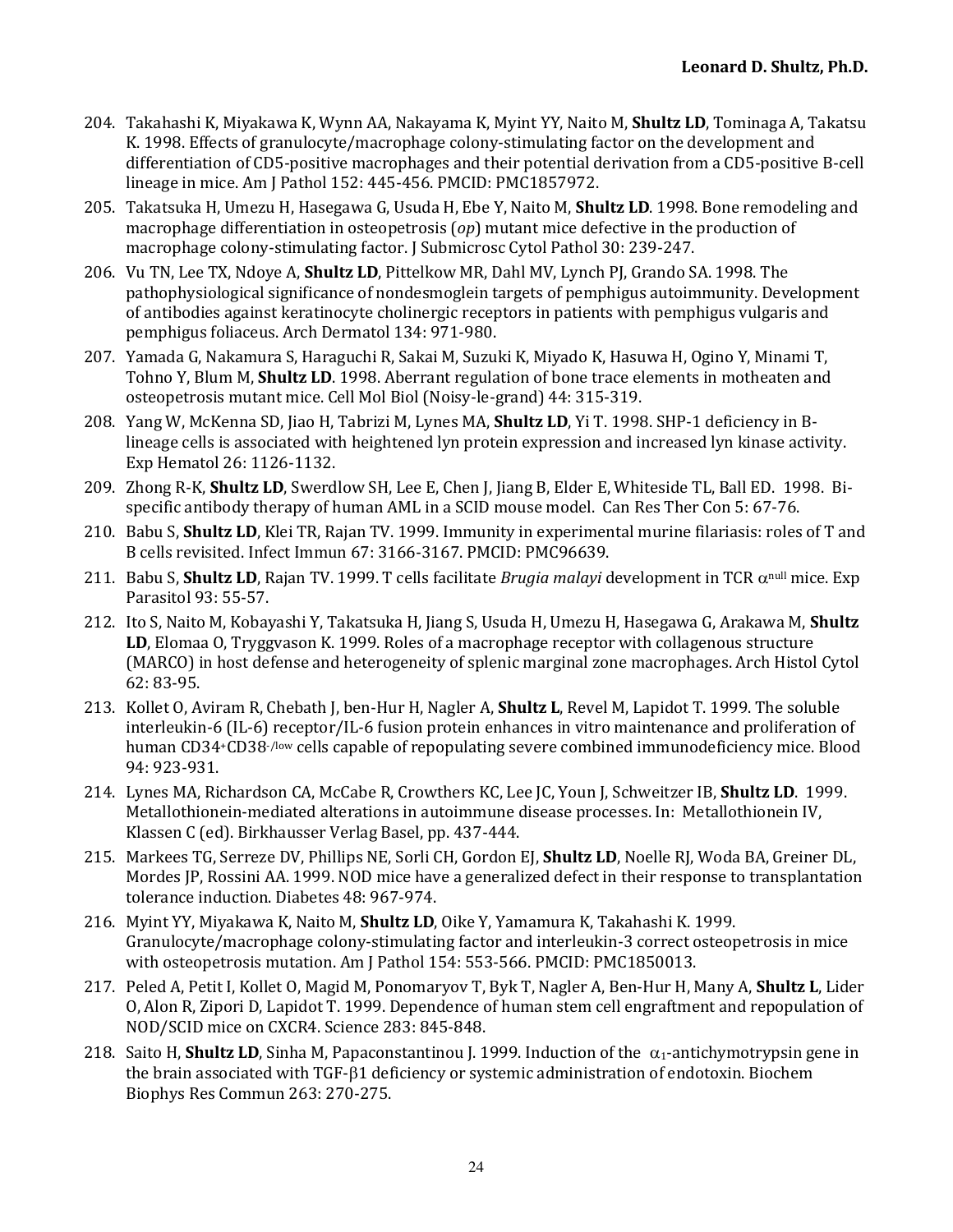- 219. Schwarze J, Cieslewicz G, Hamelmann E, Joetham A, **Shultz LD**, Lamers MC, Gelfand EW. 1999. IL-5 and eosinophils are essential for the development of airway hyperresponsiveness following acute respiratory syncytial virus infection. J Immunol 162: 2997-3004.
- 220. Taguchi N, Hashimoto Y, Naiki M, Farr AG, Boyd RL, Ansari AA, **Shultz LD**, Kotzin BL, Dorshkind K, Ikehara S, Gershwin ME. 1999. Abnormal thymic expression of epithelial cell adhesion molecule (EP-CAM) in New Zealand Black (NZB) mice. J Autoimmun 13: 393-404.
- 221. Takeoka Y, Taguchi N, Kotzin BL, Bennett S, Vyse TJ, Boyd RL, Naiki M, Konishi J, Ansari AA, Shultz **LD**, Gershwin ME. 1999. Thymic microenvironment and NZB mice: the abnormal thymic microenvironment of New Zealand mice correlates with immunopathology. Clin Immunol 90: 388-398.
- 222. Takeoka Y, Taguchi N, **Shultz L**, Boyd RL, Naiki M, Ansari AA, Gershwin ME. 1999. Apoptosis and the thymic microenvironment in murine lupus. J Autoimmun 13: 325-334.
- 223. Turgeon NA, Iwakoshi N, Meyers WC, **Shultz L**, Greiner DL, Mordes JP, Rossini AA.. 1999. Analysis of human immune responses to human allografts in small animal models. Surg Forum 50: 393-395.
- 224. Umeda S, Beamer WG, Takagi K, Naito M, Hayashi S, Yonemitsu H, Yi T, **Shultz LD**. 1999. Deficiency of SHP-1 protein-tyrosine phosphatase activity results in heightened osteoclast function and decreased bone density. Am J Pathol 155: 223-233. PMCID: PMC1866654.
- 225. Babu S, Ganley LM, Klei TR, **Shultz LD**, Rajan TV. 2000. Role of gamma interferon and interleukin-4 in host defense against the human filarial parasite *Brugia malayi*. Infect Immun 68: 3034-3035. PMCID: PMC97525.
- 226. Ballen K, Becker PS, Greiner D, Valinski H, Shearin D, Berrios V, Dooner G, Hsieh CC, Wuu J, Shultz L, Cerny J, Leif J, Stewart FM, Quesenberry P. 2000. Effect of *ex vivo* cytokine treatment on human cord blood engraftment in NOD-*scid* mice. Br J Haematol 108: 629-640.
- 227. Hamelmann E, Takeda K, Haczku A, Cieslewicz G, **Shultz L**, Hamid Q, Xing Z, Gauldie J, Gelfand EW. 2000. Interleukin (IL)-5 but not immunoglobulin E reconstitutes airway inflammation and airway hyperresponsiveness in IL-4-deficient mice. Am J Respir Cell Mol Biol 23: 327-334.
- 228. Hashimoto Y, Dorshkind K, Montecino-Rodriguez E, Taguchi N, **Shultz L**, Gershwin ME. 2000. NZB mice exhibit a primary T cell defect in fetal thymic organ culture. I Immunol 164: 1569-1575.
- 229. Jiang S, Naito M, Kaizu C, Kuwata K, Hasegawa G, Mukaida N, **Shultz LD**. 2000. Lipopolysaccharideinduced cytokine and receptor expression and neutrophil infiltration in the liver of osteopetrosis (*op/op*) mutant mice. Liver 20: 465-474.
- 230. Kollet O, Moore JG, Aviram R, Ben-Hur H, Liu BL, Nagler A, **Shultz L**, Feldman M, Lapidot T. 2000. The plant lectin FRIL supports prolonged in vitro maintenance of quiescent human cord blood CD34+CD38-/low/SCID repopulating stem cells. Exp Hematol 28: 726-736.
- 231. Kollet O, Peled A, Byk T, Ben-Hur H, Greiner D, **Shultz L**, Lapidot T. 2000. B2 microglobulin-deficient (B2mnull) NOD/SCID mice are excellent recipients for studying human stem cell function. Blood 95: 3102-3105.
- 232. Nguyen VT, Ndoye A, **Shultz LD**, Pittelkow MR, Grando SA. 2000. Antibodies against keratinocyte antigens other than desmogleins 1 and 3 can induce pemphigus vulgaris-like lesions. J Clin Invest 106: 1467-1479. PMCID: PMC387253.
- 233. Paciorkowski N, Porte P, **Shultz LD**, Rajan TV. 2000. B1 B lymphocytes play a critical role in host protection against lymphatic filarial parasites. [Exp Med 191: 731-736. PMCID: PMC2195839.
- 234. Sasaki A, Yokoo H, Naito M, Kaizu C, **Shultz LD**, Nakazato Y. 2000. Effects of macrophage-colonystimulating factor deficiency on the maturation of microglia and brain macrophages and on their expression of scavenger receptor. Neuropathology 20: 134-142.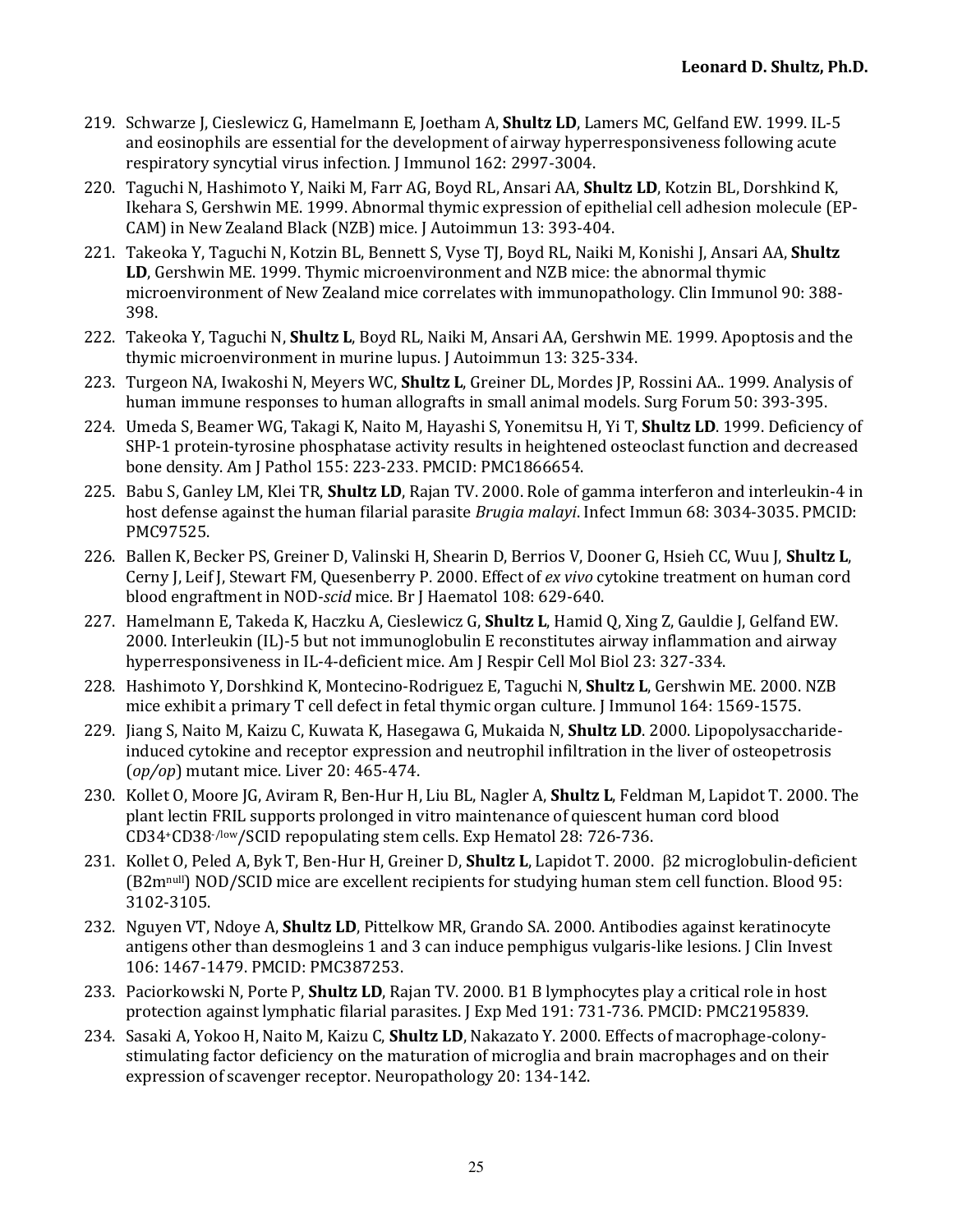- 235. Schwarze I, Cieslewicz G, Joetham A, Ikemura T, Makela MI, Dakhama A, **Shultz LD**, Lamers MC, Gelfand EW. 2000. Critical roles for interleukin-4 and interleukin-5 during respiratory syncytial virus infection in the development of airway hyperresponsiveness after airway sensitization. Am J Respir Crit Care Med 162: 380-386.
- 236. Shimada-Hiratsuka M, Naito M, Kaizu C, Shuying J, Hasegawa G, **Shultz LD**. 2000. Defective macrophage recruitment and clearance of apoptotic cells in the uterus of osteopetrotic mutant mice lacking macrophage colony-stimulating factor (M-CSF). J Submicrosc Cytol Pathol 32: 297-307.
- 237. **Shultz LD**, Lang PA, Christianson SW, Gott B, Lyons B, Umeda S, Leiter E, Hesselton R, Wagar EJ, Leif [H, Kollet O, Lapidot T, Greiner DL. 2000. NOD/LtSz-Rag1<sup>null</sup> mice: an immunodeficient and radioresistant model for engraftment of human hematolymphoid cells, HIV infection, and adoptive transfer of NOD mouse diabetogenic T cells. J Immunol 164: 2496-2507.
- 238. Sundberg JP, Boggess D, Bascom C, Limberg BJ, **Shultz LD**, Sundberg BA, King LE, Jr., Montagutelli X. 2000. Lanceolate hair-J (*lah*): a mouse model for human hair disorders. Exp Dermatol 9: 206-218.
- 239. Sundberg JP, Boggess D, **Shultz LD**, Fijneman RJA, Demant P, Hogenesch H, Cox GA. 2000. The chronic proliferative dermatitis mouse mutation (*cpdm*): mapping of the mutant gene locus. I Exp Anim Sci 41: 101-108.
- 240. Tagaya H, Kunisada T, Yamazaki H, Yamane T, Tokuhisa T, Wagner EF, Sudo T, **Shultz LD**, Hayashi SI. 2000. Intramedullary and extramedullary B lymphopoiesis in osteopetrotic mice. Blood 95: 3363-3370.
- 241. Turgeon NA, Iwakoshi NN, Meyers WC, Dahl DM, **Shultz LD**, Greiner DL, Rossini AA. 2000. Human skin allograft rejection in a small animal model. Surg Forum 41: 348-350.
- 242. Wagar EJ, Cromwell MA, **Shultz LD,** Woda BA, Sullivan JL, Hesselton RM, Greiner DL. 2000. Regulation of human cell engraftment and development of EBV-related lymphoproliferative disorders in Hu-PBLscid mice. J Immunol 165: 518-527.
- 243. Ballen KK, Valinski H, Greiner D, *Shultz LD*, Becker PS, Hsieh CC, Stewart FM, Quesenberry PJ. 2001. Variables to predict engraftment of umbilical cord blood into immunodeficient mice: usefulness of the non-obese diabetic--severe combined immunodeficient assay. Br J Haematol 114: 211-218.
- 244. Banuelos SJ, Turgeon N, **Shultz LD**, Harland RC, Lyons B, Rossini AA, Greiner DL, Appel MC. 2001. Human lymphocyte reconstituted NOD-scid B2Mnull mice reject human DR4 transgenic NOD-scid mouse skin. Surg Forum 52: 325-327.
- 245. Duez C, Tomkinson A, **Shultz LD**, Bratton DL, Gelfand EW. 2001. Fas deficiency delays the resolution of airway hyperresponsiveness after allergen sensitization and challenge. J Allergy Clin Immunol 108: 547-556.
- 246. Glimm H, Eisterer W, Lee K, Cashman J, Holyoake TL, Nicolini F, **Shultz LD**, von Kalle C, Eaves CJ. 2001. Previously undetected human hematopoietic cell populations with short-term repopulating activity selectively engraft NOD/SCID-  $\beta$ 2 microglobulin-null mice. I Clin Invest 107: 199-206. PMCID: PMC199177.
- 247. Gordon EJ, Woda BA, **Shultz LD**, Rossini AA, Greiner DL, Mordes JP. 2001. Rat xenograft survival in mice treated with donor-specific transfusion and anti-CD154 antibody is enhanced by elimination of host CD4+ cells. Transplantation 71: 319-327.
- 248. Grando SA, Pittelkow MR, **Shultz LD**, Dmochowski M, Nguyen VT. 2001. Pemphigus: an unfolding story. J Invest Dermatol 117: 990-995.
- 249. Hsu HC, **Shultz LD**, Su X, Shi J, Yang PA, Relyea MJ, Zhang HG, Mountz JD. 2001. Mutation of the hematopoietic cell phosphatase (*Hcph*) gene is associated with resistance to y-irradiation-induced apoptosis in Src homology protein tyrosine phosphatase (SHP)-1-deficient "motheaten" mutant mice. J Immunol 166: 772-780.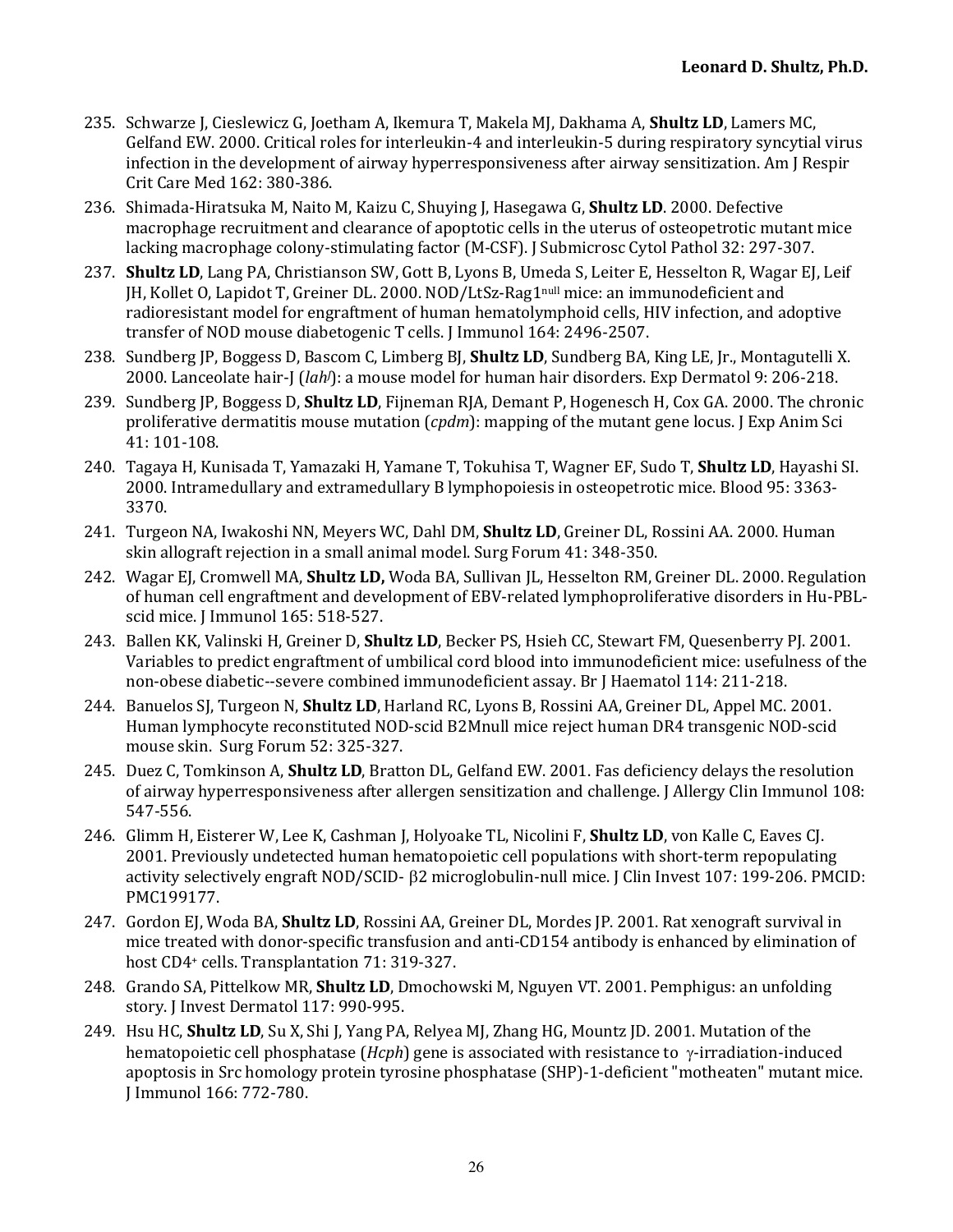- 250. Joliat MJ, **Shultz LD**, 2001. The molecular bases of spontaneous immunological mutations in the mouse and their homologous human diseases. Clin Immunol 101: 113-129.
- 251. Nguyen VT, Ndoye A, Bassler KD, **Shultz LD**, Shields MC, Ruben BS, Webber RJ, Pittelkow MR, Lynch PJ, Grando SA. 2001. Classification, clinical manifestations, and immunopathological mechanisms of the epithelial variant of paraneoplastic autoimmune multiorgan syndrome: a reappraisal of paraneoplastic pemphigus. Arch Dermatol 137: 193-206.
- 252. Nystuen A, Legare ME, **Shultz LD**, Frankel WN. 2001. A null mutation in inositol polyphosphate 4phosphatase type I causes selective neuronal loss in weeble mutant mice. Neuron 32: 203-212.
- 253. Rossi MI, Medina KL, Garrett K, Kolar G, Comp PC, **Shultz LD**, Capra JD, Wilson P, Schipul A, Kincade PW. 2001. Relatively normal human lymphopoiesis but rapid turnover of newly formed B cells in transplanted nonobese diabetic/SCID mice. J Immunol 167: 3033-3042.
- 254. Spencer L, **Shultz L**, Rajan TV. 2001. Interleukin-4 receptor-Stat6 signaling in murine infections with a tissue-dwelling nematode parasite. Infect Immun 69: 7743-7752.
- 255. Taguchi N, Ansari A, Hsu T, Hashimoto Y, Dorshkind K, **Shultz L**, Naiki M, Gershwin ME. 2001. Increased expression of mXBP-1 (TREB-5) in thymic B cells in New Zealand mice. J Autoimmun 16: 401-410.
- 256. Taguchi N, Hashimoto Y, Hsu T, Ansari AA, **Shultz L**, Dorshkind K, Ikehara S, Naiki M, Gershwin ME. 2001. B cells are selectively associated with thymic cortical but not medullary pathology in NZB mice. J Autoimmun 16: 393-400.
- 257. Zhong RK, van de Winkel JGJ, Thepen T, **Shultz LD**, Ball ED. 2001. Cytotoxicity of anti-CD64-ricin: A chain immunotoxin against human acute myeloid leukemia cells in vitro and in SCID mice. J Hematother Stem Cell Res 10: 95-105.
- 258. Christianson SW, Greiner DL, Deluca D, Leif J, Phillips NE, Hayes SM, Hayashi S, Joliat MJ, Lyons BL, **Shultz LD**. 2002. T cell developmental defects in 'viable motheaten' mice deficient in SHP-1 proteintyrosine phosphatase. Developmental defects are corrected *in vitro* in the presence of normal hematopoietic-origin stromal cells and *in vivo* by exogenous IL-7. Autoimmun 18: 119-130.
- 259. Dell'Agnola C, Rabascio C, Mancuso P, Capillo M, Pruneri G, Gobbi A, Minucci S, Ronzoni S, Volorio S, Calabrese L, Tradati N, Martinelli G, **Shultz L**, Bertolini F. 2002. In vitro and in vivo hematopoietic potential of human stem cells residing in muscle tissue. Exp Hematol 30: 905-914.
- 260. Hoffmann K, Dreger CK, Olins AL, Olins DE, **Shultz LD**, Lucke B, Karl H, Kaps R, Muller D, Vaya A, Aznar J, Ware RE, Sotelo Cruz N, Lindner TH, Herrmann H, Reis A, Sperling K. 2002. Mutations in the gene encoding the lamin B receptor produce an altered nuclear morphology in granulocytes (Pelger-Huët anomaly). Nat Genet 31: 410-414.
- 261. Joliat MJ, Lang PA, Lyons BL, Burzenski L, Lynes MA, Yi T, Sundberg JP, **Shultz LD**. 2002. Absence of CD5 dramatically reduces progression of pulmonary inflammatory lesions in SHP-1 protein-tyrosine phosphatase-deficient 'viable motheaten' mice. J Autoimmun 18: 105-117.
- 262. Joliat MJ, Umeda S, Lyons BL, Lynes MA, **Shultz LD**. 2002. Establishment and characterization of a new osteogenic cell line (MOS-J) from a spontaneous C57BL/6J mouse osteosarcoma. In Vivo 16: 223-228.
- 263. Khanna KV, Whaley KJ, Zeitlin L, Moench TR, Mehrazar K, Cone RA, Liao Z, Hildreth JE, Hoen TE, **Shultz L**, Markham RB. 2002. Vaginal transmission of cell-associated HIV-1 in the mouse is blocked by a topical, membrane-modifying agent. [Clin Invest 109: 205-211.]
- 264. Lian ZX, Kita H, Okada T, Hsu T, **Shultz LD**, Dorshkind K, Ansari AA, Ikehara S, Naiki M, Gershwin ME. 2002. Increased frequency of pre-pro B cells in the bone marrow of New Zealand Black (NZB) mice: implications for a developmental block in B cell differentiation. Dev Immunol 9: 35-45. PMCID: PMC2276087.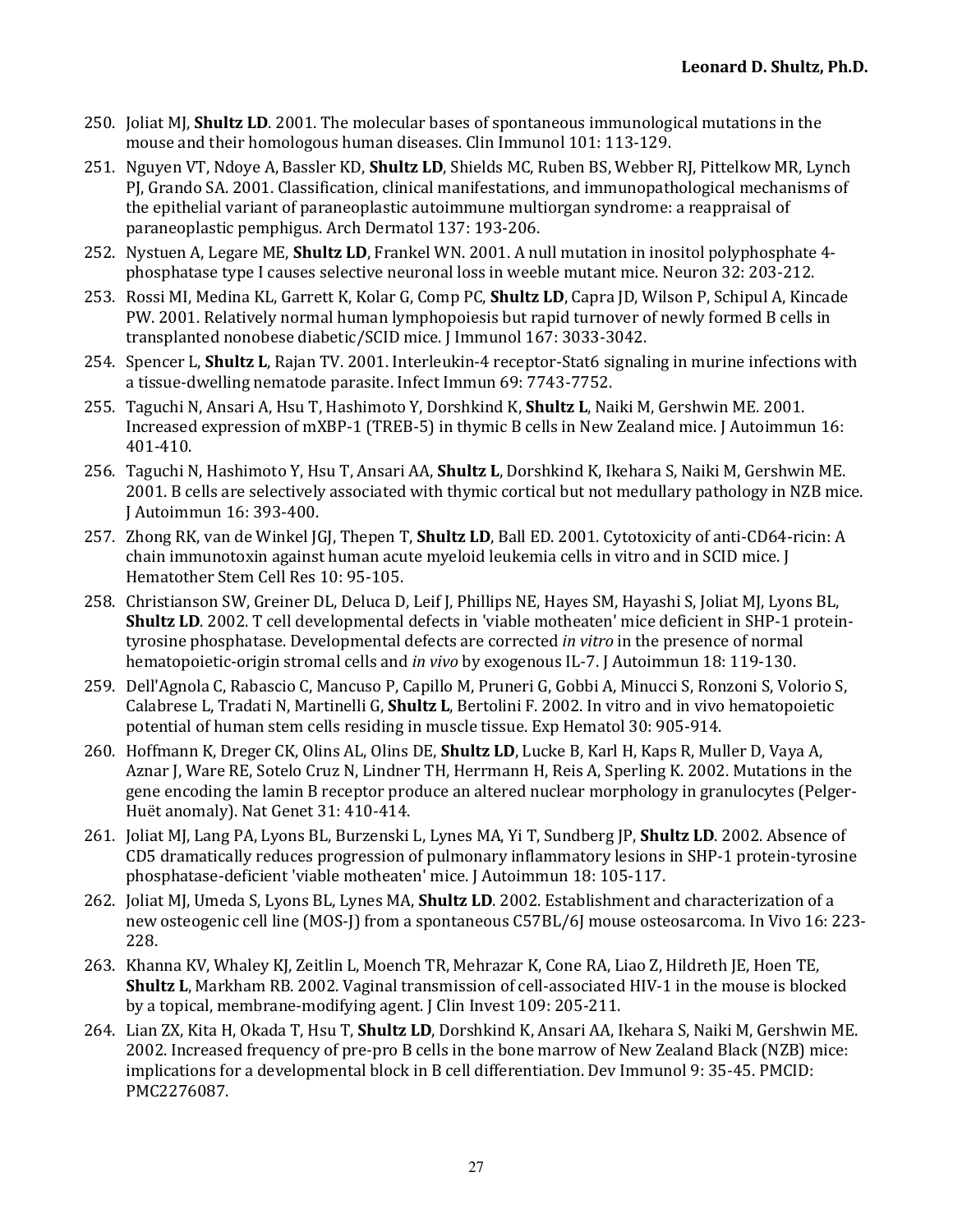- 265. Lian ZX, Okada T, Kita H, Hsu T, Shultz LD, Dorshkind K, Ansari AA, Naiki M, Ikehara S, Gershwin ME. 2002. Age-related alterations in the lymphohematopoietic and B-lineage precursor populations in NZB mice. Stem Cells 20: 293-300.
- 266. Rajan TV, Ganley L, Paciorkowski N, Spencer L, Klei TR, **Shultz LD.** 2002. Brugian infections in the peritoneal cavities of laboratory mice: kinetics of infection and cellular responses. Exp Parasitol 100: 235-247.
- 267. Sasaki M, Long SA, Van De Water J, He XS, **Shultz L**, Coppel RL, Ansari A, Nakanuma Y, Gershwin ME. 2002. The SIL/J mouse is not a model for PBC. Hepatology 35: 1284-1286.
- 268. Capillo M, Mancuso P, Gobbi A, Monestiroli S, Pruneri G, Dell'Agnola C, Martinelli G, Shultz L, Bertolini F. 2003. Continuous infusion of endostatin inhibits differentiation, mobilization, and clonogenic potential of endothelial cell progenitors. Clin Cancer Res 9: 377-382.
- 269. Hayashi S, Yamada T, Tsuneto M, Yamane T, Takahashi M, **Shultz LD**, Yamazaki H. 2003. Distinct osteoclast precursors in the bone marrow and extramedullary organs characterized by responsiveness to Toll-like receptor ligands and  $TNF-\alpha$ . I Immunol 171: 5130-5139.
- 270. Johnson KR, Lane PW, Cook SA, Harris BS, Ward-Bailey PF, Bronson RT, Lyons BL, Shultz LD, Davisson MT. 2003. Curly bare (*cub*), a new mouse mutation on chromosome 11 causing skin and hair abnormalities, and a modifier gene  $(mcub)$  on chromosome 5. Genomics 81: 6-14.
- 271. Kikuchi K, Lian ZX, He XS, Ansari AA, Ishibashi M, Miyakawa H, **Shultz LD**, Ikehara S, Gershwin ME. 2003. Appearance of human plasma cells following differentiation of human B cells in NOD/SCID mouse spleen. Clin Dev Immunol 10: 197-202. PMCID: PMC2485411.
- 272. Lyons BL, Lynes MA, Burzenski L, Joliat MJ, Hadjout N, **Shultz LD**. 2003. Mechanisms of anemia in SHP-1 protein tyrosine phosphatase-deficient "viable motheaten" mice. Exp Hematol 31: 234-243.
- 273. Paciorkowski N, **Shultz LD**, Rajan TV. 2003. Primed peritoneal B lymphocytes are sufficient to transfer protection against *Brugia pahangi* infection in mice. Infect Immun 71: 1370-1378. PMCID: PMC148870.
- 274. Pearson T, Markees TG, Serreze DV, Pierce MA, Marron MP, Wicker LS, Peterson LB, Shultz LD, Mordes JP, Rossini AA, Greiner DL. 2003. Genetic disassociation of autoimmunity and resistance to costimulation blockade-induced transplantation tolerance in nonobese diabetic mice. J Immunol 171: 185-195.
- 275. Pearson T, Markees TG, Serreze DV, Pierce MA, Wicker LS, Peterson LB, Shultz LD, Mordes JP, Rossini AA, Greiner DL. 2003. Islet cell autoimmunity and transplantation tolerance: two distinct mechanisms? Ann N Y Acad Sci 1005: 148-156.
- 276. Pearson T, Markees TG, Serreze DV, Pierce MA, Wicker LS, Peterson LB, **Shultz LD**, Mordes JP, Rossini AA, Greiner DL. 2003. Genetic separation of the transplantation tolerance and autoimmune phenotypes in NOD mice. Rev Endocr Metab Disord 4: 255-261.
- 277. **Shultz LD**, Banuelos S, Lyons B, Samuels R, Burzenski L, Gott B, Lang P, Leif J, Appel M, Rossini A, Greiner DL. 2003. NOD/LtSz-*Rag1nullPfpnull* mice: a new model system with increased levels of human peripheral leukocyte and hematopoietic stem-cell engraftment. Transplantation 76: 1036-1042.
- 278. **Shultz LD**, Banuelos SJ, Leif J, Appel MC, Cunningham M, Ballen K, Burzenski L, Greiner DL. 2003. Regulation of human short-term repopulating cell (STRC) engraftment in NOD/SCID mice by host CD122+ cells. Exp Hematol 31: 551-558.
- 279. **Shultz LD**, Lyons BL, Burzenski LM, Gott B, Samuels R, Schweitzer PA, Dreger C, Herrmann H, Kalscheuer V, Olins AL, Olins DE, Sperling K, Hoffmann K. 2003. Mutations at the mouse ichthyosis locus are within the lamin B receptor gene: a single gene model for human Pelger-Huët anomaly. Hum Mol Genet 12: 61-69.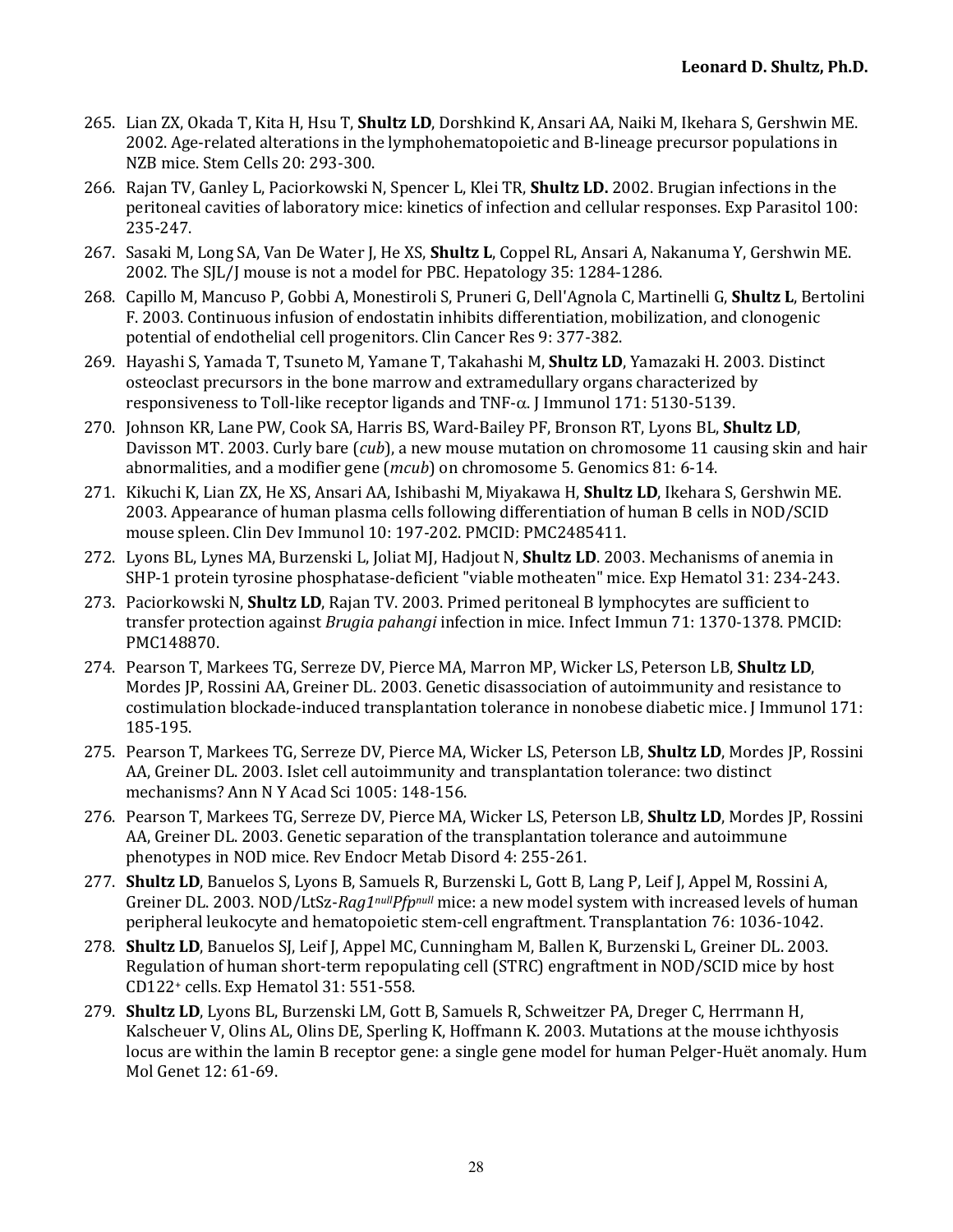- 280. Spencer L, **Shultz L**, Rajan TV. 2003. T cells are required for host protection against *Brugia malayi* but need not produce or respond to interleukin-4. Infect Immun 71: 3097-3106.
- 281. Turgeon NA, Banuelos SJ, **Shultz LD**, Lyons BL, Iwakoshi N, Greiner DL, Mordes JP, Rossini AA, Appel MC. 2003. Alloimmune injury and rejection of human skin grafts on human peripheral blood lymphocyte-reconstituted non-obese diabetic severe combined immunodeficient beta2 microglobulin-null mice. Exp Biol Med (Maywood) 228: 1096-1104.
- 282. Zhou J, Chen J, Mokotoff M, Zhong R, **Shultz LD**, Ball ED. 2003. Bombesin/gastrin-releasing peptide receptor: a potential target for antibody-mediated therapy of small cell lung cancer. Clin Cancer Res 9: 4953-4960.
- 283. Appel MC, Banuelos SJ, Greiner DL, **Shultz LD**, Mordes JP, Rossini AA. 2004. Prolonged survival of neonatal porcine islet xenografts in mice treated with a donor-specific transfusion and anti-CD154 antibody. Transplantation 77: 1341-1349.
- 284. Banuelos SJ, Markees TG, Phillips NE, Appel MC, Cuthbert A, Leif J, Mordes JP, **Shultz LD**, Rossini AA, Greiner DL. 2004. Regulation of skin and islet allograft survival in mice treated with costimulation blockade is mediated by different CD4+ cell subsets and different mechanisms. Transplantation 78: 660-667.
- 285. Banuelos SJ, Shultz LD, Greiner DL, Burzenski LM, Gott B, Lyons BL, Rossini AA, Appel MC. 2004. Rejection of human islets and human HLA-A2.1 transgenic mouse islets by alloreactive human lymphocytes in immunodeficient NOD-*scid* and NOD-*Rag1nullPrf1null* mice. Clin Immunol 112: 273-283.
- 286. Hayashi S, Tsuneto M, Yamada T, Nose M, Yoshino M, **Shultz LD**, Yamazaki H. 2004. Lipopolysaccharide-induced osteoclastogenesis in Src homology 2-domain phosphatase-1-deficient viable motheaten mice. Endocrinology 145: 2721-2729.
- 287. Ishikawa F, Yasukawa M, Yoshida S, Nakamura K, Nagatoshi Y, Kanemaru T, Shimoda K, Shimoda S, Miyamoto T, Okamura J, **Shultz LD**, Harada M. 2004. Human cord blood- and bone marrow-derived CD34+ cells regenerate gastrointestinal epithelial cells. Faseb J 18: 1958-1960.
- 288. Kuzin, II, Ugine GD, Barth RK, **Shultz LD**, Nahm MH, Young FM, Bottaro A. 2004. A new murine model of humoral immuno-deficiency specifically affects class switching to T-independent antigens. Eur  $\overline{I}$ Immunol 34: 1807-1816.
- 289. Makatsori D, Kourmouli N, Polioudaki H, **Shultz LD**, McLean K, Theodoropoulos PA, Singh PB, Georgatos SD. 2004. The inner nuclear membrane protein lamin B receptor forms distinct microdomains and links epigenetically marked chromatin to the nuclear envelope. I Biol Chem 279: 25567-25573.
- 290. Markees TG, Pearson T, Cuthbert A, Pearson AL, **Shultz LD**, Leif J, Phillips NE, Mordes JP, Greiner DL, Rossini AA. 2004. Evaluation of donor-specific transfusion sources: unique failure of bone marrow cells to induce prolonged skin allograft survival with anti-CD154 monoclonal antibody. Transplantation 78: 1601-1608.
- 291. Park JW, Taube C, Joetham A, Takeda K, Kodama T, Dakhama A, McConville G, Allen CB, Sfyroera G, **Shultz LD**, Lambris JD, Giclas PC, Holers VM, Gelfand EW. 2004. Complement activation is critical to airway hyperresponsiveness after acute ozone exposure. Am J Respir Crit Care Med 169: 726-732.
- 292. Pearson T, Weiser P, Markees TG, Serreze DV, Wicker LS, Peterson LB, Cumisky AM, Shultz LD, Mordes JP, Rossini AA, Greiner DL. 2004. Islet allograft survival induced by costimulation blockade in NOD mice is controlled by allelic variants of *Idd3*. Diabetes 53: 1972-1978.
- 293. Taube C, Wei X, Swasey CH, Joetham A, Zarini S, Lively T, Takeda K, Loader J, Miyahara N, Kodama T, **Shultz LD**, Donaldson DD, Hamelmann EH, Dakhama A, Gelfand EW, 2004. Mast cells, FceRI, and IL-13 are required for development of airway hyperresponsiveness after aerosolized allergen exposure in the absence of adjuvant. J Immunol 172: 6398-6406.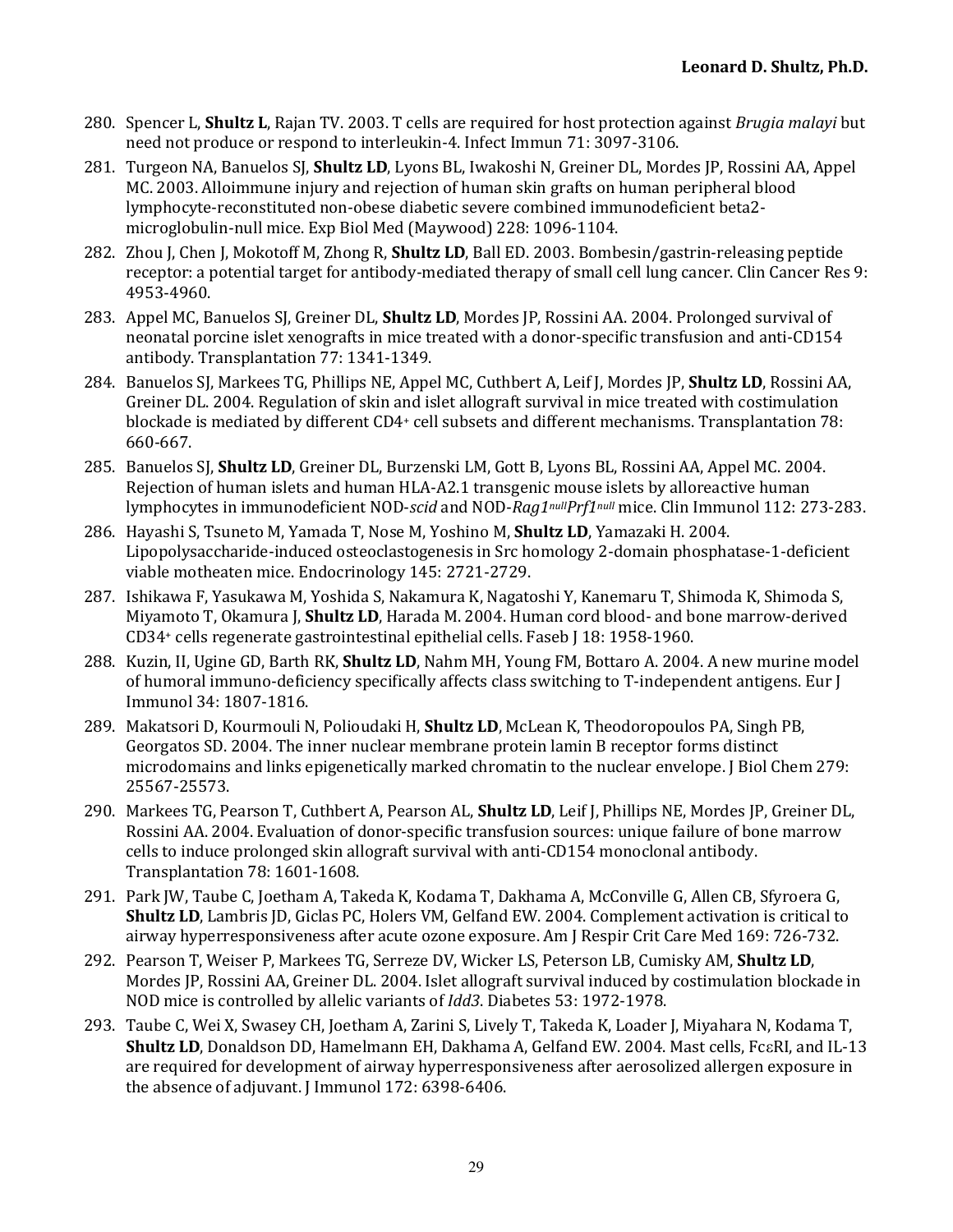- 294. Gordon El, Wicker LS, Peterson LB, Serreze DV, Markees TG, **Shultz LD**, Rossini AA, Greiner DL, Mordes JP. 2005. Autoimmune diabetes and resistance to xenograft transplantation tolerance in NOD mice. Diabetes 54: 107-115.
- 295. Helms C, Pelsue S, Cao L, Lamb E, Loffredo B, Taillon-Miller P, Herrin B, Burzenski LM, Gott B, Lyons BL, Keppler D, **Shultz LD**, Bowcock AM. 2005. The Tetratricopeptide repeat domain 7 gene is mutated in flaky skin mice: a model for psoriasis, autoimmunity, and anemia. Exp Biol Med (Maywood) 230: 659-667.
- 296. Huang Z, Coleman JM, Su Y, Mann M, Ryan J, **Shultz LD**, Huang H. 2005. SHP-1 regulates STAT6 phosphorylation and IL-4-mediated function in a cell type-specific manner. Cytokine 29: 118-124.
- 297. Ishikawa F, Yasukawa M, Lyons B, Yoshida S, Miyamoto T, Yoshimoto G, Watanabe T, Akashi K, Shultz **LD**, Harada M. 2005. Development of functional human blood and immune systems in NOD/SCID/IL2 receptor  $\gamma$  chainnull mice. Blood 106: 1565-1573. PMCID: PMC1895228.
- 298. Jaeschke A, Rincon M, Doran B, Reilly J, Neuberg D, Greiner DL, **Shultz LD**, Rossini AA, Flavell RA, Davis RJ. 2005. Disruption of the *Jnk2* (*Mapk9*) gene reduces destructive insulitis and diabetes in a mouse model of type I diabetes. Proc Natl Acad Sci U S A 102: 6931-6935. PMCID: PMC1100789.
- 299. Kawano N, Ishikawa F, Shimoda K, Yasukawa M, Nagafuji K, Miyamoto T, Baba E, Tanaka T, Yamasaki S, Gondo H, Otsuka T, Ohshima K, **Shultz LD**, Akashi K, Harada M. 2005. Efficient engraftment of primary adult T-cell leukemia cells in newborn NOD/SCID/  $\beta$ -microglobulinnull mice. Leukemia 19: 1384-1390.
- 300. Macchiarini F, Manz MG, Palucka AK, **Shultz LD**. 2005. Humanized mice: are we there yet? I Exp Med 202: 1307-1311. PMCID: PMC2212979.
- 301. Minamiguchi H, Wingard JR, Laver JH, Mainali ES, **Shultz LD**, Ogawa M. 2005. An assay for human hematopoietic stem cells based on transplantation into nonobese diabetic recombination activating gene-null perforin-null mice. Biol Blood Marrow Transplant 11: 487-494.
- 302. Park IK, **Shultz LD**, Letterio II, Gorham ID, 2005. TGF- 61 inhibits T-bet induction by IFN-y in murine  $CD4+T$  cells through the protein tyrosine phosphatase Src homology region 2 domain-containing phosphatase-1. J Immunol 175: 5666-5674.
- 303. **Shultz LD**, Lyons BL, Burzenski LM, Gott B, Chen X, Chaleff S, Kotb M, Gillies SD, King M, Mangada J, Greiner DL, Handgretinger R. 2005. Human lymphoid and myeloid cell development in NOD/LtSz-*scid* IL2Ry<sup>null</sup> mice engrafted with mobilized human hemopoietic stem cells. J Immunol 174: 6477-6489.
- 304. Ueno M, Lyons BL, Burzenski LM, Gott B, Shaffer DJ, Roopenian DC, **Shultz LD**. 2005. Accelerated wound healing of alkali-burned corneas in MRL mice is associated with a reduced inflammatory signature. Invest Ophthalmol Vis Sci 46: 4097-4106.
- 305. Yoshida S, Ishikawa F, Kawano N, Shimoda K, Nagafuchi S, Shimoda S, Yasukawa M, Kanemaru T, Ishibashi H, Shultz LD, Harada M. 2005. Human cord blood--derived cells generate insulin-producing cells in vivo. Stem Cells 23: 1409-1416.
- 306. Adachi Y, Oyaizu H, Taketani S, Minamino K, Yamaguchi K, Shultz LD, Iwasaki M, Tomita M, Suzuki Y, Nakano K, Koike Y, Yasumizu R, Sata M, Hirama N, Kubota I, Fukuhara S, Ikehara S. 2006. Treatment and transfer of emphysema by a new bone marrow transplantation method from normal mice to Tsk mice and vice versa. Stem Cells 24: 2071-2077.
- 307. Ishikawa F, Shimazu H, Shultz LD, Fukata M, Nakamura R, Lyons B, Shimoda K, Shimoda S, Kanemaru T, Nakamura K, Ito H, Kaji Y, Perry AC, Harada M. 2006. Purified human hematopoietic stem cells contribute to the generation of cardiomyocytes through cell fusion. Faseb [20: 950-952.
- 308. Lyons BL, Smith RS, Hurd RE, Hawes NL, Burzenski LM, Nusinowitz S, Hasham MG, Chang B, **Shultz** LD. 2006. Deficiency of SHP-1 protein-tyrosine phosphatase in "viable motheaten" mice results in retinal degeneration. Invest Ophthalmol Vis Sci 47: 1201-1209.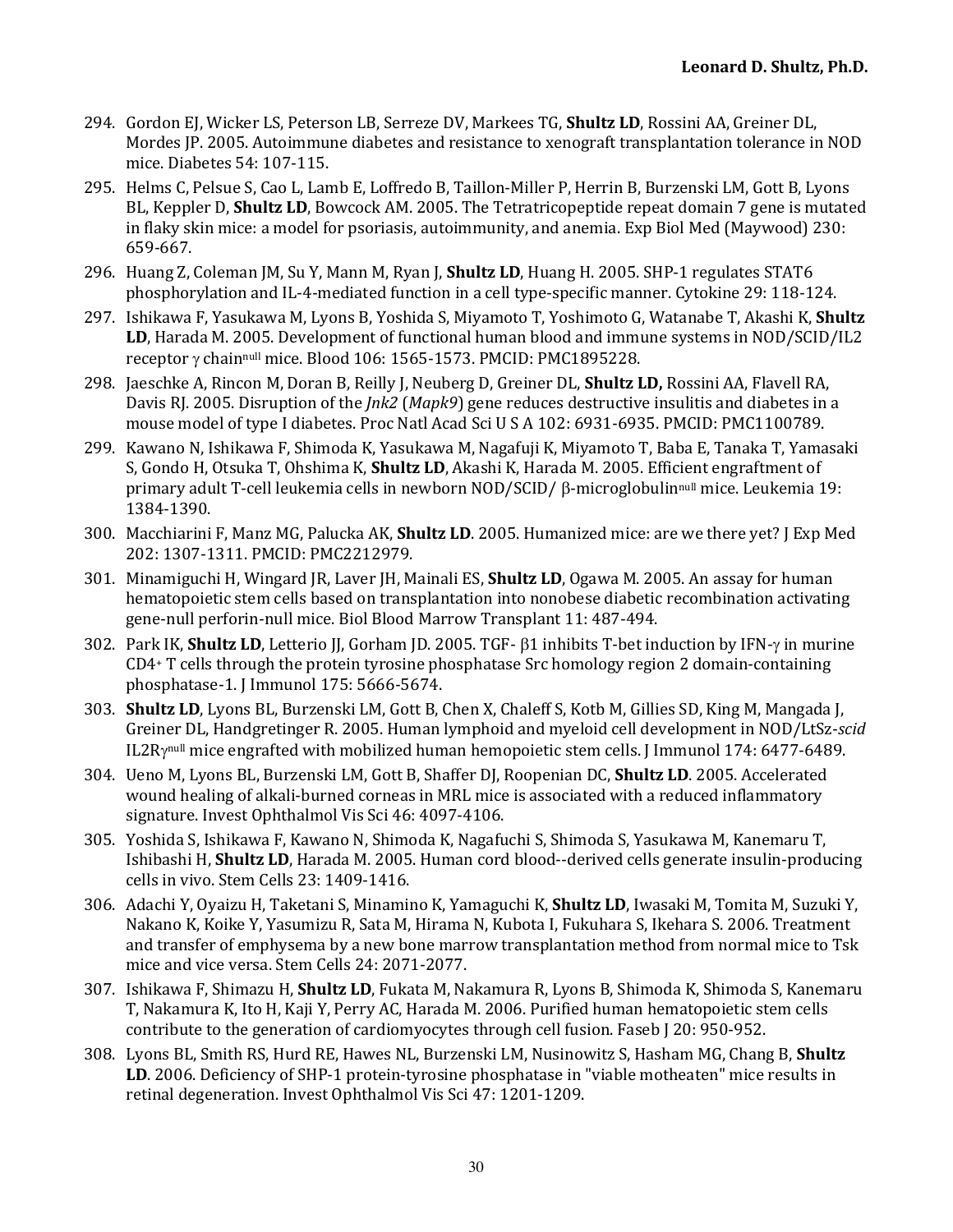- 309. Masaki H, Appel MC, Leahy L, Leif J, Paquin L, **Shultz LD**, Mordes IP, Greiner DL, Rossini AA, 2006. Anti-mouse CD154 antibody treatment facilitates generation of mixed xenogeneic rat hematopoietic chimerism, prevents wasting disease and prolongs xenograft survival in mice. Xenotransplantation 13: 224-232.
- 310. Mikaelian I, Hovick M, Silva KA, Burzenski LM, Shultz LD, Ackert-Bicknell CL, Cox GA, Sundberg JP. 2006. Expression of terminal differentiation proteins defines stages of mouse mammary gland development. Vet Pathol 43: 36-49.
- 311. Taube C, Miyahara N, Ott V, Swanson B, Takeda K, Loader J, **Shultz LD**, Tager AM, Luster AD, Dakhama A, Gelfand EW. 2006. The leukotriene B4 receptor (BLT1) is required for effector CD8+ T cellmediated, mast cell-dependent airway hyperresponsiveness. [Immunol 176: 3157-3164.
- 312. Thornley TB, Brehm MA, Markees TG, Shultz LD, Mordes JP, Welsh RM, Rossini AA, Greiner DL. 2006. TLR agonists abrogate costimulation blockade-induced prolongation of skin allografts. I Immunol 176: 1561-1570.
- 313. Yoshino M, Yamazaki H, **Shultz LD**, Hayashi S. 2006. Constant rate of steady-state self-antigen trafficking from skin to regional lymph nodes. Int Immunol 18: 1541-1548.
- 314. Zhou I, Chen I, Zhong R, Mokotoff M, **Shultz LD**, Ball ED, 2006. Targeting gastrin-releasing peptide receptors on small cell lung cancer cells with a bispecific molecule that activates polyclonal T lymphocytes. Clin Cancer Res 12: 2224-2231.
- 315. Dash Y, Ramesh M, Greiner D, **Shultz LD**, Klei TR, Rajan TV. 2007. Determinants of memory in experimental filarial infections in mice. Parasite Immunol 29: 567-574.
- 316. Ishikawa F, Niiro H, Iino T, Yoshida S, Saito N, Onohara S, Miyamoto T, Minagawa H, Fujii S, Shultz LD, Harada M, Akashi K. 2007. The developmental program of human dendritic cells is operated independently of conventional myeloid and lymphoid pathways. Blood 110: 3591-3660. PMCID: PMC2077309.
- 317. Ishikawa F, Yoshida S, Saito Y, Hijikata A, Kitamura H, Tanaka S, Nakamura R, Tanaka T, Tomiyama H, Saito N, Fukata M, Miyamoto T, Lyons B, Ohshima K, Uchida N, Taniguchi S, Ohara O, Akashi K, Harada M, **Shultz LD**. 2007. Chemotherapy-resistant human AML stem cells home to and engraft within the bone-marrow endosteal region. Nat Biotechnol 25: 1315-1321.
- 318. King M, Pearson T, **Shultz LD**, Leif J, Bottino R, Trucco M, Atkinson M, Wasserfall C, Herold K, Mordes JP, Rossini AA, Greiner DL. 2007. Development of new-generation HU-PBMC-NOD/SCID mice to study human islet alloreactivity. Ann N Y Acad Sci 1103: 90-93.
- 319. Meyerrose TE, De Ugarte DA, Hofling AA, Herrbrich PE, Cordonnier TD, **Shultz LD**, Eagon JC, Wirthlin L, Sands MS, Hedrick MA, Nolta JA. 2007. In vivo distribution of human adipose-derived mesenchymal stem cells in novel xenotransplantation models. Stem Cells 25: 220-227.
- 320. Ramesh M, Paciorkowski N, Dash Y, **Shultz L**, Rajan TV. 2007. Acute but not chronic macrophage recruitment in filarial infections in mice is dependent on C-C chemokine ligand 2. Parasite Immunol 29: 395-404.
- 321. Seymour RE, Hasham MG, Cox GA, **Shultz LD**, Hogenesch H, Roopenian DC, Sundberg JP. 2007. Spontaneous mutations in the mouse Sharpin gene result in multiorgan inflammation, immune system dysregulation and dermatitis. Genes Immun 8: 416-421.
- 322. **Shultz LD**, Ishikawa F, Greiner DL, 2007. Humanized mice in translational biomedical research. Nat Rev Immunol 7: 118-130.
- 323. **Shultz LD**, Pearson T, King M, Giassi L, Carney L, Gott B, Lyons B, Rossini AA, Greiner DL. 2007. Humanized NOD/LtSz-*scid* IL2 receptor common gamma chain knockout mice in diabetes research. Ann N Y Acad Sci 1103: 77-89.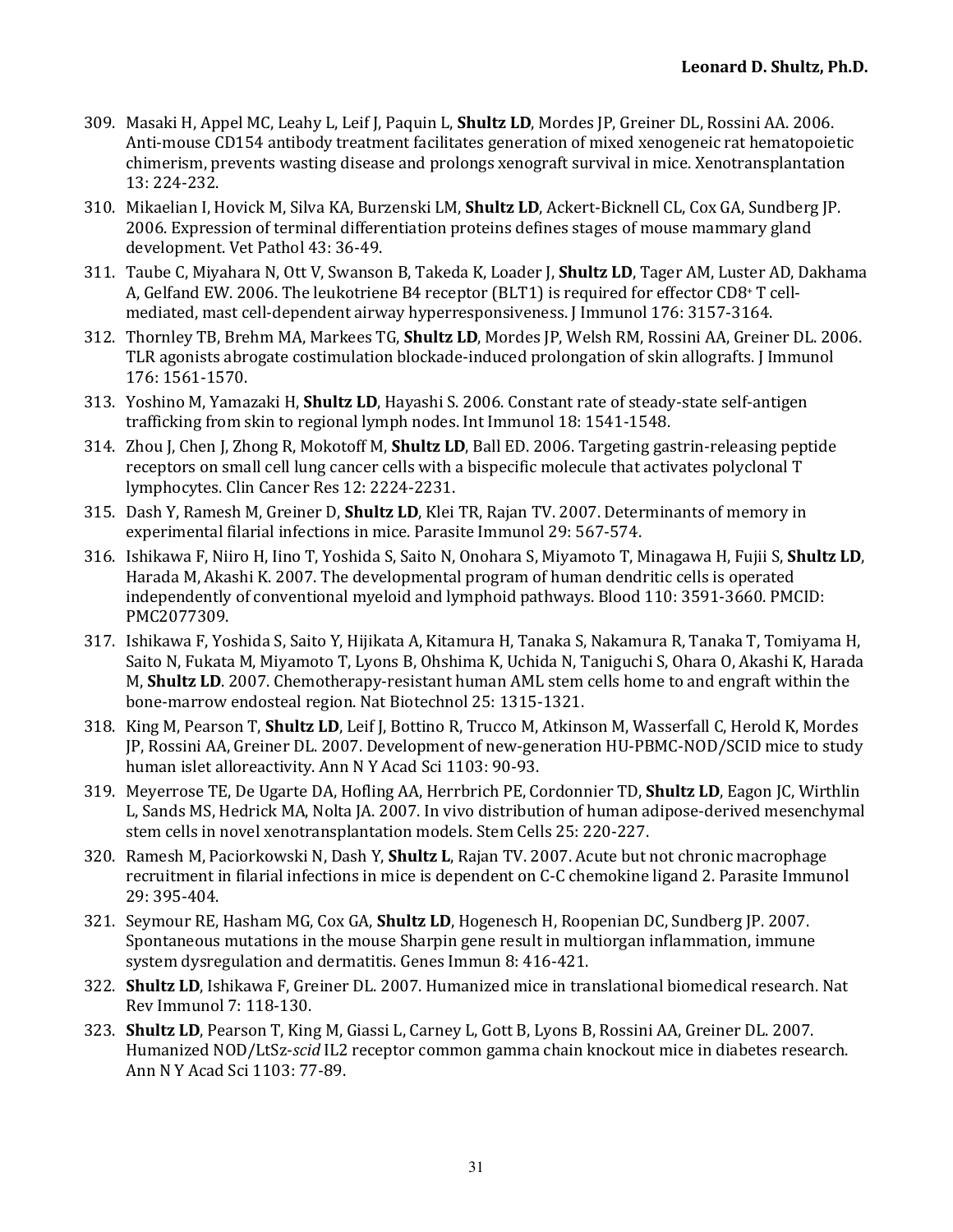- 324. Thornley TB, Phillips NE, Beaudette-Zlatanova BC, Markees TG, Bahl K, Brehm MA, Shultz LD, Kurt-Jones EA, Mordes JP, Welsh RM, Rossini AA, Greiner DL. 2007. Type 1 IFN mediates cross-talk between innate and adaptive immunity that abrogates transplantation tolerance. J Immunol 179: 6620-6629.
- 325. Yamazaki M, Pearson T, Brehm MA, Miller DM, Mangada JA, Markees TG, **Shultz LD**, Mordes JP, Rossini AA, Greiner DL. 2007. Different mechanisms control peripheral and central tolerance in hematopoietic chimeric mice. Am J Transplant 7: 1710-1721.
- 326. Ishikawa F, Saito Y, Yoshida S, Harada M, **Shultz LD**. 2008. The differentiative and regenerative properties of human hematopoietic stem/progenitor cells in NOD-SCID/IL2rg ynull mice. Curr Top Microbiol Immunol 324: 87-94.
- 327. King M, Pearson T, **Shultz LD**, Leif J, Bottino R, Trucco M, Atkinson MA, Wasserfall C, Herold KC, Woodland RT, Schmidt MR, Woda BA, Thompson MJ, Rossini AA, Greiner DL. 2008. A new Hu-PBL model for the study of human islet alloreactivity based on NOD-*scid* mice bearing a targeted mutation in the IL-2 receptor gamma chain gene. Clin Immunol 126: 303-314.
- 328. Kong Y, Yoshida S, Saito Y, Doi T, Nagatoshi Y, Fukata M, Saito N, Yang SM, Iwamoto C, Okamura J, Liu KY, Huang XJ, Lu DP, **Shultz LD**, Harada M, Ishikawa F. 2008. CD34+CD38+CD19+ as well as  $CD34+CD38-CD19+$  cells are leukemia-initiating cells with self-renewal capacity in human Bprecursor ALL. Leukemia 22: 1207-1213.
- 329. Pearson T, Greiner DL, **Shultz LD**. 2008. Creation of "humanized" mice to study human immunity. Curr Protoc Immunol Chapter 15: Unit 15 21.
- 330. Pearson T, Greiner DL, **Shultz LD**. 2008. Humanized SCID mouse models for biomedical research. Curr Top Microbiol Immunol 324: 25-51.
- 331. Simpson-Abelson MR, Sonnenberg GF, Takita H, Yokota SJ, Conway TF, Jr., Kelleher RJ, Jr., Shultz LD, Barcos M, Bankert RB. 2008. Long-term engraftment and expansion of tumor-derived memory T cells following the implantation of non-disrupted pieces of human lung tumor into NOD-scid IL2R $\gamma^{\text{null}}$  Mice. J Immunol 180: 7009-7018.
- 332. Yamamoto T, Kaizu C, Kawasaki T, Hasegawa G, Umezu H, Ohashi R, Sakurada J, Jiang S, Shultz L, Naito M. 2008. Macrophage colony-stimulating factor is indispensable for repopulation and differentiation of Kupffer cells but not for splenic red pulp macrophages in osteopetrotic (*op/op*) mice after macrophage depletion. Cell Tissue Res 332: 245-256.
- 333. Gaines P, Tien CW, Olins AL, Olins DE, **Shultz LD**, Carney L, Berliner N. 2008. Mouse neutrophils lacking lamin B-receptor expression exhibit aberrant development and lack critical functional responses. Exp Hematol 36: 965-976. PMCID: PMC2543941.
- 334. le Viseur C, Hotfilder M, Bomken S, Wilson K, Rottgers S, Schrauder A, Rosemann A, Irving J, Stam RW, **Shultz LD**, Harbott J, Jurgens H, Schrappe M, Pieters R, Vormoor J. 2008. In childhood acute lymphoblastic leukemia, blasts at different stages of immunophenotypic maturation have stem cell properties. Cancer Cell 14: 47-58. PMCID: PMC2572185.
- 335. Pearson T, **Shultz LD**, Lief J, Burzenski L, Gott B, Chase T, Foreman O, Rossini AA, Bottino R, Trucco M, Greiner DL. 2008. A new immunodeficient hyperglycaemic mouse model based on the *Ins2<sup>Akita</sup>* mutation for analyses of human islet and beta stem and progenitor cell function. Diabetologia 51: 1449-1456. PMCID: PMC2719841.
- 336. Giassi LJ, Pearson T, **Shultz LD**, Laning J, Biber K, Kraus M, Woda BA, Schmidt MR, Woodland RT, Rossini AA, Greiner DL. 2008. Expanded CD34+ human umbilical cord blood cells generate multiple lymphohematopoietic lineages in NOD-scid IL2r ynull mice. Exp Biol Med (Maywood) 233: 997-1012. PMCID: PMC2757278.
- 337. King M, Pearson T, Rossini AA, **Shultz LD**, Greiner DL. 2008. Humanized mice for the study of type 1 diabetes and beta cell function. Ann N Y Acad Sci 1150: 46-53. PMCID: PMC2620029.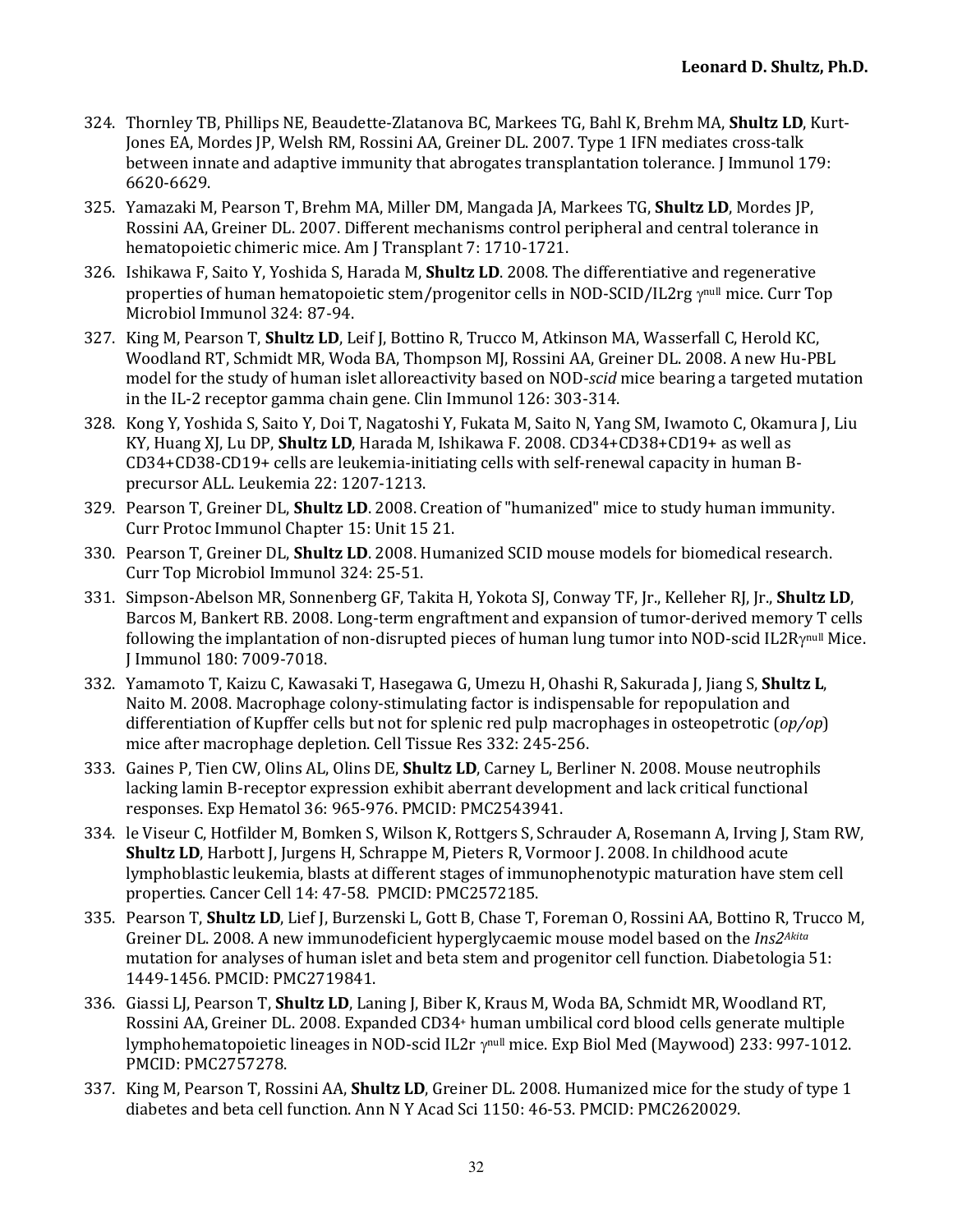- 338. Pearson T. **Shultz LD**, Miller D, King M, Laning I, Fodor W, Cuthbert A, Burzenski L, Gott B, Lyons B, Foreman O, Rossini AA, Greiner DL. 2008. Non-obese diabetic-recombination activating gene-1 (NOD-*Rag1*  $null$ ) interleukin (IL)-2 receptor common gamma chain (IL2rynull) null mice: a radioresistant model for human lymphohaematopoietic engraftment. Clin Exp Immunol 154: 270-284. PMCID: PMC2612717.
- 339. Agliano A, Martin-Padura I, Mancuso P, Marighetti P, Rabascio C, Pruneri G, **Shultz LD**, Bertolini F. 2008. Human acute leukemia cells injected in NOD/LtSz-scid/IL-2 $R\gamma$  null mice generate a faster and more efficient disease compared to other NOD/*scid*-related strains. Int J Cancer 123: 2222-2227.
- 340. Kumar P, Ban HS, Kim SS, Wu H, Pearson T, Greiner DL, Laouar A, Yao J, Haridas V, Habiro K, Yang YG, Jeong JH, Lee KY, Kim YH, Kim SW, Peipp M, Fey GH, Manjunath N, **Shultz LD**, Lee SK, Shankar P. 2008. T cell-specific siRNA delivery suppresses HIV-1 infection in humanized mice. Cell 134: 577-586. PMCID: PMC2943428.
- 341. Ishikawa F, Saito Y, **Shultz LD**. 2008. Modeling human leukemia using immune-compromised mice. In: Mouse Models of Human Blood Cancers., Li, S. (Ed). Springer Press, New York.
- 342. Croker BA, Lawson BR, Rutschmann S, Berger M, Eidenschenk C, Blasius AL, Moresco EM, Sovath S, Cengia L, Shultz LD, Theofilopoulos AN, Pettersson S, Beutler BA. 2008. Inflammation and autoimmunity caused by a SHP1 mutation depend on IL-1, MyD88, and a microbial trigger. Proc Natl Acad Sci U S A 105: 15028-15033. PMCID: PMC2567487.
- 343. Harris MA, Yang H, Low BE, Mukherjee J, Guha A, Bronson RT, **Shultz LD**, Israel MA, Yun K. 2008. Cancer stem cells are enriched in the side population cells in a mouse model of glioma. Cancer Res 68: 10051-10059. PMCID: PMC2841432.
- 344. Mori K, Blanchard F, Charrier C, Battaglia S, Ando K, Duplomb L, **Shultz LD**, Redini F, Heymann D. 2008. Conditioned media from mouse osteosarcoma cells promote MC3T3-E1 cell proliferation using JAKs and PI3-K/Akt signal crosstalk. Cancer Sci 99: 2170-2176.
- 345. Mangada J, Pearson T, Brehm MA, Wicker LS, Peterson LB, **Shultz LD**, Serreze DV, Rossini AA, Greiner DL. 2009. *Idd* loci synergize to prolong islet allograft survival induced by costimulation blockade in NOD mice. Diabetes 58: 165-173. PMCID: PMC2606867.
- 346. Schmidt MR, Appel MC, Giassi LJ, Greiner DL, **Shultz LD**, Woodland RT. 2008. Human BLyS facilitates engraftment of human PBL derived B cells in immunodeficient mice. PLoS One 3: e3192. PMCID: PMC2527131.
- 347. Chopra P, Dijorio P, Pino SC, Wilson SB, Phillips NE, Mordes JP, Rossini AA, Greiner DL, **Shultz LD**, Bortell R. 2009. Failure of  $\alpha$ -galactosylceramide to prevent diabetes in virus-inducible models of type 1 diabetes in the rat. In Vivo 23: 195-201. PMCID: PMC2718559.
- 348. King MA, Covassin L, Brehm MA, Racki W, Pearson T, Leif J, Laning J, Fodor W, Foreman O, Burzenski L, Chase TH, Gott B, Rossini AA, Bortell R, **Shultz LD**, Greiner DL. 2009. Human peripheral blood leucocvte non-obese diabetic-severe combined immunodeficiency interleukin-2 receptor gamma chain gene mouse model of xenogeneic graft-*versus*-host-like disease and the role of host major histocompatibility complex. Clin Exp Immunol 157: 104-118. PMCID: PMC2710598.
- 349. Miller DM, Thornley TB, Pearson T, Kruger AJ, Yamazaki M, **Shultz LD**, Welsh RM, Brehm MA, Rossini AA, Greiner DL. 2009. TLR agonists prevent the establishment of allogeneic hematopoietic chimerism in mice treated with costimulation blockade. [Immunol 182: 5547-5559. PMCID: PMC2721273.
- 350. Jaiswal S, Pearson T, Friberg H, **Shultz LD**, Greiner DL, Rothman AL, Mathew A. 2009. Dengue virus infection and virus-specific HLA-A2 restricted immune responses in humanized NOD-*scid IL2r* $\gamma$ <sup>null</sup> mice. PLoS One 4: e7251. PMCID: PMC2749937.
- 351. Unsinger J, McDonough JS, **Shultz LD**, Ferguson TA, Hotchkiss RS. 2009. Sepsis-induced human lymphocyte apoptosis and cytokine production in "humanized" mice. J Leukoc Biol 86: 219-227. PMCID: PMC2726769.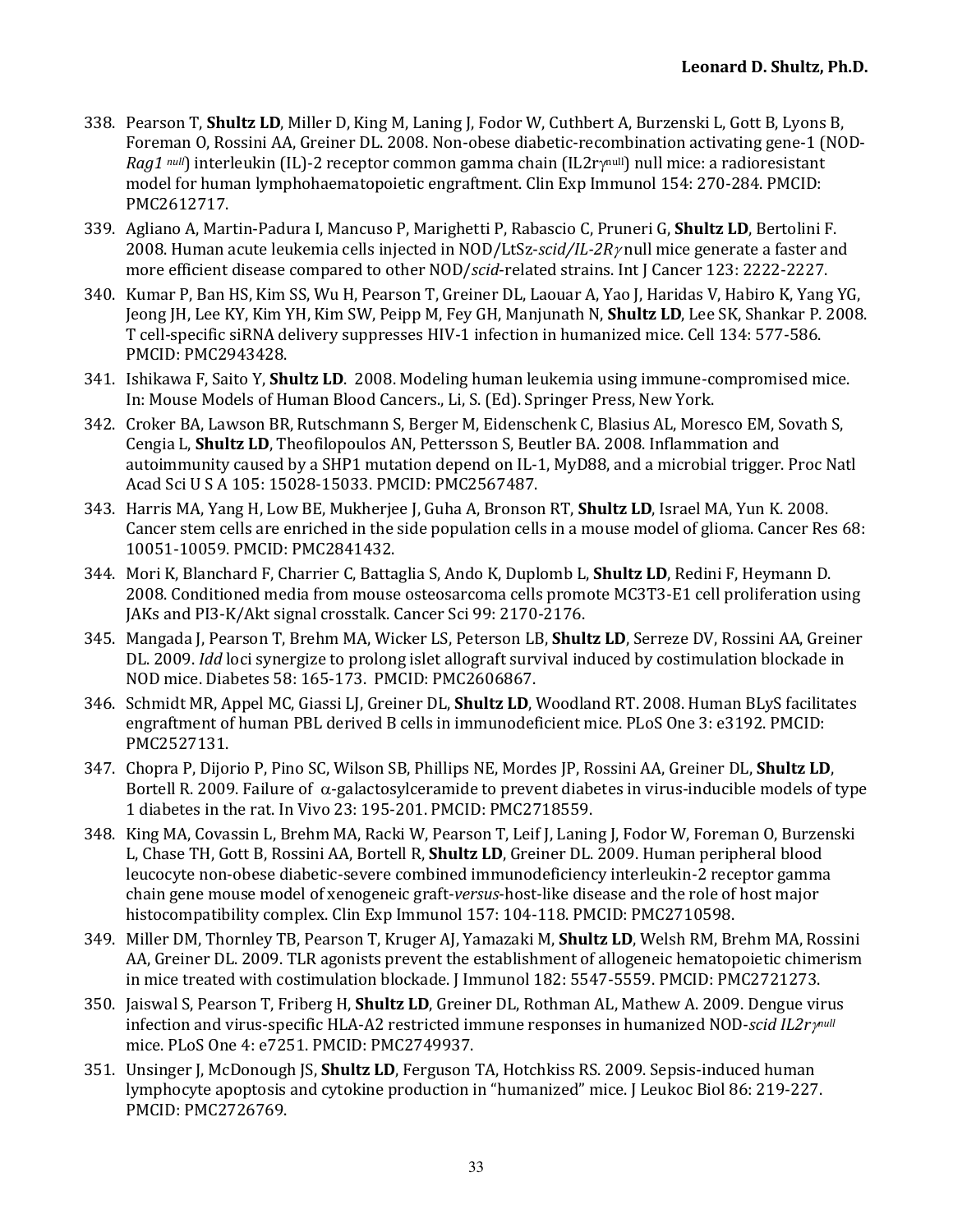- 352. Andersson A, Brosel S, Knosalla C, **Shultz LD**, Egger D, Volk HD, Schmitt-Knosalla I. 2010. Analysis of the lymphoid system in NOD/LtSz-scid IL2R  $\gamma$ <sup>null</sup> mice engrafted with purified cord blood derived stem cells. Journal of stem cells & regenerative medicine 6(2): 91-92.
- 353. Jimenez-Diaz MB, Mulet T, Viera S, Gomez V, Garuti H, Ibanez J, Alvarez-Doval A, **Shultz LD**, Martinez A, Gargallo-Viola D, Angulo-Barturen I. 2009. Improved murine model of malaria using *plasmodium falciparum* competent strains and non-myelodepleted NOD-*scid IL2R pnull* mice engrafted with human erythrocytes. Antimicrob Agents Chemother 53: 4533-4536. PMCID: PMC2764183.
- 354. Tian X, Hexum MK, Penchev VR, Taylor RJ, **Shultz LD**, Kaufman DS. 2009. Bioluminescent imaging demonstrates that transplanted human embryonic stem cell-derived CD34+ cells preferentially develop into endothelial cells. Stem Cells 27: 2675-2685. PMCID: PMC2857550.
- 355. Chase TH, Cox GA, Burzenski L, Foreman O, **Shultz LD**. 2009. Dysferlin deficiency and the development of cardiomyopathy in a mouse model of limb-girdle muscular dystrophy 2B. Am J Pathol 175: 2299-2308. PMCID: PMC2789639.
- 356. Chase TH, Lyons BL, Bronson RT, Foreman O, Donahue LR, Burzenski LM, Gott B, Lane P, Harris B, Ceglarek U, Thiery J, Wittenburg H, Thon JN, Italiano JE, Jr., Johnson KR, **Shultz LD**. 2010. The mouse mutation "thrombocytopenia and cardiomyopathy" (*trac*) disrupts  $Abcg5$ : a spontaneous single gene model for human hereditary phytosterolemia/sitosterolemia. Blood. 115: 1267-1276. PMCID: PMC2826237.
- 357. Bernstein JM, Brooks SP, Lehman HK, Pope L, Sands A, **Shultz LD**, Bankert RB. 2009. Human nasal polyp microenvironments maintained in a viable and functional state as xenografts in NOD-scid IL2 ynull mice. Ann Otol Rhinol Laryngol. 118: 866-875. PMCID: PMC3005296.
- 358. Subramanya S, Kim SS, Abraham S, Yao J, Kumar M, Kumar P, Haridas V, Lee SK, **Shultz L**, Greiner D, Shankar MN, Shankar P. 2010. Targeted delivery of siRNA to human dendritic cells to suppress Dengue viral infection and associated proinflammatory cytokine production. J Virology. 84: 2490-2501. PMCID: PMC2820933.
- 359. Gori JL, Tian X, Swanson D, Gunther R, **Shultz LD**, McIvor RS, Kaufman DS. 2010. In vivo selection of human embryonic stem cell-derived cells expressing methotrexate-resistant dihydrofolate reductase. Gene Ther. 17: 238-249. PMCID: PMC2820606.
- 360. Pino S, Brehm MA, Covassin-Barberis L, Chase T, Wagner Im Burzenski L, Foreman O, Greiner DL, **Shultz LD**. 2010. Development of novel major histocompatibility complex class I and class II-deficient NOD-SCID IL2 gamma chain knockout mice for modeling human xenogeneic graft-versus-host disease. Methods Mol Biol. 602: 105-17.
- 361. Brehm M, Cuthbert A, Yang C, Miller DM, Dilorio P, Laning J, Burzenski L, Foreman O, Kavirayani A, Herlihy M, Rossini AA, **Shultz LD**, Greiner DL. 2010. Parameters for establishing humanized mouse models to study human immunity: Analysis of human hematopoietic stem cell engraftment in three immunodeficient strains of mice bearing the *IL2rynull* mutation. Clin Immunol. 135: 84-98. PMCID: PMC2835837.
- 362. Racki WJ, Covassin L, Brehm M, Pino S, Ignotz R, Dunn R, Laning J, Graves SK, Rossini AA, **Shultz LD**, Greiner DL. 2010. NOD-*scid IL2ry<sup>null</sup>* mouse model of human skin transplantation and allograft rejection. Transplantation. 89: 527-536. PMCID: PMC2901915.
- 363. Brehm MA, **Shultz LD**, Greiner DL. 2010. Humanized mouse models to study human diseases. Curr Opin Endocrinol Diabetes. 17: 120-125. PMCID: PMC2892284.
- 364. Saito Y, Uchida N, Tanaka S, Suzuki N, Tomizawa-Murasawa M, Sone A, Najima Y, Takagi S, Aoki Y, Wake A, Taniguchi S, **Shultz LD**, Ishikawa F. 2010. Induction of cell cycle entry eliminates human leukemia stem cells in a mouse model of AML. Nat Biotechnol. 28: 275-280.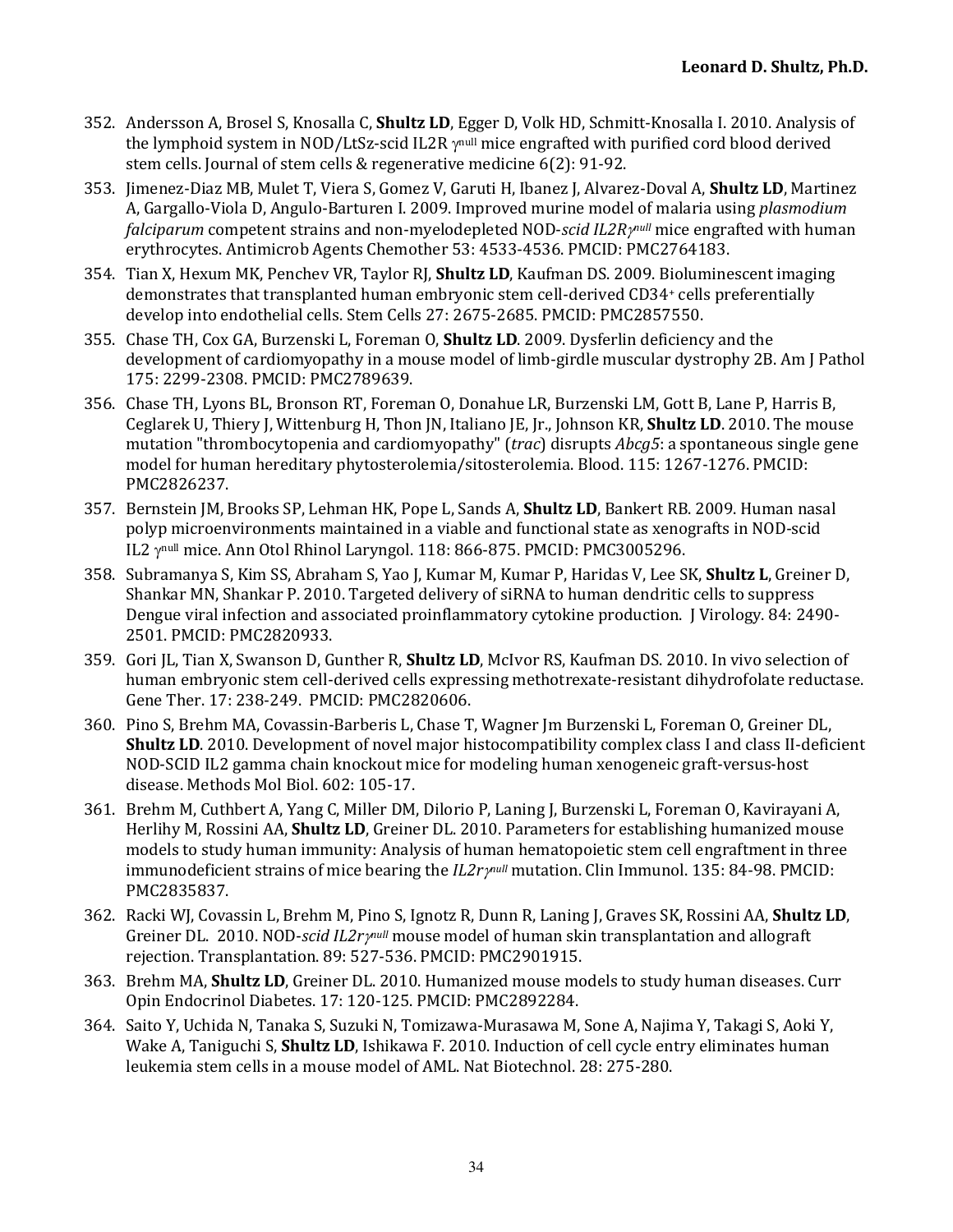- 365. Saito Y, Kitamura H, Hijkata A, Tomizawa-Murasawa M, Tanaka S, Takagi S, Uchida N, Suzuki N, Sone A, Najima Y, Ozawa H, Wake A, Taniguchi S, **Shultz LD**, Ohara O, Ishikawa F. 2010. Identification of therapeutic targets for quiescent, chemotherapy-resistant human leukemia stem cells. Sci Transl Med. 2: 17ra9. PMCID: PMC3005290.
- 366. Zhang B, Strauss A, Chu S, Min L, Ho Y, Shiang KD, Snyder DS, Huettner CS, **Shultz LD**, Holyoake T, Bhatia R. 2010. Effective targeting of quiescent chronic myelogenous leukemia stem cells by histone deacetylase inhibitors in combination with imatinib mesylate. Cancer Cell 17: 427-442. PMCID: PMC2873971.
- 367. **Shultz LD**, Saito Y, Najima Y, Tanaka S, Ochi T, Tomizawa M, Doi T, Sone A, Suzuki N, Fujiwara H, Yasukawa M, Ishikawa F. 2010. Generation of functional human T-cell subsets with HLA-restricted immune responses in HLA class I expressing NOD/SCID/IL2rynull humanized mice. Proc Natl Acad Sci U S A 107: 13022-13027. PMCID: PMC2919921.
- 368. Brehm MA, Bortell R, Diiorio P, Leif J, Laning J, Cuthbert A, Yang C, Herlihy M, Burzenski L, Gott B, Foreman O, Powers AC, Greiner DL, **Shultz LD**. 2010. Human immune system development and rejection of human islet allografts in spontaneously diabetic NOD-*Rag1null IL2rynull Ins2Akita* mice. Diabetes 59: 2265-2270. PMCID: PMC2927949.
- 369. Morisot S, Wayne AS, Bohana-Kashtan OB, Kaplan IM, Hildreth R, Gocke CD, Stetler-Stevenson M, Meltzer PS, Wheelan SJ, Brown P, **Shultz LD**, Civin CI. 2010. High frequencies of leukemia stem cells in poor outcome childhood precursor B acute Lymphoblastic leukemias. Leukemia 24: 1859-66. PMCID: PMC3035974.
- 370. Libby SJ, Brehm MA, Greiner DL, **Shultz LD**, McClelland M, Smith KD, Cookson BT, Karlinsey JE, Kinkel TL, Porwollik S, Canals R, Cummings LA, Fang FC. 2010. Humanized nonobese diabetic-*scid IL2ry<sup>null</sup>* mice are susceptible to lethal *Salmonella* Typhi infection. Proc Natl Acad Sci U S A 107: 15589-15594. PMCID: PMC2932584.
- 371. Foreman O, Kavirayani AM, Griffey SM, Reader R, **Shultz LD**. 2011. Opportunistic bacterial infections in breeding colonies of the NSG mouse strain. Vet Pathol 48: 495-499. PMCID: PMC3101569.
- 372. Dorrell C, Grompe MT, Pan FC, Zhong Y, Canaday PS, **Shultz LD**, Greiner DL, Wright CV, Streeter PR, Grompe M. 2011. Isolation of mouse pancreatic alpha, beta, duct and acinar populations with cell surface markers. Mol Cell Endocrinol 339: 144-150. PMCID: PMC3112273.
- 373. Robinson SN, Simmons PJ, Thomas MW, Brouard N, Javni JA, Trilok S, Shim JS, Yang H, Steiner D, Decker WK, Xing D, **Shultz LD**, Savoldo B, Dotti G, Bollard CM, Miller L, Champlin RE, Shpall EJ, Zweidler-McKay PA. 2012. Ex vivo fucosylation improves human cord blood engraftment in NOD-SCID IL-2R  $\gamma$ <sup>null</sup> mice. Exp Hematol 40(6): 445-456. PMCID: PMC3352960.
- 374. Diiorio P, Jurczyk A, Yang C, Racki WJ, Brehm MA, Atkinson MA, Powers AC, **Shultz LD**, Greiner DL, Bortell R. 2011. Hyperglycemia-Induced Proliferation of Adult Human Beta Cells Engrafted Into Spontaneously Diabetic Immunodeficient NOD-*Rag1null IL2rynull Ins2Akita* Mice. Pancreas 40: 1147-1149. PMCID: PMC3176417.
- 375. Dash Y, Ramesh M, Kalyanasundaram R, Munirathinam G, **Shultz LD**, Rajan TV. 2011. Granuloma formation around Filarial Larvae triggered by host responses to an Excretory/Secretory antigen. Infect Immun 79: 838-845. PMCID: PMC3028858.
- 376. Moriceau G, Ory B, Mitrofan L, Riganti C, Blanchard F, Brion R, Charrier C, Battaglia S, Pilet P, Denis M, **Shultz LD**, Monkkonen J, Redini F, Heymann D. 2010. Zoledronic acid potentiates mTOR inhibition and abolishes the resistance of osteosarcoma cells to RAD001 (Everolimus): pivotal role of the prenylation process. Cancer Res 70: 10329-10339. PMCID: PMC3097388.
- 377. Covassin L, Laning J, Abdi R, Langevin DL, Phillips NE, **Shultz LD**, and Brehm MA. 2011. Human peripheral blood CD4 T cell-engrafted NOD-scid IL2ry<sup>null</sup> *Ab1tm1Gru* Tg (human leucocyte antigen D-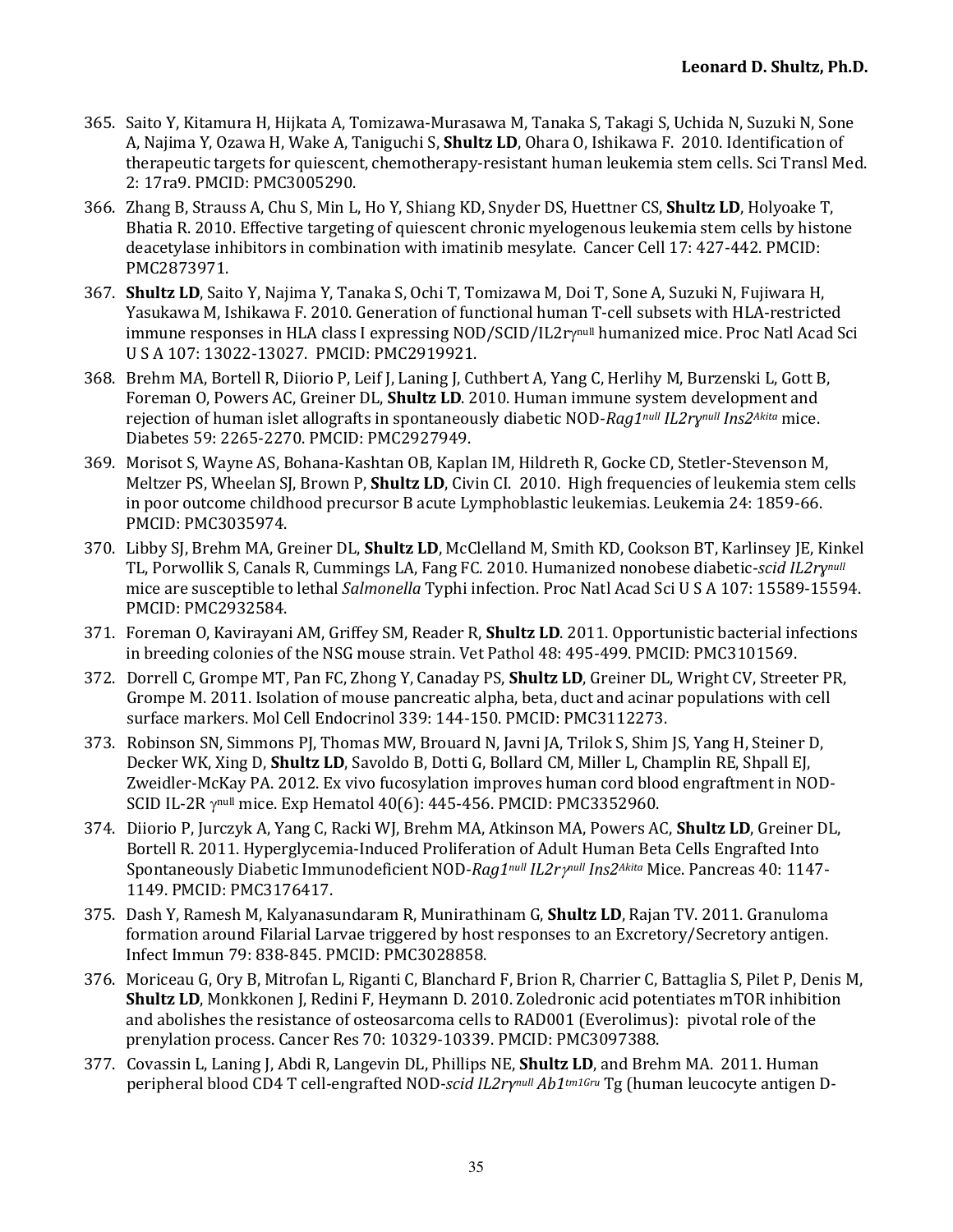related 4) mice: A mouse model of human allogeneic graft-*versus*-host disease. Clin Exp Immunol 166: 269-280. PMCID: PMC3219902.

- 378. Liu G, Dou S, Cheng D, Leif J, Rusckowski M, Streeter PR, **Shultz LD**, Hnatowich DJ, Greiner DL. 2011. Human islet cell MORF/cMORF pretargeting in a xenogeneic murine transplant model. Mol Pharm 8: 767-773. PMCID: PMC3109173.
- 379. Whitfield-Larry F, Young EF, Talmage G, Fudge E, Azam A, Patel S, Largay J, Byrd W, Buse J, Calikoglu AS, **Shultz LD**, Frelinger JA. 2011. HLA-A2-matched peripheral blood mononuclear cells from Type 1 Diabetic patients, but not nondiabetic donors, transfer insulitis to NOD-*scid/*yc<sup>null</sup>/HLA-A2 transgenic mice concurrent with the expansion of islet-specific CD8+ T cells. Diabetes 60: 1726-1733. PMCID: PMC3114397.
- 380. Zhao L, Spassieva SD, Jucius TJ, **Shultz LD**, Shick HE, Macklin WB, Hannun YA, Obeid LM, Ackerman SL. 2011. A deficiency of ceramide biosynthesis causes cerebellar purkinje cell neurodegeneration and lipofuscin accumulation. PLoS Genet 7: e1002063. PMCID: PMC3098191.
- 381. Bankert RB, Balu-Iyer SV, Odunsi K, Shultz LD, Kelleher RJ, Jr., Barnas JL, Simpson-Abelson M, Parsons R, Yokota SJ. 2011. Humanized mouse model of ovarian cancer recapitulates patient solid tumor progression, ascites formation, and metastasis. PLoS One 6: e24420. PMCID: PMC3174163.
- 382. Schleifman EB, Bindra R, Leif J, Del Campo J, Rogers FA, Uchil P, Kutsch O, **Shultz LD**, Kumar P, Greiner DL, Glazer PM. 2011. Targeted Disruption of the CCR5 Gene in Human Hematopoietic Stem Cells Stimulated by Peptide Nucleic Acids. Chem Biol 18: 1189-1198. PMCID: PMC3183429.
- 383. Liu G, Dou S, Akalin A, Rusckowski M, Streeter PR, **Shultz LD**, Greiner DL. 2012. Pretargeting vs. direct targeting of human betalox5 islet cells subcutaneously implanted in mice using an anti-human islet cell antibody. Nucl Med Biol 39: 645-651. PMCID: PMC3361517.
- 384. Zhang B, Li M, McDonald T, Holyoake TL, Moon RT, Campana D, Shultz L, Bhatia R. 2013. Microenvironmental protection of CML stem and progenitor cells from tyrosine kinase inhibitors through N-cadherin and Wnt- $\beta$ -catenin signaling. Blood 121(10): 1824-1838. PMCID: PMC3591802
- 385. **Shultz LD**, Brehm MA, Bavari S, Greiner DL. 2011. Humanized mice as a preclinical tool for infectious disease and biomedical research. Ann N Y Acad Sci 1245: 50-54.
- 386. Greiner DL, Brehm MA, Hosur V, Harlan DM, Powers AC, **Shultz LD**. 2011. Humanized mice for the study of type 1 and type 2 diabetes. Ann N Y Acad Sci 1245: 55-58. PMCID: PMC3384500
- 387. Jaiswal S, Pazoles P, Woda M, Shultz LD, Greiner DL, Brehm MA, Mathew A. 2012. Enhanced humoral and HLA-A2-restricted dengue virus-specific T cell responses in humanized BLT NSG mice. Immunology 136(3): 334-343. PMCID: PMC3385033.
- 388. Duyne RV, Narayanan A, Kehn-Hall K, Saifuddin M, **Shultz L**, Kashanchi F. 2011. Humanized mouse models of HIV-1 latency. Curr HIV Res 9: 595-605. Review.
- 389. Brehm MA, Racki WJ, Leif J, Burzenski L, Hosur V, Wetmore A, Gott B, Herlihy M, Ignotz R, Dunn R, **Shultz LD**, Greiner DL. 2012. Engraftment of human HSC in non-irradiated newborn NOD-scid *IL2rynull* mice is enhanced by transgenic expression of membrane-bound human SCF. Blood 119: 2778-2788. PMCID: PMC3327456.
- 390. Takagi S, Saito Y, Hijikata A, Tanaka S, Watanabe T, Hasegawa T, Mochizuki S, Kunisawa J, Kiyono H, Koseki H, Ohara O, Saito T, Taniguchi S, **Shultz LD**, Ishikawa F. 2012. Membrane-bound human SCF/KL promotes in vivo human hematopoietic engraftment and myeloid differentiation. Blood 119(12): 2768-2777. PMCID: PMC3327455.
- 391. Brehm MA, **Shultz LD**. 2012. Human allograft rejection in humanized mice: a historical perspective. Cell Mol Immunol 9(3): 225-231. Review.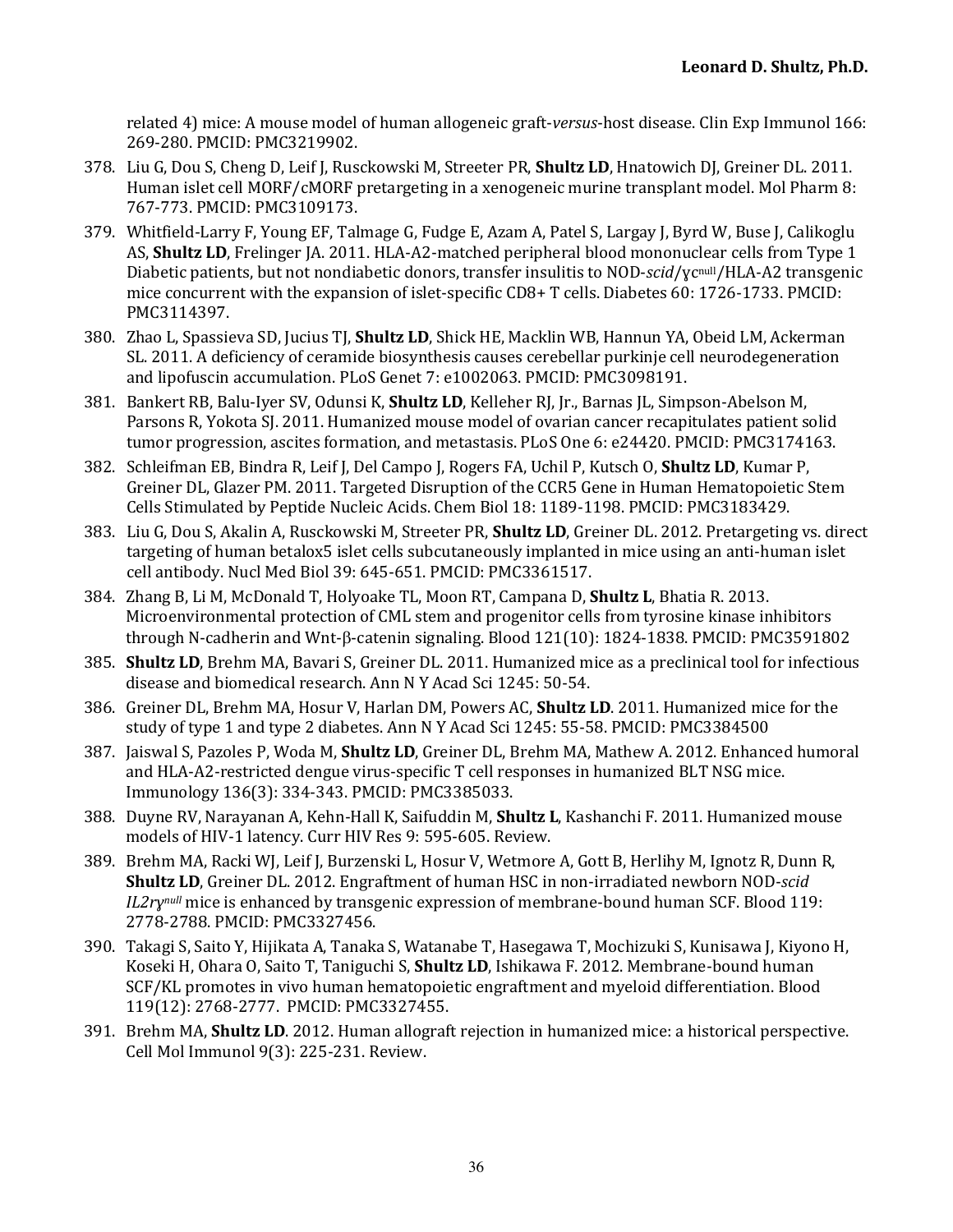- 392. Brehm MA, Powers AC, **Shultz LD**, Greiner DL, 2012. Advancing animal models of human type 1 diabetes by engraftment of functional human tissues in immunodeficient mice. Cold Spring Harb Perspect Med 2(5): a007757. PMCID: PMC3331686.
- 393. Li M, Zhou M, Gong M, Ma J, Pei F, Beamer WG, **Shultz LD**, Hock JM, Yu X. 2012. A novel animal model for bone metastasis in human lung cancer. Oncology Letters 3(4): 802-806. PMCID: PMC3362336.
- 394. Robinson SN, Simmons PJ, Thomas MW, Brouard N, Javni JA, Trilok S, Shim JS, Yang H, Steiner D, Decker WK, Xing D, **Shultz LD**, Savoldo B, Dotti G, Bollard CM, Miller L, Champlin RE, Shpall EJ, Zweidler-McKay PA. 2012. Ex vivo fucosylation improves human cord blood engraftment in NOD-SCID IL-2R  $\gamma$ <sup>null</sup> mice. Exp Hematol.;40(6): 445-56. PMCID: PMC3352960.
- 395. Ippolito GC, Hoi KH, Reddy ST, Carroll SM, Ge X, Rogosch T, Zemlin M, **Shultz LD**, Ellington AD, Vandenberg CL, Georgiou G. 2012. Antibody repertoires in humanized NOD-scid-IL2Ry<sup>null</sup> mice and human B cells reveals human-like diversification and tolerance checkpoints in the mouse. PLoS One 7: e35497. PMCID: PMC3338711.
- 396. Tanaka S, Saito Y, Kunisawa J, Kurashima Y, Wake T, Suzuki N, Shultz LD, Kiyono H, Ishikawa F. 2012. Development of mature and functional human myeloid subsets in hematopoietic stem cell-engrafted NOD/SCID/IL2ryKO mice. J Immunol 188(12): 6145-6155. PMCID: PMC3370073.
- 397. Hosur V, Kavirayani A, Riefler J, Carney LMB, Lyons B, Gott B, Cox GA, **Shultz LD**. 2012. Dystrophin and dysferlin double mutant mice: a novel model for rhabdomyosarcoma. Cancer Genetics 205(5): 232-241. PMCID: PMC3372852.
- 398. Bernstein JM, Lehman H, Lis M, Sands A, Wilding GE, **Shultz L**, Bankert R, Bobek L. 2012. Humanized mouse model used to monitor MUC gene expression in nasal polyps and to preclinically evaluate the efficacy of montelukast in reducing mucus production. Ann Otol Rhinol Laryngol 121(5): 307-316. PMCID: PMC3621975.
- 399. Hosur V, Cox ML, Burzenski LM, Riding RL, Alley L, Lyons BL, Kavirayani A, Martin KA, Cox GA, Johnson KR, **Shultz LD**. 2013. Retrotransposon insertion in the T-cell acute lymphocytic leukemia 1  $(Tal1)$  gene is associated with severe renal disease and patchy alopecia in hairpatches  $(Hpt)$  mice. PLoS One 8(1): e53426. PMCID: PMC3534690.
- 400. Saito Y, Yuki H, Kuratani M, Hashizume Y, Takagi S, Honma T, Tanaka A, Shirouzu M, Mikuni J, Handa N, Ogahara I, Sone A, Najima Y, Tomabechi Y, Wakiyama M, Uchida N, Tomizawa-Murasawa M, Kaneko A, Tanaka S, Suzuki N, Kajita H, Aoki Y, Ohara O, **Shultz LD**, Fukami T, Goto T, Taniguchi S, Yokoyama S, Ishikawa F. 2013. A Pyrrolo-Pyrimidine Derivative Targets Human Primary AML Stem Cells in Vivo. Sci Transl Med 5(181): 181ra152.
- 401. Tanaka T, Fujita Y, Ueno M, **Shultz LD**, Yamashita T. 2013. Suppression of SHP-1 promotes corticospinal tract sprouting and functional recovery after brain injury. Cell Death Dis 4: e567. PMCID: PMC3641325.
- 402. Unger WW, Pearson T, Abreu JR, Laban S, van der Slik AR, der Kracht SM, Kester MG, Serreze DV, **Shultz LD**, Griffioen M, Drijfhout JW, Greiner DL, Roep BO. 2012. Islet-specific CTL cloned from a type 1 diabetes patient cause beta-cell destruction after engraftment into HLA-A2 transgenic NOD/SCID/IL2RG null mice. PLoS One 7: (11) e49213. PMCID: PMC3498321.
- 403. Guendel I, Iordanskiy S, Van Duyne R, Kehn-Hall K, Saifuddin M, Das R, Jaworski E, Sampey GC, Senina S, **Shultz L**, Narayanan A, Chen H, Lepene B, Zeng C, Kashanchi F. 2014. Novel Neuroprotective GSK-3ß Inhibitor Restricts Tat-Mediated HIV-1 Replication. J Virol 88(2): 1189-1208. PMCID: PMC3911635.
- 404. **Shultz LD**, Brehm MA, Garcia-Martinez JV, Greiner DL. 2012. Humanized mice for immune system investigation: progress, promise and challenges. Nat Rev Immunol  $12(11)$ : 786-798. PMCID: PMC3749872.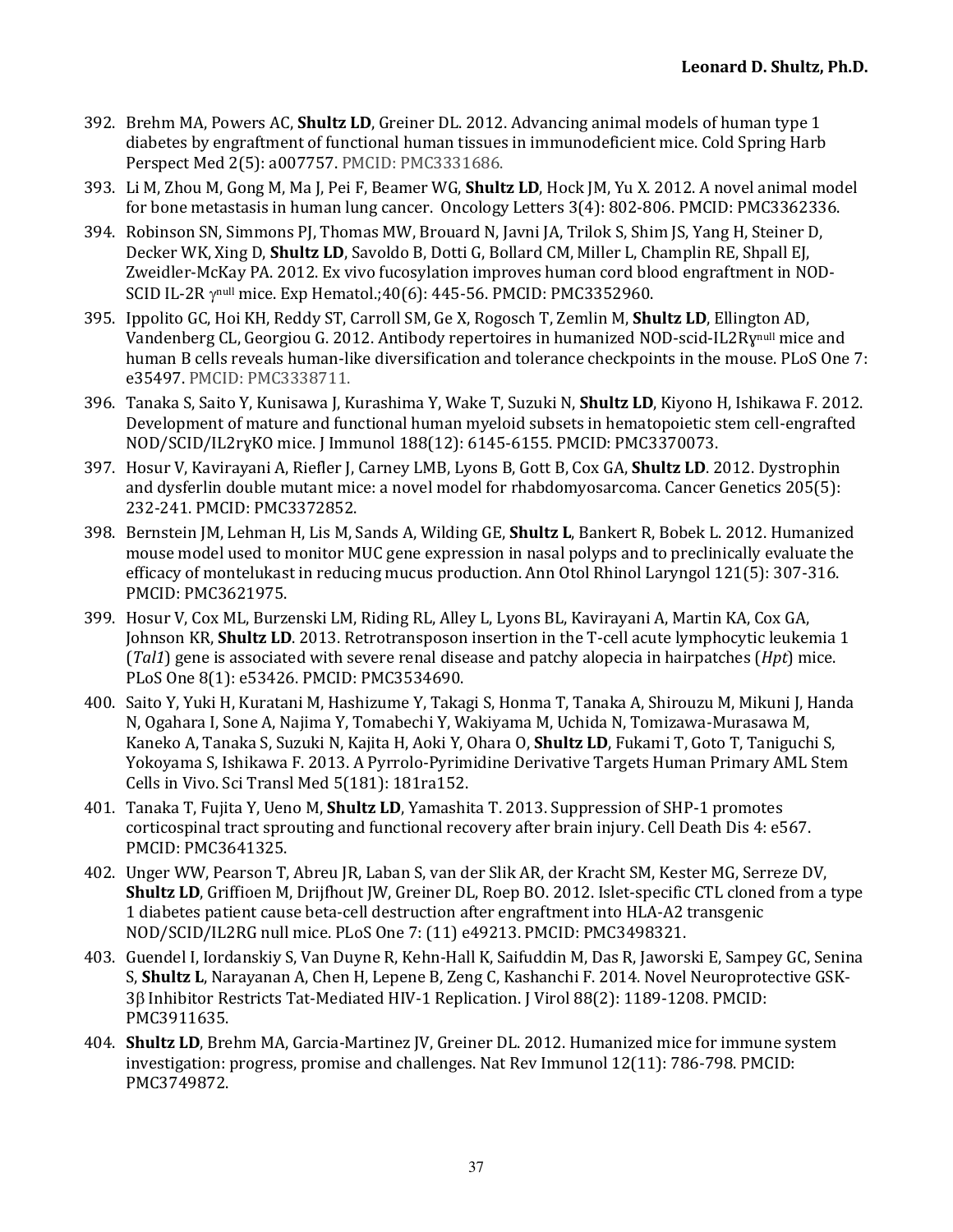- 405. Jimenez-Diaz MB, Viera S, Ibanez J, Mulet T, Magan-Marchal N, Garuti H, Gomez V, Cortes-Gil L, Martinez A, Ferrer S, Fraile MT, Calderon F, Fernandez E, **Shultz LD**, Leroy D, Wilson DM, Garcia-Bustos JF, Gamo FJ, Angulo-Barturen I. 2013. A new *in vivo* screening paradigm to accelerate antimalarial drug discovery. PLoS One 8(6): e66967. PMCID: PMC3692522.
- 406. Wilson DW, Oslund KL, Lyons B, Foreman O, Burzenski L, Svenson KL, Chase TH, Shultz LD. 2013. Inflammatory dilated cardiomyopathy in *Abcg5*-deficient mice. Toxicol Pathol 41(6): 880-892. PMCID: PMC3905339.
- 407. Goel HL, Pursell B, Chang C, Shaw LM, Mao J, Simin K, Kumar P, Vander Kooi CW, **Shultz LD**, Greiner DL, Norum JH, Toftgard R, Kuperwasser C, Mercurio AM. 2013. GLI1 regulates a novel neuropilin- $2/\alpha$ 6 $\beta$ 1 integrin based autocrine pathway that contributes to breast cancer initiation. EMBO Mol Med 5: 488-508. PMCID: PMC3628099.
- 408. Covassin L, Jangalwe S, Jouvet N, Laning J, Burzenski L, **Shultz LD**, Brehm MA. 2013. Human immune system development and survival of non-obese diabetic (NOD)-*scid IL2ry<sup>null</sup>* (NSG) engrafted with human thymus and autologous hematopoietic stem cells. Clin Exp Immunol 174(3): 372-388. PMCID: 3826304.
- 409. Yokota SJ, Facciponte JG, Kelleher RJ, Jr., **Shultz LD**, Loyall JL, Parsons RR, Odunsi K, Frelinger JG, Lord EM, Gerber SA, Balu-Iyer SV, Bankert RB. 2013. Changes in ovarian tumor cell number, tumor vasculature, and T cell function monitored *in vivo* using a novel xenograft model. Cancer Immun 13: 11. PMCID: PMC3721261.
- 410. McNeer NA, Schleifman EB, Cuthbert A, Brehm M, Jackson A, Cheng C, Anandalingam K, Kumar P, Shultz LD, Greiner DL, Mark Saltzman W, Glazer PM. 2013. Systemic delivery of triplex-forming PNA and donor DNA by nanoparticles mediates site-specific genome editing of human hematopoietic cells *in vivo*. Gene Ther 20(6): 658-669. PMCID: PMC3713483.
- 411. **Shultz LD**, Goodwin N, Ishikawa F, Hosur V, Lyons BL, Greiner DL. 2014. Human cancer growth and therapy in immunodeficient mouse models. Cold Spring Harb Protoc 2014(7): 694-708. PMCID: PMC4411952.
- 412. **Shultz LD**, Goodwin N, Ishikawa F, Hosur V, Lyons BL, Greiner DL, 2014. Subcapsular transplantation of tissue in the kidney. In: Mouse Models of Cancer: A Laboratory Manual, Shen C-A; Politi K, Chodosh LA, Olive KP; (eds). Cold Spring Harbor, NY: Cold Spring Harbor Laboratory Press, p268-271.
- 413. Seymour R, Shirley BJ, Hogenesch H, **Shultz LD**, Sundberg JP. 2013. Loss of function of the mouse *Sharpin* gene results in Peyer's patch regression. PLoS One 8:(2) e55224. PMCID: PMC3570409.
- 414. Barth BM, Keasey NR, Wang X, Shanmugavelandy SS, Rampal R, Hricik T, Cabot MC, Kester M, Wang H-G, **Shultz LD**, Tallman MS, Levine RL, Loughran TP [r, Claxton DF. 2014. Engraftment of human primary acute myeloid leukemia defined by integrated genetic profiling in NOD/SCID/IL2ry<sup>null</sup> mice for preclinical ceramide-based therapeutic evaluation. J Leuk  $2(3)$ : 146.
- 415. Dou S, Wang Y, Barton B, Chen L, Rusckowski M, **Shultz LD**, Greiner DL, Liu G. 2014. Comparison between two labeled agents in mice using a coinjection-ratio approach in contrast to a conventional group approach. Nucl Med Biol  $41(1)$ :  $127-131$ . PMCID: PMC3855254.
- 416. Aoki Y, Watanabe T, Saito Y, Kuroki Y, Hijikata A, Takagi M, Tomizawa D, Eguchi M, Eguchi-Ishimae M, Kaneko A, Ono R, Sato K, Suzuki N, Fujiki S, Koh K, Ishii E, **Shultz LD**, Ohara O, Mizutani S, Ishikawa F. 2015. Identification of CD34+ and CD34- leukemia-initiating cells in MLL-rearranged human acute lymphoblastic leukemia. Blood 125(6): 967-980. PMCID: PMC4319237.
- 417. Brehm MA, Jouvet N, Greiner DL, **Shultz LD**. 2013. Humanized mice for the study of infectious diseases. Curr Opin Immunol 25(4): 428-435. PMCID: PMC3775881 .
- 418. Hickey RD, Galivo F, Schug J, Brehm MA, Haft A, Wang Y, Benedetti E, Gu G, Magnuson MA, **Shultz LD**, Lagasse E, Greiner DL, Kaestner KH, Grompe M. 2013. Generation of islet-like cells from mouse gall bladder by direct *ex vivo* reprogramming. Stem Cell Res 11(1): 503-515. PMCID: PMC3940065.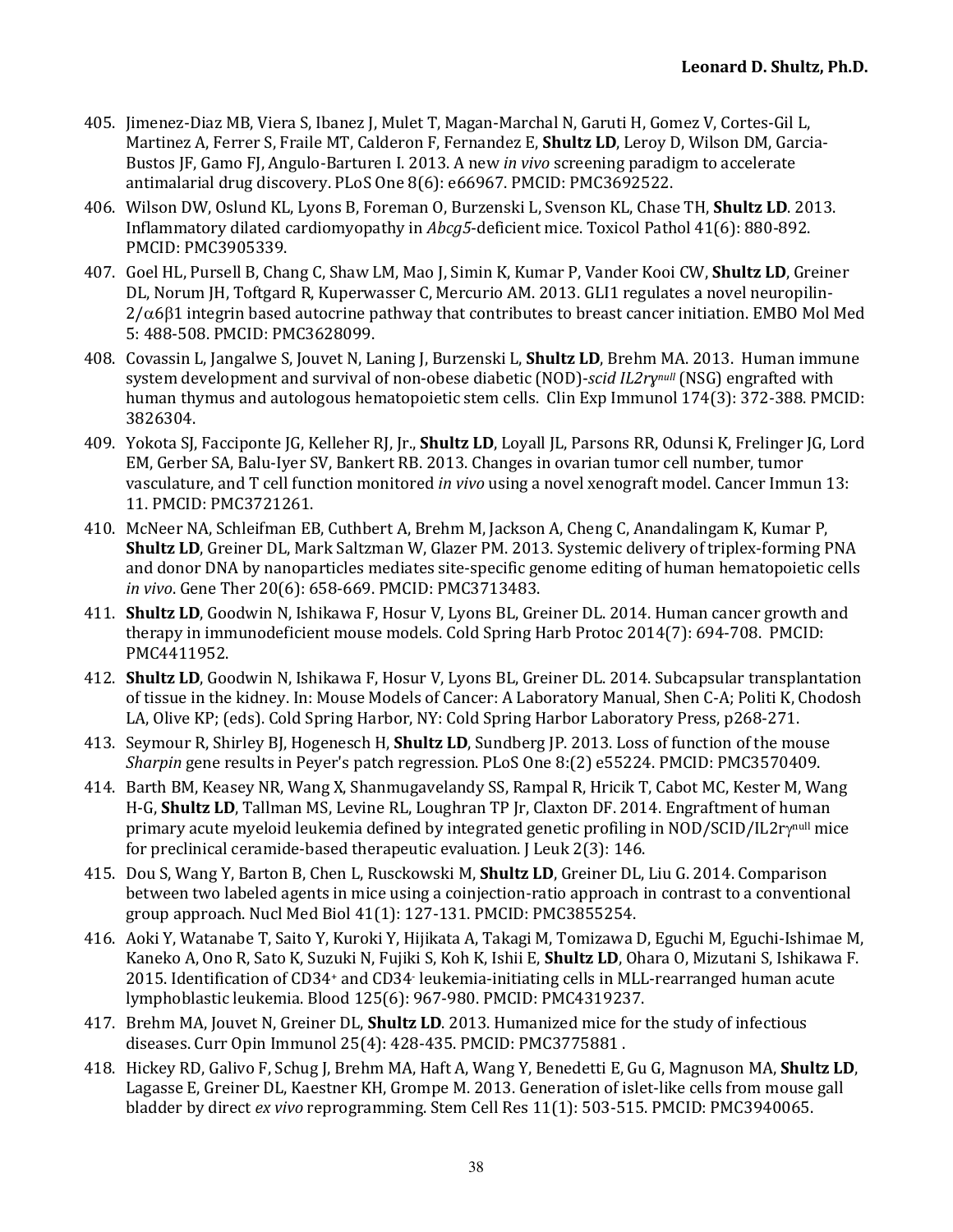- 419. Potter CS, Wang Z, Silva KA, Kennedy VE, Stearns TM, Burzenski L, **Shultz LD**, Hogenesch H, Sundberg JP. 2014. Chronic Proliferative Dermatitis in *Sharpin* Null Mice: Development of an Autoinflammatory Disease in the Absence of B and T Lymphocytes and IL4/IL13 Signaling. PLoS One 9(1): e85666. PMCID: PMC3897490.
- 420. Brehm MA, **Shultz LD**, Luban J, Greiner DL. 2013. Overcoming current limitations in humanized mouse research. J Infect Dis 208 suppl 2: S125-130. PMCID: PMC3807974.
- 421. Jurczyk A, Dilorio P, Brostowin D, Leehy L, Yang C, Urano F, Harlan DM, **Shultz LD**, Greiner DL, Bortell R. 2013. Improved function and proliferation of adult human beta cells engrafted in diabetic immunodeficient NOD-*scid IL2ry*<sup>null</sup> mice treated with alogliptin. Diabetes Metab Syndr Obes: Targets and Therapy 6: 493-499. PMCID: PMC3864939.
- 422. Schleifman EB, McNeer NA, Jackson A, Yamtich J, Brehm MA, **Shultz LD**, Greiner DL, Kumar P, Saltzman WM, Glazer PM. 2013. Site-specific Genome Editing in PBMCs With PLGA Nanoparticledelivered PNAs Confers HIV-1 Resistance in Humanized Mice. Mol Ther Nucleic Acids 2: e135. PMCID: PMC3889188.
- 423. Lee J, Brehm MA, Greiner D, **Shultz LD**, Kornfeld H. 2013. Engrafted human cells generate adaptive immune responses to Mycobacterium bovis BCG infection in humanized mice. BMC Immunol  $14(1)$ : 53. PMCID: PMC3924189.
- 424. Roderick JE, Tesell J, **Shultz LD**, Brehm MA, Greiner DL, Harris MH, Silverman LB, Sallan SE, Gutierrez A, Look AT, Oi J, Bradner JE, Kelliher MA. 2014. c-Myc inhibition prevents leukemia initiation in mice and impairs the growth of relapsed and induction failure pediatric  $T$ -ALL cells. Blood  $123(7)$ : 1040-1050. PMCID: PMC3924926.
- 425. Knoechel B, Roderick JE, Williamson KE, Zhu J, Lohr JG, Cotton MJ, Gillespie SM, Fernandez D, Ku M, Wang H, Piccioni F, Silver SJ, Jain M, Pearson D, Kluk MJ, Ott CJ, **Shultz LD**, Brehm MA, Greiner DL, Gutierrez A, Stegmaier K, Kung AL, Root DE, Bradner JE, Aster JC, Kelliher MA, Bernstein BE. 2014. An epigenetic mechanism of resistance to targeted therapy in T cell acute lymphoblastic leukemia. Nat Genet 46(4): 364-370. PMCID: PMC4086945.
- 426. Brehm MA, Wiles MV, Greiner DL, **Shultz LD**, 2014. Generation of improved humanized mouse models for human infectious diseases. [Immunol Methods 410C: 3-17. PMCID: PMC4155027.
- 427. Hosur V, Johnson KR, Burzenski LM, Stearns TM, Maser RS, **Shultz LD**. 2014. *Rhbdf2* mutations increase its protein stability and drive EGFR hyperactivation through enhanced secretion of amphiregulin. Proc Natl Acad Sci U S A 111(21): E2200-2209. PMCID: PMC4040562.
- 428. Maykel J, Liu JH, Li H, **Shultz LD**, Greiner DL, Houghton J. 2014. NOD-*scidIl2rg tm1Wjl* and NOD-*Rag1nullIl2rg* tm1Wjl : a model for stromal cell-tumor cell interaction for human colon cancer. Digestive diseases and sciences 59(6): 1169-1179. PMCID: PMC4032472.
- 429. Goel HL, Gritsko T, Pursell B, Chang C, **Shultz LD**, Greiner DL, Norum JH, Toftgard R, Shaw LM, Mercurio AM. 2014. Regulated splicing of the  $\alpha$ 6 integrin cytoplasmic domain determines the fate of breast cancer stem cells. Cell reports 7(3): 747-761. PMCID: PMC4038359.
- 430. Trabucco SE, Gerstein RM, Evens AM, Bradner JE, **Shultz LD**, Greiner DL, Zhang H. 2015. Inhibition of bromodomain proteins for the treatment of human diffuse large B-cell lymphoma. Clin Cancer Res 21(1): 113-122. PMCID: PMC4286476.
- 431. Jaiswal S, Smith K, Ramirez A, Woda M, Pazoles P, **Shultz LD**, Greiner DL, Brehm MA, Mathew A. 2015. Dengue virus infection induces broadly cross-reactive human IgM antibodies that recognize intact virions in humanized BLT-NSG mice. Experimental biology and medicine  $240(1)$ : 67-78. PMCID: PMC4446989.
- 432. Aryee KE, **Shultz LD**, Brehm MA. 2014. Immunodeficient mouse model for human hematopoietic stem cell engraftment and immune system development. Methods in molecular biology 1185: 267-278.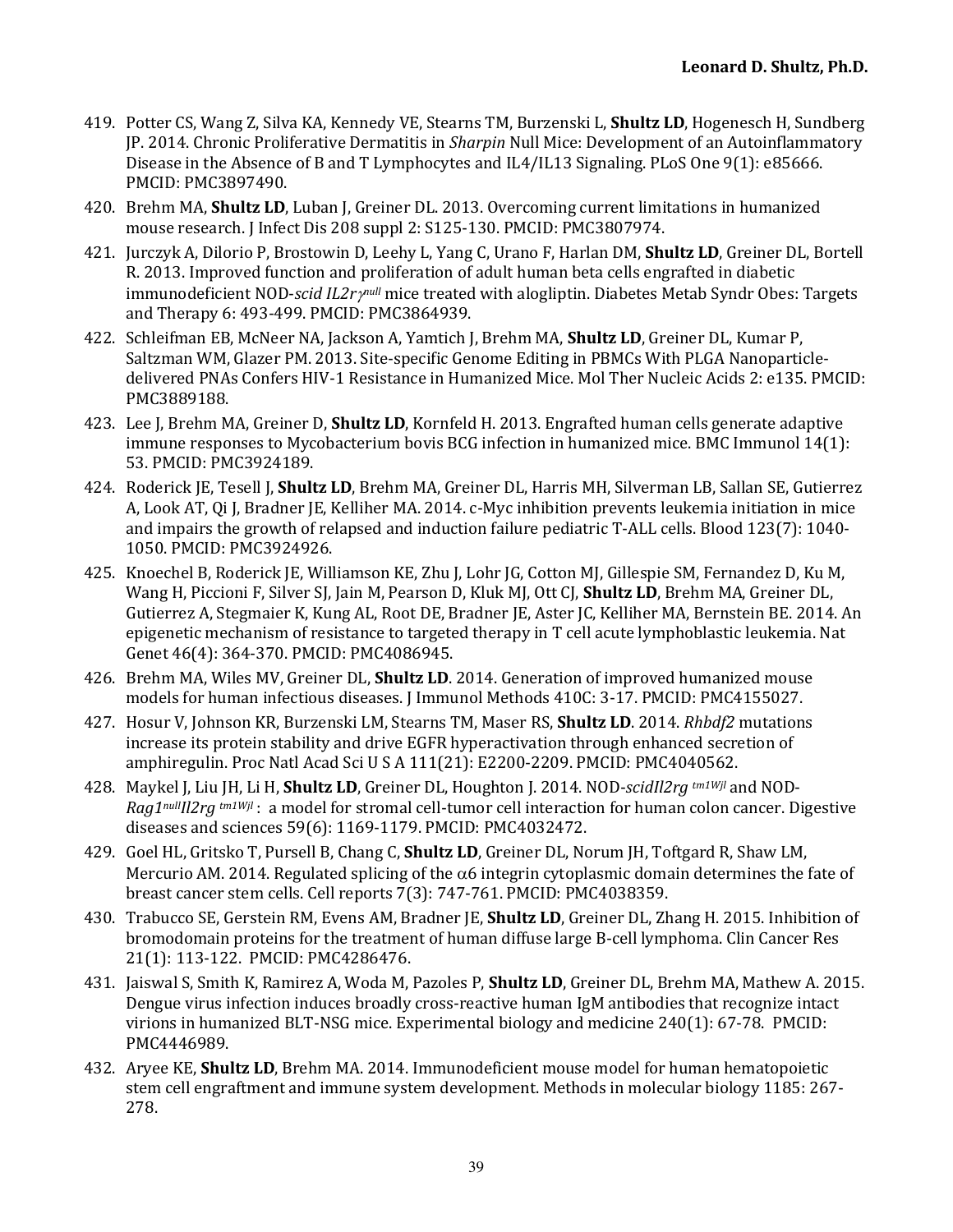- 433. McCune IM, **Shultz LD**. Humanized mice as models for human disease. In LY Poluektova, IV Garcia, et al (Eds.), Humanized Mice for HIV Research. New York, NY: Springer; 2015. p 15-24.
- 434. Gallagher GR, Brehm MA, Finberg RW, Barton BA, **Shultz LD**, Greiner DL, Bortell R, Wang JP. 2015. Viral infection of engrafted human islets leads to diabetes. Diabetes 64(4): 1358-1369. PMCID: PMC4375078.
- 435. Abate F, Todaro M, van der Krogt JA, Boi M, Landra I, Machiorlatti R, Tabbo F, Messana K. Abele C. Barreca A, Novero D, Gaudiano M, Aliberti S, Di Giacomo F, Tousseyn T, Lasorsa E, Crescenzo R, Bessone L, Ficarra E, Acquaviva A, Rinaldi A, Ponzoni M, Longo DL, Aime S, Cheng M, Ruggeri B, Piccaluga PP, Pileri S, Tiacci E, Falini B, Pera-Gresely B, Cerchietti L, Iqbal J, Chan WC, **Shultz LD**, Kwee I, Piva R, Wlodarska I, Rabadan R, Bertoni F, Inghirami G, European TcLSG. 2015. A novel patientderived tumorgraft model with TRAF1-ALK anaplastic large-cell lymphoma translocation. Leukemia 29(6): 1390-1401. PMCID: PMC4864432.
- 436. Chang C, Goel HL, Gao H, Pursell B, **Shultz LD**, Greiner DL, Ingerpuu S, Patarroyo M, Cao S, Lim E, Mao J, McKee KK, Yurchenco PD, Mercurio AM. 2015. A laminin 511 matrix is regulated by TAZ and functions as the ligand for the  $\alpha$ 6B $\beta$ 1 integrin to sustain breast cancer stem cells. Genes Dev 29(1): 1-6. PMCID: PMC4281560.
- 437. Tang Z, Dai S, He Y, Doty RA, **Shultz LD**, Sampson SB, Dai C. 2015. MEK guards proteome stability and inhibits tumor-suppressive amyloidogenesis via HSF1. Cell  $160(4)$ :  $729-744$ . PMCID: PMC4564124.
- 438. Babad J, Mukherjee G, Follenzi A, Ali R, Roep BO, **Shultz LD**, Santamaria P, Yang OO, Goldstein H, Greiner DL, DiLorenzo TP. 2015. Generation of  $\beta$  cell-specific human cytotoxic T cells by lentiviral transduction and their survival in immunodeficient human leucocyte antigen-transgenic mice. Clinical and experimental immunology 179(3): 398-413. PMCID: PMC4337673.
- 439. Serr I, Furst RW, Achenbach P, Scherm MG, Gokmen F, Haupt F, Sedlmeier EM, Knopff A, Shultz L, Willis RA, Ziegler AG, Daniel C. 2016. Type 1 diabetes vaccine candidates promote human Foxp3+Treg induction in humanized mice. Nat Commun 7: 10991. PMCID: PMC4796321.
- 440. Crescenzo R, Abate F, Lasorsa E, Tabbo F, Gaudiano M, Chiesa N, Di Giacomo F, Spaccarotella E, Barbarossa L, Ercole E, Todaro M, Boi M, Acquaviva A, Ficarra E, Novero D, Rinaldi A, Tousseyn T, Rosenwald A, Kenner L, Cerroni L, Tzankov A, Ponzoni M, Paulli M, Weisenburger D, Chan WC, Iqbal J, Piris MA, Zamo A, Ciardullo C, Rossi D, Gaidano G, Pileri S, Tiacci E, Falini B, **Shultz LD**, Mevellec L, Vialard JE, Piva R, Bertoni F, Rabadan R, Inghirami G, et al. 2015. Convergent mutations and kinase fusions lead to oncogenic STAT3 activation in anaplastic large cell lymphoma. Cancer cell 27(4): 516-532.
- 441. Samanta S, Sun H, Goel HL, Pursell B, Chang C, Khan A, Greiner DL, Cao S, Lim E, **Shultz LD**, Mercurio AM. 2016. IMP3 promotes stem-like properties in triple-negative breast cancer by regulating SLUG. Oncogene 35(9): 1111-1121.
- 442. Sewald X, Ladinsky MS, Uchil PD, Beloor J, Pi R, Herrmann C, Motamedi N, Murooka TT, Brehm MA, Greiner DL, **Shultz LD**, Mempel TR, Bjorkman PJ, Kumar P, Mothes W. 2015. Retroviruses use CD169mediated trans-infection of permissive lymphocytes to establish infection. Science 350(6260): 563-567. PMCID: PMC4651917.
- 443. Yang C, Loehn M, Jurczyk A, Przewozniak N, Leehy L, Herrera PL, **Shultz LD**, Greiner DL, Harlan DM, Bortell R. 2015. Lixisenatide accelerates restoration of normoglycemia and improves human beta-cell function and survival in diabetic immunodeficient NOD-*scid IL-2rgnull* RIP-DTR mice engrafted with human islets. Diabetes, metabolic syndrome and obesity : targets and therapy 8: 387-398. PMCID: PMC4548726.
- 444. Friedline RH, Ko HJ, Jung DY, Lee Y, Bortell R, Dagdeviren S, Patel PR, Hu X, Inashima K, Kearns C, Tsitsilianos N, Shafiq U, Shultz LD, Lee KW, Greiner DL, Kim JK. 2016. Genetic ablation of lymphocytes and cytokine signaling in nonobese diabetic mice prevents diet-induced obesity and insulin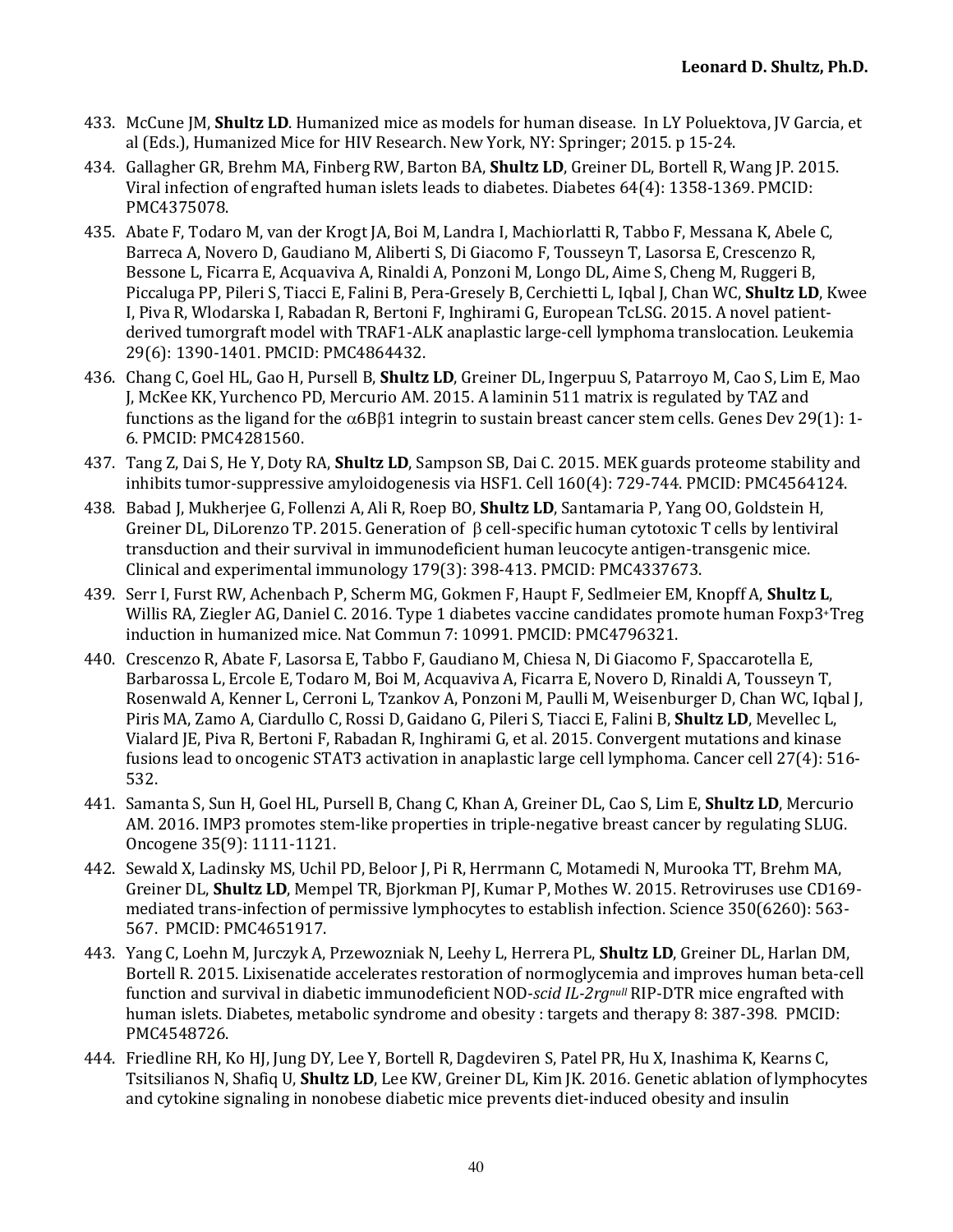resistance. FASEB journal : official publication of the Federation of American Societies for Experimental Biology 30(3): 1328-1338. PMCID: PMC4750424.

- 445. Akkina R, Allam A, Balazs AB, Blankson JN, Burnett JC, Casares S, Garcia JV, Hasenkrug KJ, Kashanchi F, Kitchen SG, Klein F, Kumar P, Luster AD, Poluektova LY, Rao M, Sanders-Beer BE, Shultz LD, Zack JA. 2016. Improvements and Limitations of Humanized Mouse Models for HIV Research: NIH/NIAID "Meet the Experts" 2015 Workshop Summary. AIDS Rex Hum Retroviruses 32(2): 109-119. PMCID: PMC4761823.
- 446. Cheng F, Twardowski L, Reifenberg K, Winter K, Canisius A, Pross E, Fan J, Schmitt E, **Shultz LD**, Lackner KJ, Torzewski M. 2016. Combined B, T and NK cell deficiency accelerates atherosclerosis in BALB/c mice. PLos One 11(8): e0157311. PMCID: PMC5001715.
- 447. Jurczyk A, Nowosielska A, Przewozniak N, Aryee KE, Dilorio P, Blodgett D, Yang C, Campbell-Thompson M, Atkinson M, **Shultz L**, Rittenhouse A, Harlan D, Greiner D, Bortell R. 2016. Beyond the brain: disrupted in schizophrenia 1 regulates pancreatic β-cell function *via* glycogen synthase kinase-3B. FASEB journal: official publication of the Federation of American Societies for Experimental Biology 30(2): 983-993. PMCID: PMC4714549.
- 448. Dai C, Kayton NS, Shostak A, Poffenberger G, Cyphert HA, Aramandla R, Thompson C, Papagiannis IG, Emfinger C, Shiota M, Stafford JM, Greiner DL, Herrera PL, **Shultz LD**, Stein R, Powers AC. 2016. Stress-impaired transcription factor expression and insulin secretion in transplanted human islets. The Journal of clinical investigation  $126(5)$ :  $1857-1870$ . PMCID: PMC4855919.
- 449. Kenney LL, **Shultz LD**, Greiner DL, Brehm MA. 2016. Humanized Mouse Models for Transplant Immunology. Am J Transplant 16(2): 389-397. PMCID: PMC5283075.
- 450. Li S, Ling C, Zhong L, Li M, Su Q, He R, Tang Q, Greiner DL, **Shultz LD**, Brehm MA, Flotte TR, Mueller C, Srivastava A, Gao G. 2015. Efficient and Targeted Transduction of Nonhuman Primate Liver With Systemically Delivered Optimized AAV3B Vectors. Mol Ther 23(12): 1867-1876. PMCID: PMC4700112.
- 451. Hasgur S, Aryee KE, **Shultz LD**, Greiner DL, Brehm MA. 2016. Generation of Immunodeficient Mice Bearing Human Immune Systems by the Engraftment of Hematopoietic Stem Cells. Methods Mol Biol 1438: 67-78. PMCID: PMC5268072.
- 452. Presa M, Chen YG, Grier AE, Leiter EH, Brehm MA, Greiner DL, **Shultz LD**, Serreze DV. 2015. The Presence and Preferential Activation of Regulatory T Cells Diminish Adoptive Transfer of Autoimmune Diabetes by Polyclonal Nonobese Diabetic (NOD) T Cell Effectors into NSG versus NOD*scid* Mice. Journal of immunology 195(7): 3011-3019. PMCID: PMC4575869.
- 453. Najima Y, Tomizawa-Murasawa M, Saito Y, Watanabe T, Ono R, Ochi T, Suzuki N, Fujiwara H, Ohara O, **Shultz LD**, Yasukawa M, Ishikawa F. 2016. Induction of WT1-specific human CD8<sup>+</sup> T cells from human HSCs in HLA class I Tg NOD/SCID/IL2rgKO mice. Blood 127(6): 722-734. PMCID: PMC4751022.
- 454. Ali R, Babad J, Follenzi A, Gebe JA, Brehm MA, Nepom GT, **Shultz LD**, Greiner DL, DiLorenzo TP. 2016. Genetically modified human CD4+ T cells can be evaluated *in vivo* without lethal graft-versus-host disease. Immunology 148(4): 339-351. PMCID: PMC4948041.
- 455. Goel HL, Pursell B, Shultz LD, Greiner DL, Brekken RA, Vander Kooi CW, Mercurio AM. 2016. P-Rex1 promotes resistance to VEGF/VEGFR-Targeted therapy in prostate cancer. Cell Rep 14(9): 2193-2208. PMCID: PMC4791963.
- 456. Liu ET, Bult CJ, **Shultz LD**. 2016. Patient-Derived Tumor Xenografts: Why Now? JAMA Oncol 2(5): 567-8.
- 457. Samuelov L, Li Q, Bochner R, Najor NA, Albrecht L, Malchin N, Goldsmith T, Grafi-Cohen M, Vodo D, Fainberg G, Meilik B, Goldberg I, Warshauer E, Rogers T, Edie S, Ishida-Yamamoto A, Burzenski L, Erez N, Murray SA, Irvine AD, **Shultz L**, Green KJ, Uitto J, Sprecher E, Sarig O. 2017. SVEP1 plays a crucial role in epidermal differentiation. Exp Dermatol 26(5): 423-430. PMCID: PMC5543306.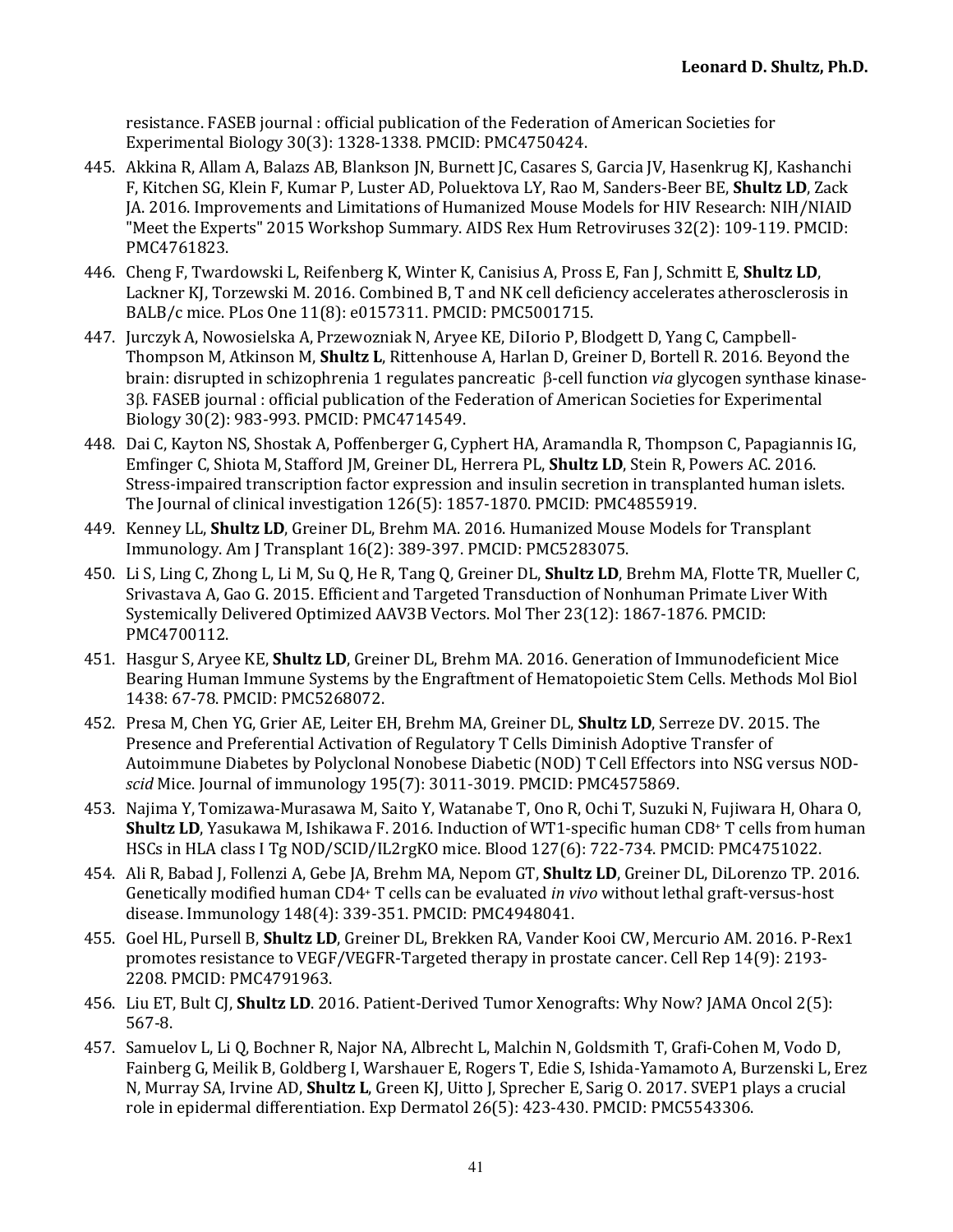- 458. Walsh NC, Kenney LL, Jangalwe S, Aryee KE, Greiner DL, Brehm MA, **Shultz LD**. 2017. Humanized mouse models of clinical disease. Annu Rev Pathol 12: 187-215. PMCID: PMC5280554.
- 459. Hosur V, Low BE, **Shultz LD,** Wiles MV. 2017. Genetic deletion of amphiregulin restores the normal skin phenotype in a mouse model of the human skin disease tylosis. Biol Open  $6(8)$ : 1174-1179. PMCID: PMC5576083.
- 460. Bryce PJ, Falahati R, Kenney LL, Leung J, Bebbington C, Tomasevic N, Krier RA, Hsu CL, **Shultz LD**, Greiner DL, Brehm MA. 2016. Humanized mouse model of mast cell-mediated passive cutaneous anaphylaxis and passive systemic anaphylaxis. J Allergy Clin Immunol 138(3):  $769-779$ . PMCID: PMC5014665.
- 461. Mercado-Lubo R, Zhang Y, Zhao L, Rossi K, Wu X, Zou Y, Castillo A, Leonard J, Bortell R, Greiner DL, **Shultz LD**, Han G, McCormick BA. 2016. A *Salmonella* nanoparticle mimic overcomes multidrug resistance in tumours. Nat Commun 7: 12225. PMCID: PMC5512628
- 462. Saito Y, Mochizuki Y, Ogahara I, Watanabe T, Hogdal L, Takagi S, Sato K, Kaneko A, Kajita H, Uchida N, Fukami T, **Shultz LD**, Taniguchi S, Ohara O, Letai AG, Ishikawa F. 2017. Overcoming mutational complexity in acute myeloid leukemia by inhibition of critical pathways. Sci Transl Med 9:(413). PMCID: PMC5377281.
- 463. Boudreau JE, Liu XR, Zhao Z, Zhang A, **Shultz LD**, Greiner DL, Dupont B, Hsu KC. 2016. Cell-extrinsic MHC Class I molecule engagement augments human NK cell education programmed by cell-intrinsic MHC Class I. Immunity 45(2): 280-291. PMCID: PMC5003427.
- 464. Jangalwe S, **Shultz LD**, Mathew A, Brehm MA. 2016. Improved B cell development in humanized NODscid IL2R<sub>ynull</sub> mice transgenically expressing human stem cell factor, granulocyte-macrophage colonystimulating factor and interleukin-3. Immun Inflamm Dis 4:(4) 427-440. PMCID: PMC5134721.
- 465. Moser J, van Ark J, van Dijk MC, Greiner DL, **Shultz LD**, van Goor H, Hillebrands JL. 2016. Distinct differences on neointima formation in immunodeficient and humanized mice after carotid or femoral arterial injury. Sci Rep 6: 35387. PMCID: PMC5069488.
- 466. Miller PH, Rabu G, MacAldaz M, Knapp DJ, Cheung AM, Dhillon K, Nakamichi N, Beer PA, **Shultz LD**, Humphries RK, Eaves CJ. 2017. Analysis of parameters that affect human hematopoietic cell outputs in mutant c-kit-immunodeficient mice. Exp Hematol 48: 41-49. PMCID: PMC5926796.
- 467. Liu ET, Bolcun-Filas E, Grass DS, Lutz C, Murray S, **Shultz L**, Rosenthal N. 2017. Of mice and CRISPR: The post-CRISPR future of the mouse as a model system for the human condition. EMBO Rep 18(2): 187-193. PMCID: PMC5286389.
- 468. Hosur V, Burzenski LM, Stearns TM, Farley ML, Sundberg JP, Wiles MV, **Shultz LD**. 2017. Early induction of NRF2 antioxidant pathway by RHBDF2 mediates rapid cutaneous wound healing. Exp Mol Pathol 102(2): 337-346. PMCID: PMC5436942.
- 469. Lee J, Dykstra B, Spencer JA, Kenney LL, Greiner DL, **Shultz LD**, Brehm MA, Lin CP, Sackstein R, Rossi DJ. 2017. mRNA-mediated glycoengineering ameliorates deficient homing of human stem cell-derived hematopoietic progenitors. J Clin Invest 127(6): 2433-2437. PMCID: PMC5451245.
- 470. Hosur V, Low BE, Avery C, **Shultz LD**, Wiles MV. 2017. Development of humanized mice in the age of genome editing. J Cell Biochem 118(10): 3043-3048. PMCID: PMC5550330.
- 471. Brehm MA, Bortell R, Verma M, **Shultz LD**, Greiner DL. 2016. Humanized mice in translational immunology. In: Translational Immunology, Mechanisms and Pharmacologic Approaches, Tan S-L (ed). Academic Press: Elsevier; p. 285-326.
- 472. Verma MK, Clemens J, Burzenski L, Sampson SB, Brehm MA, Greiner DL, **Shultz LD**. 2017. A novel hemolytic complement-sufficient NSG mouse model supports studies of complement-mediated antitumor activity *in vivo*. [Immunol Methods 446: 47-53. PMCID: PMC5480316.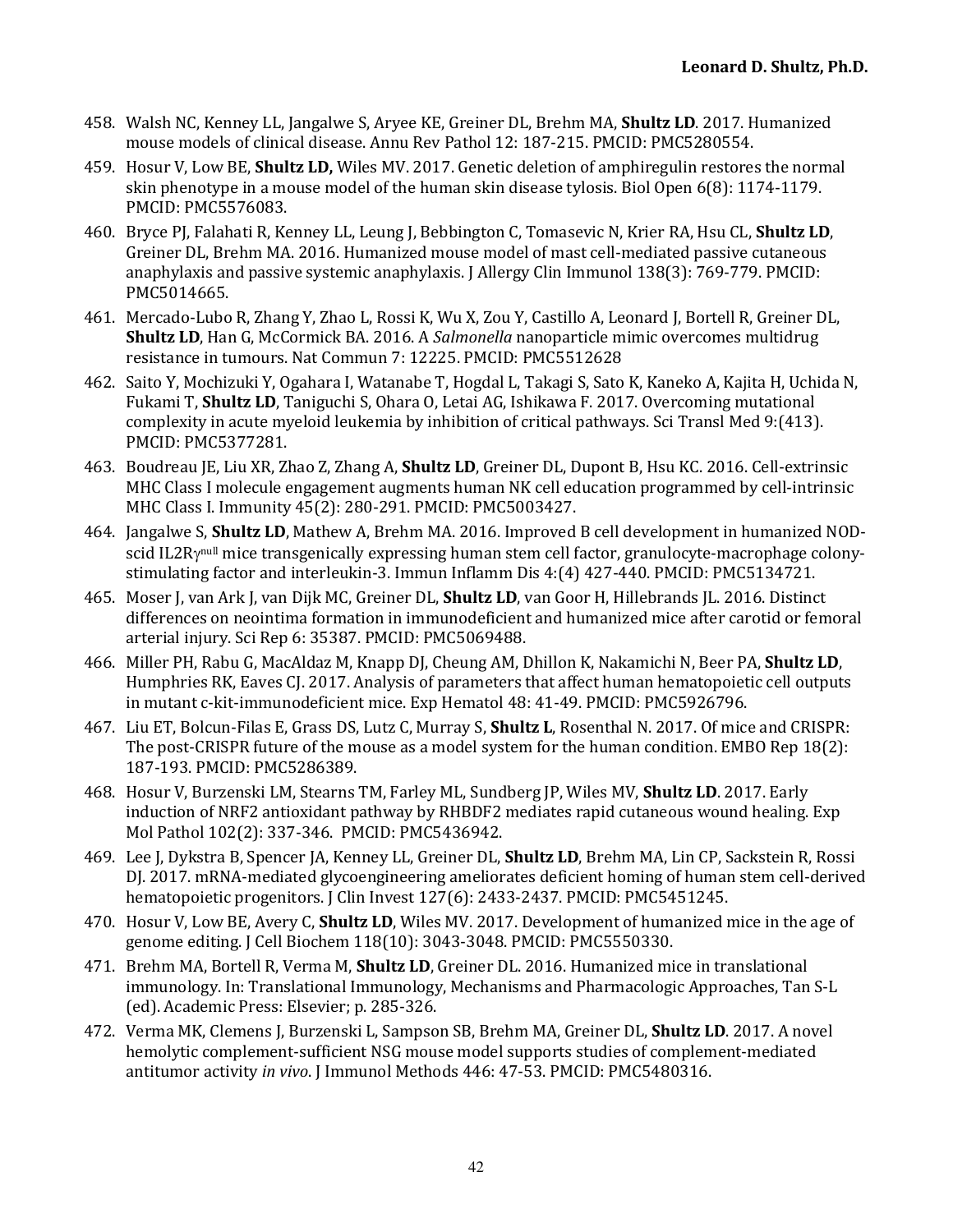- 473. Durost PA, Aryee KE, Manzoor F, Tisch RM, Mueller C, Jurczyk A, **Shultz LD**, Brehm MA. 2018. Gene therapy with an adeno-associated viral vector expressing human interleukin-2 alters immune system homeostasis in humanized mice. Hum Gene Ther 29(3): 352-365. PMC5865247.
- 474. Serr I. Furst RW. Achenbach P, Scherm MG, Gokmen F, Haupt F, Sedlmeier EM, Knopff A, Shultz L, Willis RA, Ziegler AG, Daniel C. 2016. Type 1 diabetes vaccine candidates promote human Foxp3+Treg induction in humanized mice. Nat Commun 7: 10991. PMCID: PMC4796321.
- 475. Kooreman NG, de Almeida PE, Stack JP, Nelakanti RV, Diecke S, Shao NY, Swijnenburg RJ, Sanchez-Freire V, Matsa E, Liu C, Connolly AJ, Hamming JF, Quax PHA, Brehm MA, Greiner DL, **Shultz LD**, Wu JC. 2017. Alloimmune responses of humanized mice to human pluripotent stem cell therapeutics. Cell Rep 20(8): 1978-1990. PMCID: PMC5573767.
- 476. Borel F, Tang Q, Gernoux G, Greer C, Wang Z, Barzel A, Kay MA, **Shultz LD**, Greiner DL, Flotte TR, Brehm MA, Mueller C. 2017. Survival advantage of both human hepatocyte xenografts and genomeedited hepatocytes for treatment of  $\alpha$ -1 antitrypsin deficiency. Mol Ther 25(11): 2477-2489. PMCID: PMC5675605.
- 477. Dai C, Hang Y, Shostak A, Poffenberger G, Hart N, Prasad N, Phillips N, Levy SE, Greiner DL, **Shultz LD**, Bottino R, Kim SK, Powers AC. 2017. Age-dependent human  $\beta$  cell proliferation induced by glucagonlike peptide 1 and calcineurin signaling.  $\int$  Clin Invest 127(10): 3835-3844. PMCID: PMC5617654.
- 478. Hosur V, Lyons BL, Burzenski LM, **Shultz LD**. 2017. Tissue-specific role of RHBDF2 in cutaneous wound healing and hyperproliferative skin disease. BMC Res Notes 10(1): 573. PMCID: PMC5678570.
- 479. Wang M, Yao LC, Cheng M, Cai D, Martinek J, Pan CX, Shi W, Ma AH, De Vere White RW, Airhart S, Liu ET, Banchereau J, Brehm MA, Greiner DL, **Shultz LD**, Palucka K, Keck JG. 2018. Humanized mice in studying efficacy and mechanisms of PD-1-targeted cancer immunotherapy. FASEB J 32(3): 1537-1549. PMCID: PMC5892726.
- 480. Bahmani B, Uehara M, Ordikhani F, Li X, Jiang L, Banouni N, Ichimura T, Kasinath V, Eskandari SK, Annabi N, Bromberg JS, **Shultz LD**, Greiner DL, Abdi R. 2018. Ectopic high endothelial venules in pancreatic ductal adenocarcinoma: A unique site for targeted delivery. EBioMedicine 38: 79-88. PMCID: PMC6306381.
- 481. Brissova M, Haliyur R, Saunders D, Shrestha S, Dai C, Blodgett DM, Bottino R, Campbell-Thompson M, Aramandla R, Poffenberger G, Lindner J, Pan FC, von Herrath MG, Greiner DL, **Shultz LD**, Sanyoura M, Philipson LH, Atkinson M, Harlan DM, Levy SE, Prasad N, Stein R, Powers AC. 2018.  $\alpha$  cell function and gene expression are compromised in Type 1 Diabetes. Cell Rep  $22(10)$ : 2667-2676. PMCID: PMC6368357.
- 482. Burack WR, Spence JM, Spence JP, Spence SA, Rock PJ, Shenoy GN, **Shultz LD**, Bankert RB, Bernstein SH. 2017. Patient-derived xenografts of low-grade B-cell lymphomas demonstrate roles of the tumor microenvironment. Blood Adv 1(16): 1263-1273. PMCID: PMC5728547.
- 483. Hosur V, Farley ML, Burzenski LM, **Shultz LD**, Wiles MV. 2018. ADAM17 is essential for ectodomain shedding of the EGF-receptor ligand amphiregulin. FEBS Open Bio  $8(4)$ : 702-710. PMCID: PMC5881543.
- 484. Brehm MA, Kenney LL, Wiles MV, Low BE, Tisch RM, Burzenski L, Mueller C, Greiner DL, Shultz LD. 2019. Lack of acute xenogeneic graft-*versus*-host disease, but retention of T-cell function following engraftment of human peripheral blood mononuclear cells in NSG mice deficient in MHC class I and II expression. FASEB J 33(3): 3137-3151. PMCID: PMC6404556.
- 485. Hua L, Shi J, **Shultz LD**, Ren G. 2018. Genetic models of macrophage depletion. Methods Mol Biol 1784: 243-258. PMCID: PMC6333569.
- 486. Hosur V, Farley ML, Low BE, Burzenski LM, Shultz LD, Wiles MV. 2018. RHBDF2-regulated growth factor signaling in a rare human disease, Tylosis With esophageal cancer: What can we learn From murine models? Front Genet 9: 233. PMCID: PMC6039722.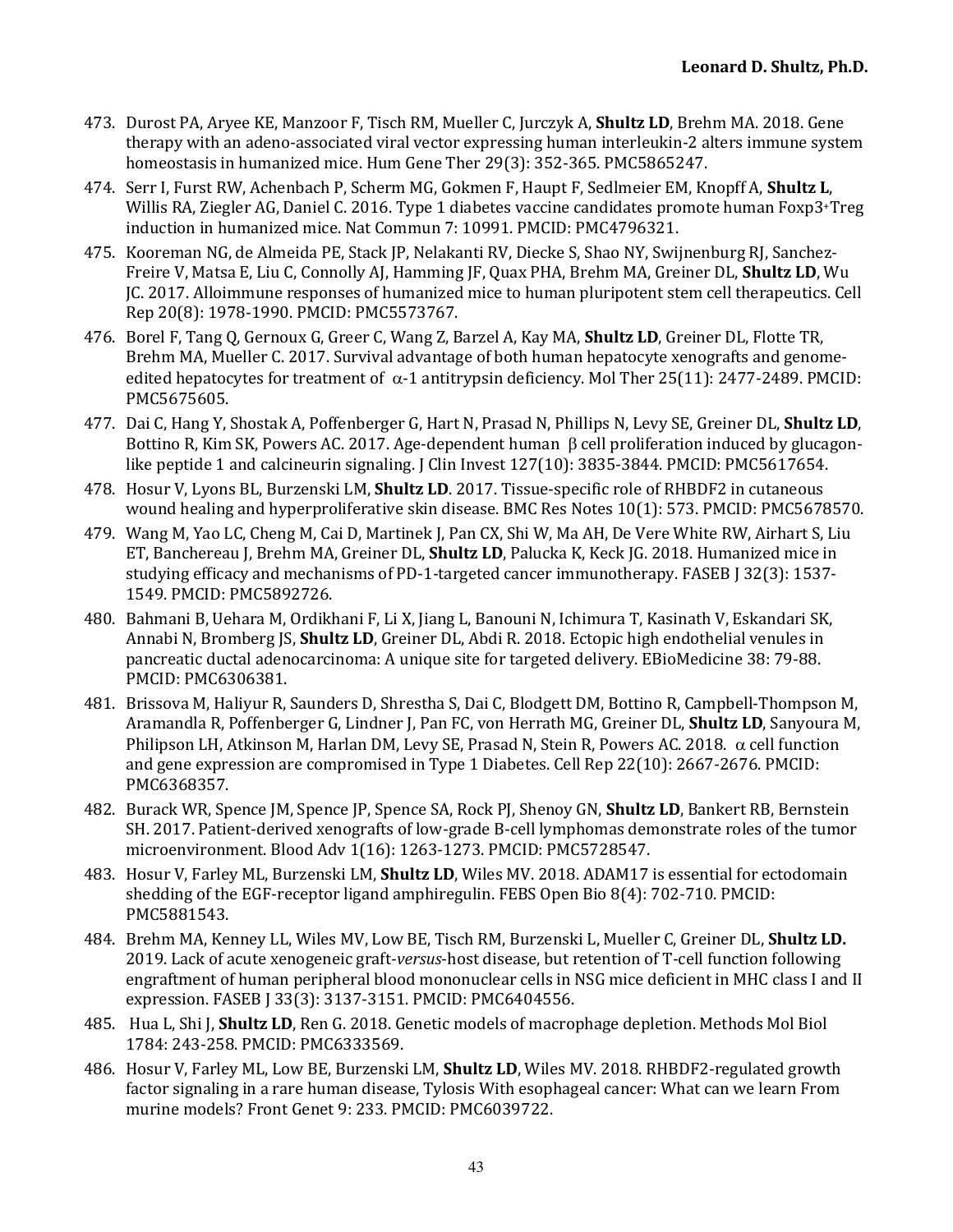- 487. Youngblood BA, Brock EC, Leung I, Falahati R, Bryce PI, Bright I, Williams I, **Shultz LD**, Greiner DL, Brehm MA, Bebbington C, Tomasevic N. 2019. AK002, a Humanized Sialic Acid-Binding Immunoglobulin-Like Lectin-8 Antibody that Induces Antibody-Dependent Cell-Mediated Cytotoxicity against Human Eosinophils and Inhibits Mast Cell-Mediated Anaphylaxis in Mice. Int Arch Allergy Immunol 180(2): 91-102. PMCID: PMC6878738.
- 488. Saunders DC, Brissova M, Phillips N, Shrestha S, Walker JT, Aramandla R, Poffenberger G, Flaherty DK, Weller KP, Pelletier J, Cooper T, Goff MT, Virostko J, Shostak A, Dean ED, Greiner DL, Shultz LD, Prasad N, Levy SE, Carnahan RH, Dai C, Sevigny J, Powers AC. 2019. Ectonucleoside triphosphate diphosphohydrolase-3 antibody targets adult human pancreatic b cells for *In Vitro* and *In Vivo* analysis. Cell Metab 29(3): 745-754 e4. PMCID: PMC6402969.
- 489. Gawron MA, Duval M, Carbone C, Jaiswal S, Wallace A, Martin JC, 3rd, Dauphin A, Brehm MA, Greiner DL, **Shultz LD**, Luban J, Cavacini LA. 2019. Human anti-HIV-1 gp120 monoclonal antibodies with neutralizing activity cloned from humanized mice infected with HIV-1. J Immunol 202:(3) 799-804. PMCID: PMC6344273.
- 490. Ono R, Watanabe T, Kawakami E, Iwasaki M, Tomizawa-Murasawa M, Matsuda M, Najima Y, Takagi S, Fujiki S, Sato R, Mochizuki Y, Yoshida H, Sato K, Yabe H, Kato S, Saito Y, Taniguchi S, **Shultz LD**, Ohara O, Amagai M, Koseki H, Ishikawa F. 2019. Co-activation of macrophages and T cells contribute to chronic GVHD in human IL-6 transgenic humanised mouse model. EBioMedicine 41:584-596. PMCID: PMC6441951.
- 491. Matsuda M, Ono R, Iyoda T, Endo T, Iwasaki M, Tomizawa-Murasawa M, Saito Y, Kaneko A, Shimizu K, Yamada D, Ogonuki N, Watanabe T, Nakayama M, Koseki Y, Kezuka-Shiotani F, Hasegawa T, Yabe H, Kato S, Ogura A, **Shultz LD**, Ohara O, Taniguchi M, Koseki H, Fujii SI, Ishikawa F. 2019. Human NK cell development in  $\text{hIL-7}$  and  $\text{hIL-15}$  knockin NOD/SCID/IL2rgKO mice. Life Sci Alliance 2 (2): e201800195. PMCID: PMC6445396.
- 492. **Shultz LD**, Keck J, Burzenski L, Jangalwe S, Vaidya S, Greiner DL, Brehm MA. 2019. Humanized mouse models of immunological diseases and precision medicine. Mamm Genome 30:(5-6) 123-142. PMCID: PMC6610695.
- 493. Li P, Gong Z, **Shultz LD**, Ren G. 2019. Mesenchymal stem cells: From regeneration to cancer. Pharmacol Ther 200:42-54. PMCID: PMC6626571.
- 494. Bedognetti D, Ceccarelli M, Galluzzi L, Lu R, Palucka K, Samayoa J, Spranger S, Warren S, Wong KK, Ziv E, Chowell D, Coussens LM, De Carvalho DD, DeNardo DG, Galon J, Kaufman HL, Kirchhoff T, Lotze MT, Luke JJ, Minn AJ, Politi K, **Shultz LD**, Simon R, Thorsson V, Weidhaas JB, Ascierto ML, Ascierto PA, Barnes JM, Barsan V, Bommareddy PK, Bot A, Church SE, Ciliberto G, De Maria A, Draganov D, Ho WS, McGee HM, Monette A, Murphy JF, Nistico P, Park W, Patel M, Quigley M, Radvanyi L, Raftopoulos H, Rudqvist NP, Snyder A, Sweis RF, Valpione S, Butterfield LH, Disis ML, Fox BA, Cesano A, Marincola FM, Society for Immunotherapy of Cancer (SITC) Cancer Immune Responsiveness Task Force and Working Group. 2019. Toward a comprehensive view of cancer immune responsiveness: a synopsis from the SITC workshop. J Immunother Cancer 7:(1) 131. PMCID: PMC6529999.
- 495. Karlinsey JE, Stepien TA, Mayho M, Singletary LA, Bingham-Ramos LK, Brehm MA, Greiner DL, **Shultz LD**, Gallagher LA, Bawn M, Kingsley RA, Libby SI, Fang FC. 2019. Genome-wide Analysis of *Salmonella* enterica serovar Typhi in Humanized Mice Reveals Key Virulence Features. Cell Host Microbe 26(3):426-434 e426. PMCID: PMC6742556.
- 496. de Groot AP, Saito Y, Kawakami E, Hashimoto M, Aoki Y, Ono R, Ogahara I, Fujiki S, Kaneko A, Sato K, Kajita H, Watanabe T, Takagi M, Tomizawa D, Koh K, Eguchi M, Ishii E, Ohara O, **Shultz LD**, Mizutani S, Ishikawa F. 2021. Targeting critical kinases and anti-apoptotic molecules overcomes steroid resistance in MLL-rearranged leukaemia. EBioMedicine 64:103235. PMCID: PMC7878180.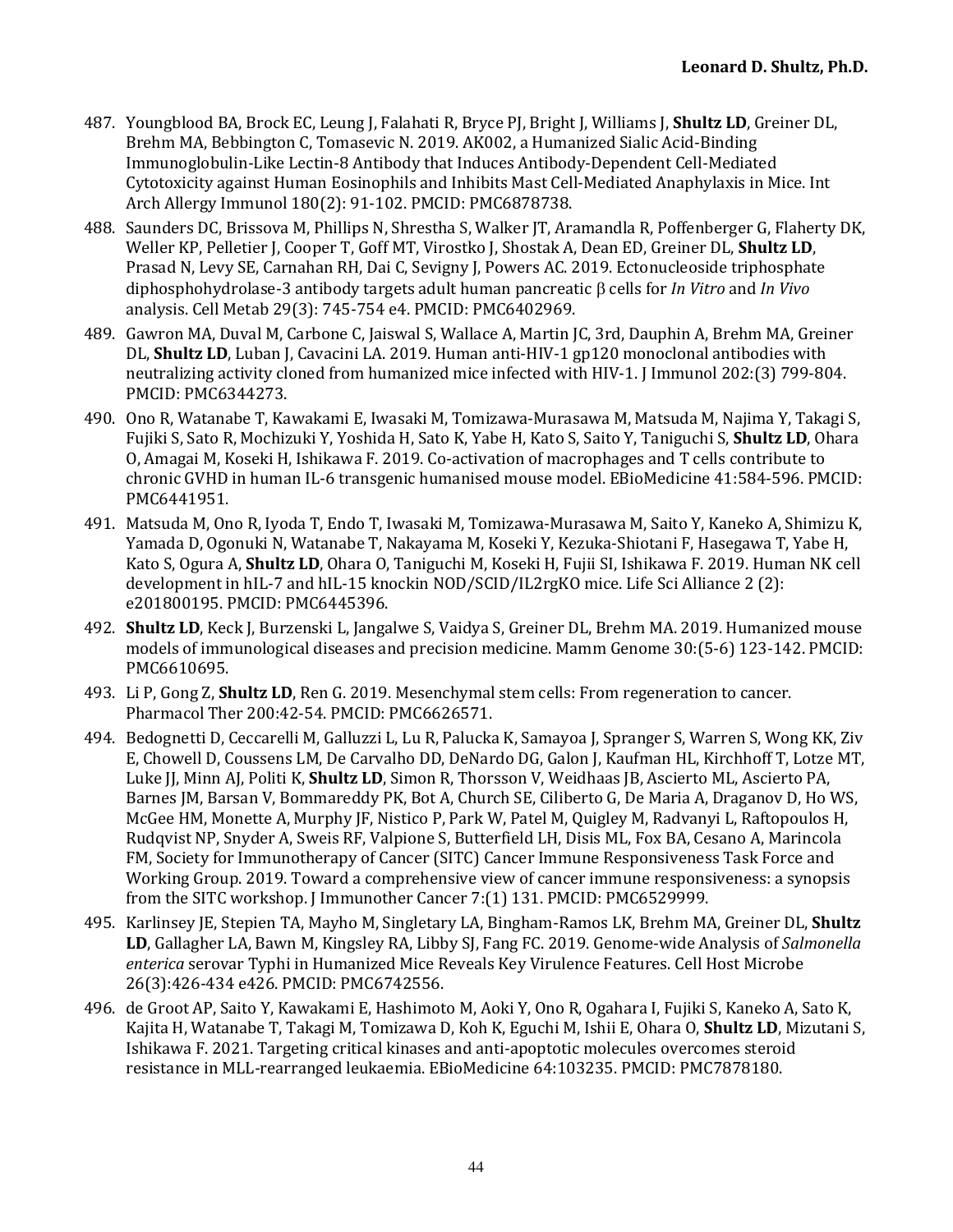- 497. Bedognetti D, Ceccarelli M, Galluzzi L, Lu R, Palucka K, Samayoa J, Spranger S, Warren S, Wong KK, Ziv E, Chowell D, Coussens LM, De Carvalho DD, DeNardo DG, Galon J, Kaufman HL, Kirchhoff T, Lotze MT, Luke JJ, Minn AJ, Politi K, **Shultz LD**, Simon R, Thorsson V, Weidhaas JB, Ascierto ML, Ascierto PA, Barnes JM, Barsan V, Bommareddy PK, Bot A, Church SE, Ciliberto G, De Maria A, Draganov D, Ho WS, McGee HM, Monette A, Murphy JF, Nistico P, Park W, Patel M, Quigley M, Radvanyi L, Raftopoulos H, Rudqvist NP, Snyder A, Sweis RF, Valpione S, Zappasodi R, Butterfield LH, Disis ML, Fox BA, Cesano A, Marincola FM, Society for Immunotherapy of Cancer (SITC) Cancer Immune Responsiveness Task Force, Working Group. 2019. Correction to: Toward a comprehensive view of cancer immune responsiveness: a synopsis from the SITC workshop. J Immunother Cancer  $7:(1)$  167. PMCID: PMC6610889.
- 498. Allen TM, Brehm MA, Bridges S, Ferguson S, Kumar P, Mirochnitchenko O, Palucka K, Pelanda R, Sanders-Beer B, **Shultz LD**, Su L, PrabhuDas M. 2019. Humanized immune system mouse models: progress, challenges and opportunities. Nat Immunol 20:(7) 770-774. PMC7265413.
- 499. Wagenblast E, Azkanaz M, Smith SA, Shakib L, McLeod JL, Krivdova G, Araujo J, **Shultz LD**, Gan OI, Dick JE, Lechman ER. 2019. Functional profiling of single CRISPR/Cas9-edited human long-term hematopoietic stem cells. Nat Commun 10:(1) 4730. PMCID: PMC6802205.
- 500. Redick SD, Leehy L, Rittenhouse AR, Blodgett DM, Derr AG, Kucukural A, Garber MG, **Shultz LD**, Greiner DL, Wang JP, Harlan DM, Bortell R, Jurczyk A. 2020. Recovery of viable endocrine-specific cells and transcriptomes from human pancreatic islet-engrafted mice. FASEB [34(1):1901-1911. PMCID: PMC6972551.
- 501. Kierkels GJJ, Scheper W, Meringa AD, Johanna I, Beringer DX, Janssen A, Schiffler M, Aarts-Riemens T, Kramer L, Straetemans T, Heijhuurs S, Leusen JHW, San Jose E, Fuchs K, Griffioen M, Falkenburg JH, Bongiovanni L, de Bruin A, Vargas-Diaz D, Altelaar M, Heck AJR, **Shultz LD**, Ishikawa F, Nishimura MI, Sebestyen Z, Kuball J. 2019. Identification of a tumor-specific allo-HLA-restricted  $\gamma\delta$ TCR. Blood Adv 3:(19) 2870-2882. PMCID: PMC6784524.
- 502. Svoboda DS, Barrasa MI, Shu J, Rietjens R, Zhang S, Mitalipova M, Berube P, Fu D, **Shultz LD**, Bell GW, Jaenisch R. 2019. Human iPSC-derived microglia assume a primary microglia-like state after transplantation into the neonatal mouse brain. Proc Natl Acad Sci U S A 116:(50) 25293-25303. PMCID: PMC6911218.
- 503. Dai C, Walker JT, Shostak A, Padgett A, Spears E, Wisniewski S, Poffenberger G, Aramandla R, Dean ED, Prasad N, Levy SE, Greiner DL, **Shultz LD**, Bottino R, Powers AC. 2020. Tacrolimus- and sirolimusinduced human  $\beta$  cell dysfunction is reversible and preventable. [CI Insight 5(1). PMCID: PMC7030815.
- 504. Johanna I, Hernandez-Lopez P, Heijhuurs S, Bongiovanni L, de Bruin A, Beringer D, van Dooremalen S, **Shultz LD**, Ishikawa F, Sebestyen Z, Straetemans T, Kuball J. 2020. TEG011 persistence averts extramedullary tumor growth without exerting off-target toxicity against healthy tissues in a humanized HLA-A\*24:02 transgenic mice. J Leukoc Biol 107(6):1069-1079. PMCID: PMC7722393.
- 505. Hashimoto M, Saito Y, Nakagawa R, Ogahara I, Takagi S, Takata S, Amitani H, Endo M, Yuki H, Ramilowski JA, Severin J, Manabe R-i, Watanabe T, Ozaki K, Kaneko A, Kajita H, Fujiki S, Sato K, Honma T, Uchida N, Fukami T, Okazaki Y, Ohara O, **Shultz LD**, Yamada M, Taniguchi S, Vyas P, de Hoon M, Momozawa Y, Ishikawa F. 2021. Combined inhibition of XIAP and BCL2 drives maximal therapeutic efficacy in genetically diverse aggressive acute myeloid leukemia. Nature Cancer 2(3):340-56.
- 506. Saito Y, **Shultz LD**, Ishikawa F. 2020. Understanding Normal and Malignant Human Hematopoiesis Using Next-Generation Humanized Mice. Trends Immunol 41(8): 706-720. PMCID: PMC7395895.